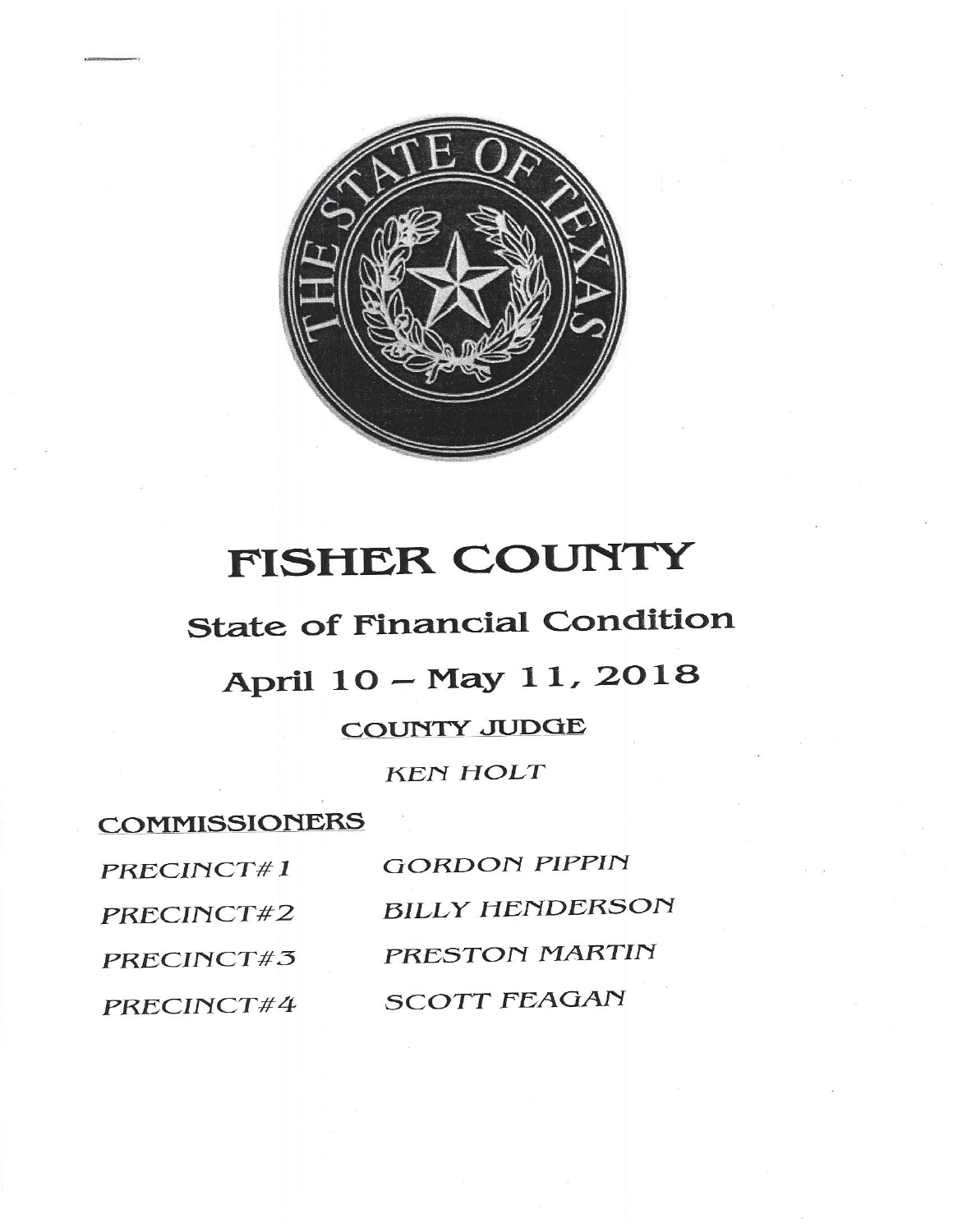|                                      | ACCOUNT NO ACCOUNT-TITLE                                                          | ORIGINAL              | AMENDED<br>BUDGET-AMOUNT BUDGET-AMOUNT YEAR-TO-DATE YEAR-TO-DATE MONTH-TO-DATE |                          | ENCUMBERED ACTIVITY      | ACTIVITY                                                  | <b>CURRENT USED</b><br>BALANCE PCT    |                |
|--------------------------------------|-----------------------------------------------------------------------------------|-----------------------|--------------------------------------------------------------------------------|--------------------------|--------------------------|-----------------------------------------------------------|---------------------------------------|----------------|
|                                      | REPORTING FUND: 0010 GENERAL FUND                                                 |                       |                                                                                |                          |                          |                                                           | EFFECTIVE MONTH - 05                  |                |
| 0100 CASH ACCOUNTS                   |                                                                                   |                       |                                                                                |                          |                          |                                                           |                                       |                |
|                                      | 10-100-100 CFC: GENERAL FUND<br>10-100-130 MONEY MARKET CHECKING                  |                       |                                                                                |                          | 1,470,804.50<br>1,822.35 | 287.46                                                    | 66,130.99-3,174,003.77<br>225,931.13  |                |
|                                      | 10-100-140 GRANT FUND CHECKING                                                    |                       |                                                                                |                          | 0.00                     | 0.00                                                      | 5.54                                  |                |
|                                      | 10-100-185 DUE FROM I&S FUND                                                      |                       |                                                                                |                          | 0.00                     | 0.00                                                      | 4,656.15                              |                |
|                                      | 10-100-201 CERTIFICATE OF DEPOSIT - 1                                             |                       |                                                                                |                          | 786.05                   | 12.45                                                     | 151,299.87                            |                |
| $10 - 100 - 203$                     | 10-100-202 CERTIFICATE OF DEPOSIT - 2<br>CERTIFICATE OF DEPOSIT - 3               |                       |                                                                                |                          | 786.05<br>786.05         | 12.45<br>12.45                                            | 151,299.87<br>151,299.87              |                |
|                                      | 10-100-204 CERTIFICATE OF DEPOSIT - 4                                             |                       |                                                                                |                          | 786.05                   | 12.45                                                     | 151,299.87                            |                |
| $10 - 100 - 205$                     | CERTIFICATE OF DEPOSIT - 5                                                        |                       |                                                                                |                          | 786.05                   | 12.45                                                     | 151,299.87                            |                |
| $10 - 100 - 206$                     | CERTIFICATE OF DEPOSIT - 6                                                        |                       |                                                                                |                          | 250,000.00               | 0.00                                                      | 250,000.00                            |                |
|                                      | 10-100-211 REIMBURSEMENT CLEARING                                                 |                       |                                                                                |                          | 0.00                     | 0.00                                                      | 4.00                                  |                |
|                                      | 10-100-280 DELINQUENT TAXES RECEIVABLE                                            |                       |                                                                                |                          | 0.00                     | 0.00                                                      | 87,090.31                             |                |
|                                      | 10-100-285 ALLOWANCE-UNCOLLETABLE TAXES<br>10-100-290 DUE FROM APPRAISAL DISTRICT |                       |                                                                                |                          | 0.00<br>0.00             | 0.00<br>0.00                                              | 21,772.58-<br>4,283.61                |                |
|                                      | CASH ACCOUNTS                                                                     |                       |                                                                                |                          | ------------- -          | ------------<br>1,726,557.10    65,781.28    4,480,701.28 |                                       |                |
|                                      | 0300 GENERAL REVENUE ACCOUNTS                                                     |                       |                                                                                |                          |                          |                                                           |                                       |                |
|                                      |                                                                                   |                       |                                                                                |                          |                          |                                                           |                                       |                |
|                                      | 10-300-100 ADVALOREM TAXES<br>10-300-105 DELINQUENT ADVALOREM TAXES               | 2,099,230.00<br>75.00 | 2,099,230.00<br>75.00                                                          |                          | 2,700,235.47<br>0.00     | 46,366.57<br>0.00                                         | 601,005.47+ 129<br>75.00 00           |                |
|                                      | 10-300-150 OTHER INCOME                                                           | 0.00                  | 0.00                                                                           |                          | 35,130.15                | $104.19 -$                                                | $35, 130.15+$                         |                |
|                                      | 10-300-180 INTEREST EARNED                                                        | 2,000.00              | 2,000.00                                                                       |                          | 19,440.22                | 3,540.18                                                  | 17,440.22+ 972                        |                |
|                                      | 10-300-190 INTEREST EARNED CD'S                                                   | 0.00                  | 0.00                                                                           |                          | 3,930.25                 | 62.25                                                     | $3,930.25+$                           |                |
| $10 - 300 - 200$                     | RESTITUTION INCOME                                                                | 500.00                | 500.00                                                                         |                          | 881.98                   | 0.00                                                      | 381.98+ 176                           |                |
|                                      | 10-300-202 DRUG PROG CCP - 10% COUNTY                                             | 20.00                 | 20.00                                                                          |                          | 120.00                   | 0.00                                                      | 100.00+ 600                           |                |
| $10 - 300 - 204$                     | OIL & GAS INCOME                                                                  | 900.00                | 900.00                                                                         |                          | 479.22                   | 126.91                                                    | 420.78                                | 53             |
| $10 - 300 - 205$<br>$10 - 300 - 206$ | GAS PIPELINE INCOME<br>NSF INCOME                                                 | 0.00<br>50.00         | 38,667.50<br>50.00                                                             |                          | 38,677.50<br>0.00        | 0.00<br>0.00                                              | 10.00+ 100<br>50.00                   | 0 <sup>0</sup> |
|                                      | 10-300-212 HEALTHY COUNTY INCOME                                                  | 0.00                  | 0.00                                                                           |                          | 0.00                     | 0.00                                                      | 0.00                                  |                |
| $10 - 300 - 214$                     | COURT APPT ATTY - DIST CLERK                                                      | 1,400.00              | 1,400.00                                                                       |                          | 203.00                   | 0.00                                                      | 1,197.00                              | 15             |
| $10 - 300 - 216$                     | JUROR REIMBURSEMENT                                                               | 1,405.00              | 1,405.00                                                                       |                          | 22.61                    | 0.00                                                      | 1,382.39                              | 02             |
| 10-300-218                           | TX-TF-IND DEFENSE GRANT 2017                                                      | 5,200.00              | 5,200.00                                                                       |                          | 9,886.25                 | 0.00                                                      | 4,686.25+ 190                         |                |
|                                      | 10-300-222 AD LITEM TAX SUIT T REES                                               | 2,250.00              | 2,250.00                                                                       |                          | 0.00                     | 0.00                                                      | 2,250.00                              | 00             |
| 10-300-224<br>10-300-226             | OUT OF COUNTY SHERIFF CITATIONS<br>INSURANCE BUILDING REPAIRS                     | 200.00<br>0.00        | 200.00<br>0.00                                                                 |                          | 0.00<br>394.66           | 0.00<br>0.00                                              | 200.00<br>$394.66+$                   | 00             |
|                                      | 10-300-228 UNCLAIMED PROPERTY REFUND                                              | 0.00                  | 0.00                                                                           |                          | 0.00                     | 0.00                                                      | 0.00                                  |                |
| $10 - 300 - 230$                     | TOBACCO SETTLEMENT INCOME                                                         | 20.00                 | 20.00                                                                          |                          | 196.10                   | 0.00                                                      | 176.10+ 981                           |                |
| 10-300-232                           | WIND FARM TAX ABATEMENTS                                                          | 338,750.00            | 338,750.00                                                                     |                          | 338,750.00               | 0.00                                                      | $0.00$ 100                            |                |
| $10 - 300 - 234$                     | SHERIFF - DRUG FORF REIMBURSEMENT                                                 | 0.00                  | 0.00                                                                           |                          | 0.00                     | 0.00                                                      | 0.00                                  |                |
| 10-300-236                           | SHERIFF - MISC INCOME                                                             | 30,000.00             | 30,000.00                                                                      |                          | 25,000.00                | 0.00                                                      | 5,000.00                              | 83             |
| $10 - 300 - 241$                     | SHERIFF SALE INCOME<br>10-300-242 EXTENSION AGENT REIMBURSEMENTS                  | 0.00<br>0.00          | 0.00<br>0.00                                                                   |                          | 0.00<br>0.00             | 0.00<br>0.00                                              | 0.00<br>0.00                          |                |
|                                      | 10-300-713 BUILDING RENT                                                          | 10.00                 | 10.00                                                                          |                          | 0.00                     | 0.00                                                      | 10.00                                 | 00             |
|                                      | GENERAL REVENUE ACCOUNTS                                                          | 2,482,010.00          | 2,520,677.50                                                                   | $0.00 \t 3, 173, 347.41$ |                          | 49,991.72                                                 | 652,669.91+ 126                       |                |
|                                      |                                                                                   |                       |                                                                                |                          |                          |                                                           |                                       |                |
| 0310 FEES OF OFFICE                  |                                                                                   |                       |                                                                                |                          |                          |                                                           |                                       |                |
|                                      | 10-310-400 FEES - COUNTY JUDGE                                                    | 110.00                | 110.00                                                                         |                          | 74.00                    | 20.00                                                     | 36.00 67                              |                |
|                                      | 10-310-410 FEES - COUNTY CLERK                                                    | 40,000.00<br>1,000.00 | 40,000.00                                                                      |                          |                          | 48,490.81 5,189.97                                        | 8,490.81+ 121                         |                |
|                                      | 10-310-420 FEES - COUNTY & DISTRICT COURT<br>10-310-425 FEES - DISTRICT CLERK     | 15,000.00             | 1,000.00<br>15,000.00                                                          |                          | 1,135.50<br>7,129.49     | 97.00<br>749.00                                           | 135.50+ 114<br>7,870.51 48            |                |
|                                      | 10-310-430 FEES - JP #1                                                           | 34,000.00             | 34,000.00                                                                      |                          |                          | 36,420.92 3,910.46                                        | 2,420.92+ 107                         |                |
|                                      | 10-310-432 FEES -JP ATTY DELINQUENT COL                                           | 75.00                 | 75.00                                                                          |                          |                          | $277.62 - 83.00$                                          | 352.62 370                            |                |
|                                      | 10-310-440 FEES - COUNTY ATTORNEY                                                 | 50.00                 | 50.00                                                                          |                          | 43.11                    | 0.00                                                      | 6.89 86                               |                |
|                                      | 10-310-445 FEES - TAX COLLECTOR                                                   | 1,500.00              | 1,500.00                                                                       |                          | 132.36                   | 4.50                                                      | 1,367.64 09                           |                |
|                                      | 10-310-447 FEES - TITLE<br>10-310-448 FEES - LIQUOR LICENSE                       | 1,700.00              | 1,700.00                                                                       |                          | 7,473.45                 | 250.00                                                    | 5,773.45+ 440                         |                |
|                                      | 10-310-450 FEES - FAMILY PROTECTION                                               | 200.00<br>0.00        | 200.00<br>0.00                                                                 |                          | 204.00<br>0.00           | 6.00<br>0.00                                              | $4.00 + 102$<br>0.00                  |                |
|                                      | 10-310-451 FEES - CHILD CARE                                                      | 0.00                  | 0.00                                                                           |                          | 0.00                     | 0.00                                                      | 0.00                                  |                |
|                                      | 10-310-455 FEES - SHERIFF                                                         | 5,000.00              | 5,000.00                                                                       |                          | 5,763.36                 | 1,709.93                                                  | 763.36+ 115                           |                |
|                                      | 10-310-465 FEES - COUNTY COURT AT LAW JUDGE                                       | 14,000.00             | 14,000.00                                                                      | ------------             | 0.00                     | 0.00                                                      | 14,000.00 00                          |                |
|                                      | FEES OF OFFICE                                                                    | 112,635.00            | 112,635.00                                                                     |                          |                          |                                                           | 0.00 106,589.38 12,019.86 6,045.62 95 |                |
|                                      | 0320 STATE SUPPLEMENTS                                                            |                       |                                                                                |                          |                          |                                                           |                                       |                |
|                                      | --------------------------------------<br>10-320-405 SUPPLEMENT - COUNTY JUDGE    |                       | 25, 200.00 25, 200.00                                                          |                          | 10,100.00                |                                                           | $0.00$ 15,100.00 40                   |                |
|                                      | 10-320-420 SUPPLEMENT - COUNTY ATTORNEY                                           | 23,333.00             | 23,333.00                                                                      |                          | 23,333.00                | 0.00                                                      | $0.00$ 100                            |                |
|                                      | STATE SUPPLEMENTS                                                                 | 48,533.00             |                                                                                | 48,533.00 0.00           | 33,433.00                | 0.00                                                      | 15,100.00 69                          |                |
|                                      |                                                                                   |                       |                                                                                |                          |                          |                                                           |                                       |                |

0400 COUNTY JUDGE

========================================

07-02-2018\*\*BUDGET ANALYSIS USAGE REPORT \*\* ASSET, INCOME, & EXPENSE ACCOUNTS PAGE 1<br>TIME:03:27 PM - EFFECTIVE MONTH:05 TIME:03:27 PM - EFFECTIVE MONTH:05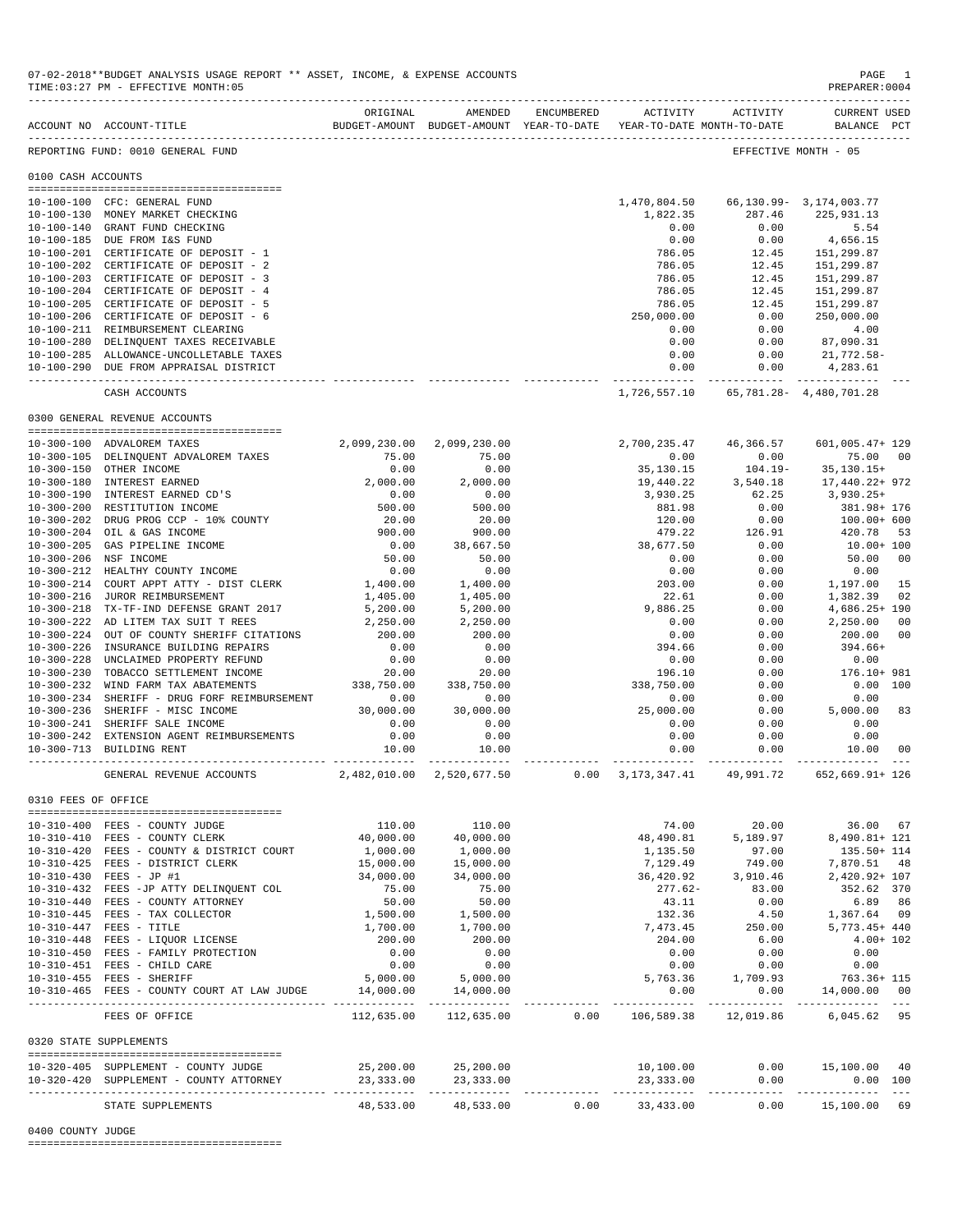|                     | 07-02-2018**BUDGET ANALYSIS USAGE REPORT ** ASSET, INCOME, & EXPENSE ACCOUNTS<br>TIME: 03:27 PM - EFFECTIVE MONTH: 05 |                          |                                                     |                  |                                         |                                        | PAGE<br>PREPARER: 0004         |               |
|---------------------|-----------------------------------------------------------------------------------------------------------------------|--------------------------|-----------------------------------------------------|------------------|-----------------------------------------|----------------------------------------|--------------------------------|---------------|
|                     | ACCOUNT NO ACCOUNT-TITLE                                                                                              | ORIGINAL                 | AMENDED<br>BUDGET-AMOUNT BUDGET-AMOUNT YEAR-TO-DATE | ENCUMBERED       | ---------------------------<br>ACTIVITY | ACTIVITY<br>YEAR-TO-DATE MONTH-TO-DATE | <b>CURRENT USED</b><br>BALANCE | $_{\rm PCT}$  |
|                     | REPORTING FUND: 0010 GENERAL FUND                                                                                     |                          |                                                     |                  |                                         |                                        | EFFECTIVE MONTH - 05           |               |
|                     | 10-400-100 SALARY - COUNTY JUDGE                                                                                      | 39,149.00                | 39,149.00                                           | 0.00             | 25,597.24                               | 3,011.44                               | 13,551.76                      | 65            |
| $10 - 400 - 105$    | COUNTY JUDGE - STATE SUPPLEMENT                                                                                       | 25,200.00                | 25,200.00                                           | 0.00             | 11, 445.55                              | 1,938.46                               | 13,754.45                      | 45            |
| $10 - 400 - 110$    | SALARY - ADMINISTRATIVE ASSISTANT                                                                                     | 23,703.00                | 23,703.00                                           | 0.00             | 15,497.88                               | 1,823.28                               | 8,205.12                       | 65            |
|                     | 10-400-200 FICA EXPENSE                                                                                               | 6,736.00                 | 6,736.00                                            | 0.00             | 4,377.80                                | 514.84                                 | 2,358.20                       | 65            |
|                     | 10-400-205 RETIREMENT                                                                                                 | 7,300.00                 | 7,300.00                                            | 0.00             | 4,738.24                                | 557.44                                 | 2,561.76                       | 65            |
| $10 - 400 - 210$    | MEDICAL INSURANCE                                                                                                     | 19,000.00                | 19,000.00                                           | 0.00             | 12,546.00                               | 1,476.00                               | 6,454.00                       | 66            |
| $10 - 400 - 300$    | TRAVEL & SCHOOL                                                                                                       | 2,000.00                 | 2,000.00                                            | 0.00             | 2,000.00                                | 1,104.13                               | 0.00                           | 100           |
| 10-400-305 SUPPLIES |                                                                                                                       | 2,000.00                 | 2,000.00                                            | 0.00             | 632.22                                  | 127.52                                 | 1,367.78                       | 32            |
| 10-400-310          | COMMUNICATIONS                                                                                                        | 1,500.00                 | 1,500.00                                            | 0.00             | 1,345.99                                | 172.44                                 | 154.01                         | 90            |
|                     | 10-400-315 BONDS & NOTARY                                                                                             | 200.00                   | 200.00                                              | 0.00             | 200.00                                  | 0.00                                   | 0.00                           | 100           |
|                     | 10-400-320 COMPUTER REPAIRS & MAINTENANCE<br>10-400-325 SCHOOL & DUES                                                 | 200.00<br>475.00         | 200.00<br>475.00                                    | 0.00<br>0.00     | 100.00<br>470.00                        | 100.00<br>0.00                         | 100.00<br>5.00                 | 50<br>99      |
|                     | COUNTY JUDGE                                                                                                          | 127,463.00               | 127,463.00                                          | $---$<br>0.00    | 78,950.92                               | 10,825.55                              | 48,512.08                      | $- - -$<br>62 |
| 0410 COUNTY CLERK   |                                                                                                                       |                          |                                                     |                  |                                         |                                        |                                |               |
|                     |                                                                                                                       |                          |                                                     |                  |                                         |                                        |                                |               |
|                     | 10-410-100 SALARY - COUNTY CLERK<br>10-410-105 LONGEVITY PAY                                                          | 37,149.00<br>2,400.00    | 37,149.00<br>2,400.00                               | 0.00<br>0.00     | 24,289.60<br>0.00                       | 2,857.60<br>0.00                       | 12,859.40<br>2,400.00          | 65<br>00      |
|                     | 10-410-110 SALARY - ADMINISTRATIVE ASSISTANT                                                                          | 23,703.00                | 23,703.00                                           | 0.00             | 15,497.88                               | 1,823.28                               | 8,205.12                       | 65            |
|                     | 10-410-115 PHONE ALLOWANCE                                                                                            | 360.00                   | 360.00                                              | 0.00             | 221.44                                  | 27.68                                  | 138.56                         | 62            |
|                     | 10-410-200 FICA EXPENSE                                                                                               | 4,908.00                 | 4,908.00                                            | 0.00             | 3,052.26                                | 359.02                                 | 1,855.74                       | 62            |
|                     | 10-410-205 RETIREMENT                                                                                                 | 5,206.00                 | 5,206.00                                            | 0.00             | 3,293.92                                | 387.52                                 | 1,912.08                       | 63            |
| $10 - 410 - 210$    | MEDICAL INSURANCE                                                                                                     | 19,000.00                | 19,000.00                                           | 0.00             | 12,546.00                               | 1,476.00                               | 6,454.00                       | 66            |
| $10 - 410 - 300$    | TRAVEL & SCHOOL                                                                                                       | 2,000.00                 | 2,000.00                                            | 0.00             | 1,805.37                                | 168.60                                 | 194.63                         | 90            |
| $10 - 410 - 305$    | SUPPLIES                                                                                                              | 3,000.00                 | 3,000.00                                            | 64.99            | 2,683.84                                | 49.47                                  | 251.17                         | 92            |
|                     | 10-410-310 COMMUNICATONS                                                                                              | 2,100.00                 | 2,100.00                                            | 0.00             | 1,205.29                                | 143.72                                 | 894.71                         | 57            |
| $10 - 410 - 315$    | BONDS                                                                                                                 | 100.00                   | 100.00                                              | 0.00             | 100.00                                  | 100.00                                 | 0.00                           | 100           |
|                     | 10-410-320 COMPUTER REPAIRS & MAINTENANCE                                                                             | 4,000.00                 | 4,000.00                                            | 0.00             | 2,856.21                                | 765.10                                 | 1,143.79                       | 71            |
|                     | 10-410-325 ELECTION SCHOOL                                                                                            | 1,500.00                 | 1,500.00                                            | 0.00             | 0.00                                    | 0.00                                   | 1,500.00                       | 00            |
|                     | 10-410-330 SOFTWARE MAINTENANCE                                                                                       | 3,330.00                 | 3,330.00                                            | 0.00             | 2,832.03                                | 0.00                                   | 497.97                         | 85            |
| $10 - 410 - 340$    | 10-410-335 SUPPL GUAR FUND EXPENSE<br>RESTITUTION EXPENSE                                                             | 0.00<br>0.00             | 0.00<br>0.00                                        | 0.00<br>0.00     | 0.00<br>0.00                            | 0.00<br>0.00                           | 0.00<br>0.00                   |               |
|                     | COUNTY CLERK                                                                                                          | 108,756.00               | 108,756.00                                          | $    -$<br>64.99 | ----------<br>70,383.84                 | -----<br>8,157.99                      | 38,307.17                      | 65            |
| 0420 DISTRICT CLERK |                                                                                                                       |                          |                                                     |                  |                                         |                                        |                                |               |
|                     |                                                                                                                       |                          |                                                     |                  |                                         |                                        |                                |               |
|                     | 10-420-100 SALARY - DISTRICT CLERK                                                                                    | 37,148.00                | 37,148.00                                           | 0.00             | 24, 288.58                              | 2,857.48                               | 12,859.42                      | 65            |
|                     | 10-420-120 SALARY - PART TIME<br>10-420-200 FICA EXPENSE                                                              | 10,000.00<br>3,607.00    | 10,000.00<br>3,607.00                               | 0.00<br>0.00     | 5,582.40<br>2,285.17                    | 811.20<br>280.66                       | 4,417.60<br>1,321.83           | 56<br>63      |
|                     | 10-420-205 RETIREMENT                                                                                                 | 3,881.00                 | 3,881.00                                            | 0.00             | 2,458.46                                | 301.94                                 | 1,422.54                       | 63            |
|                     | 10-420-210 MEDICAL INSURANCE                                                                                          | 9,500.00                 | 9,500.00                                            | 0.00             | 6, 273.00                               | 738.00                                 | 3,227.00                       | 66            |
| $10 - 420 - 300$    | TRAVEL/SCHOOL/TUITION/DUES                                                                                            | 2,000.00                 | 2,000.00                                            | 0.00             | 912.30                                  | 429.56                                 | 1,087.70                       | 46            |
| $10 - 420 - 305$    | SUPPLIES                                                                                                              | 2,000.00                 | 2,000.00                                            | 0.00             | 913.16                                  | 148.35                                 | 1,086.84                       | 46            |
| $10 - 420 - 310$    | COMMUNICATIONS                                                                                                        | 3,000.00                 | 3,000.00                                            | 0.00             | 1,874.99                                | 129.94                                 | 1,125.01                       | 62            |
| $10 - 420 - 315$    | <b>BONDS</b>                                                                                                          | 250.00                   | 250.00                                              | 0.00             | 238.00                                  | 119.00                                 | 12.00                          | 95            |
|                     | 10-420-320 COMPUTER REPAIRS & MAINTENANCE 3,960.00                                                                    |                          | 3,960.00                                            | 0.00             |                                         | 2,970.00 330.00 990.00 75              |                                |               |
|                     | 10-420-345 TAX RESEARCH FEE EXPENSE                                                                                   | 0.00                     | 0.00                                                | 0.00<br>------ - | 1,238.00-                               |                                        | 350.00- 1,238.00               |               |
|                     | DISTRICT CLERK                                                                                                        | 75,346.00                | 75,346.00                                           | 0.00             | 46,558.06                               | 5,796.13                               | 28,787.94 62                   |               |
|                     | 0430 JUSTICE OF THE PEACE #1                                                                                          |                          |                                                     |                  |                                         |                                        |                                |               |
|                     | 10-430-100 SALARY - JUSTICE OF THE PEACE #1                                                                           | 37,148.00                | 37,148.00                                           | 0.00             | 24, 288.58                              | 2,857.48                               | 12,859.42                      | 65            |
|                     | 10-430-105 LONGEVITY PAY                                                                                              | 0.00                     | 0.00                                                | 0.00             | 0.00                                    | 0.00                                   | 0.00                           |               |
|                     | 10-430-110 SALARY - ADMINISTRATIVE ASSISTANT                                                                          | 10,000.00                | 10,000.00                                           | 0.00             | 6,780.00                                | 820.00                                 | 3,220.00                       | 68            |
|                     | 10-430-200 FICA EXPENSE                                                                                               | 3,607.00                 | 3,607.00                                            | 0.00             | 2,376.77                                | 281.33                                 | 1,230.23                       | 66            |
|                     | 10-430-205 RETIREMENT                                                                                                 | 3,881.00                 | 3,881.00                                            | 0.00             | 2,557.02                                | 302.66                                 | 1,323.98                       | 66            |
|                     | 10-430-210 MEDICAL INSURANCE                                                                                          | 9,500.00                 | 9,500.00                                            | 0.00             | 6, 273.00                               | 738.00                                 | 3,227.00                       | 66            |
|                     | 10-430-300 TRAVEL/SCHOOL/TUITION/DUES                                                                                 | 2,000.00                 | 2,000.00                                            | 0.00             | 1,268.95                                | 400.00                                 | 731.05                         | 63            |
| 10-430-305 SUPPLIES |                                                                                                                       | 2,000.00                 | 2,000.00                                            | 0.00             | 1,165.73                                | 97.49                                  | 834.27                         | 58            |
|                     | 10-430-310 COMMUNICATIONS                                                                                             | 1,500.00                 | 1,500.00                                            | 0.00             | 943.34                                  | 122.14                                 | 556.66                         | 63            |
| 10-430-315 BONDS    |                                                                                                                       | 200.00                   | 200.00                                              | 0.00             | 100.00                                  | 0.00                                   | 100.00                         | 50            |
|                     | 10-430-320 VIDEO MAGISTRATE                                                                                           | 1,200.00                 | 1,200.00                                            | 0.00             | 147.66                                  | 0.00                                   | 1,052.34                       | 12            |
|                     | 10-430-330 COMPUTER REPAIRS & MAINTENCE                                                                               | 5,100.00                 | 5,100.00                                            | 0.00             | 2,267.27                                | 289.52                                 | 2,832.73                       | 44            |
|                     | 10-430-350 OUT OF COUNTY SHERIFF CITATIONS                                                                            | 200.00                   | 200.00                                              | 0.00             | 0.00                                    | 0.00                                   | 200.00                         | 00            |
|                     | 10-430-355 PERMANENT RECORDS BINDERS<br>10-430-360 JUVENILE TRUANCY REINBURSE EXPENSE                                 | 0.00<br>0.00             | 0.00<br>0.00                                        | 0.00<br>0.00     | 0.00<br>0.00                            | 0.00<br>0.00                           | 0.00<br>0.00                   |               |
|                     | ------------------------------<br>JUSTICE OF THE PEACE #1                                                             | -----------<br>76,336.00 | -----------<br>76,336.00                            | --------<br>0.00 | ---------- -<br>48,168.32               | -----------<br>5,908.62                | -----------<br>28,167.68       | 63            |
|                     | 0450 DISTRICT ATTORNEY                                                                                                |                          |                                                     |                  |                                         |                                        |                                |               |
|                     | --------------------------------------                                                                                |                          |                                                     |                  |                                         |                                        |                                |               |
|                     | 10-450-105 D.A. - STATE SUPPLEMENT                                                                                    | 2,628.00                 | 2,628.00                                            | 0.00             | 1,717.68                                | 202.08                                 | 910.32                         | 65            |
|                     | 10-450-110 SALARY - ASSISTANT D.A.                                                                                    | 7,240.00                 | 7,240.00                                            | 0.00             | 4,733.31                                | 556.86                                 | 2,506.69                       | 65            |
|                     | 10-450-130 SALARY - D.A. SECRETARY                                                                                    | 5,800.00                 | 5,800.00                                            | 0.00             | 3,776.89                                | 444.34                                 | 2,023.11                       | 65            |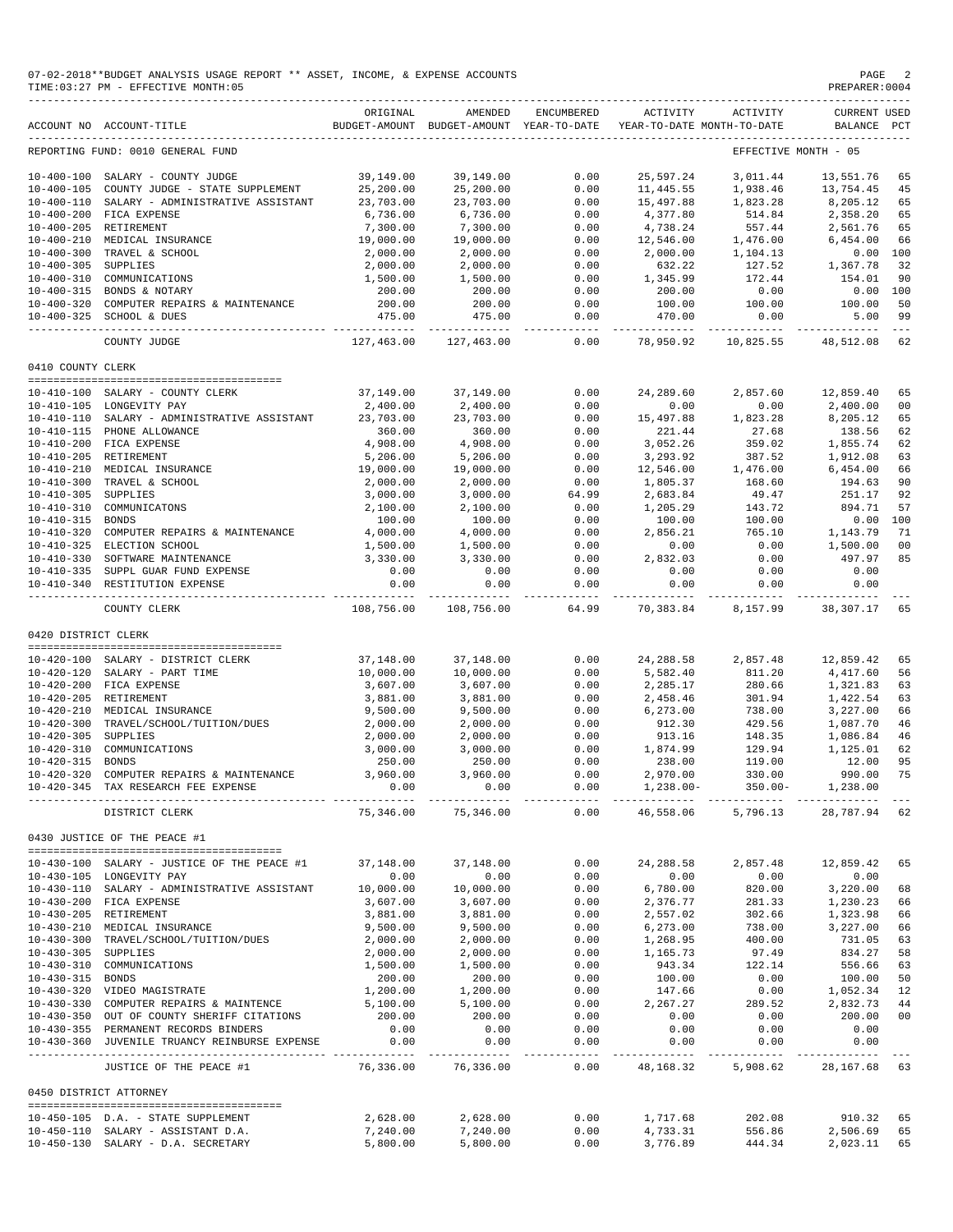#### 07-02-2018\*\*BUDGET ANALYSIS USAGE REPORT \*\* ASSET, INCOME, & EXPENSE ACCOUNTS PAGE 3<br>TIME:03:27 PM - EFFECTIVE MONTH:05  $TIME:03:27 PM - EFFECTIVE MOMTH:05$

|                       | ACCOUNT NO ACCOUNT-TITLE                   | ORIGINAL   | AMENDED<br>BUDGET-AMOUNT BUDGET-AMOUNT YEAR-TO-DATE | ENCUMBERED            | ACTIVITY                   | ACTIVITY<br>YEAR-TO-DATE MONTH-TO-DATE | CURRENT USED<br>BALANCE | $_{\rm PCT}$   |
|-----------------------|--------------------------------------------|------------|-----------------------------------------------------|-----------------------|----------------------------|----------------------------------------|-------------------------|----------------|
|                       | REPORTING FUND: 0010 GENERAL FUND          |            |                                                     |                       |                            |                                        | EFFECTIVE MONTH - 05    |                |
| $10 - 450 - 132$      | SALARY - ASST D.A. SECRETARY               | 5,800.00   | 5,800.00                                            | 0.00                  | 3,776.89                   | 444.34                                 | 2,023.11                | 65             |
| $10 - 450 - 134$      | SALARY - D.A. INVESTIGATOR                 | 6,919.00   | 6,919.00                                            | 0.00                  | 4,523.36                   | 532.16                                 | 2,395.64                | 65             |
| $10 - 450 - 200$      | FICA EXPENSE                               | 2,170.00   | 2,170.00                                            | 0.00                  | 1,417.29                   | 166.74                                 | 752.71                  | 65             |
| $10 - 450 - 205$      | RETIREMENT                                 | 2,322.00   | 2,322.00                                            | 0.00                  | 1,524.73                   | 179.38                                 | 797.27                  | 66             |
|                       |                                            |            |                                                     |                       |                            |                                        |                         |                |
| $10 - 450 - 210$      | MEDICAL INSURANCE                          | 6,300.00   | 6,300.00                                            | 0.00                  | 5,141.58                   | 0.00                                   | 1,158.42                | 82             |
| $10 - 450 - 300$      | TRAVEL                                     | 1,200.00   | 1,200.00                                            | 0.00                  | 946.38                     | 0.00                                   | 253.62                  | 79             |
| $10 - 450 - 305$      | SUPPLIES                                   | 1,128.00   | 1,128.00                                            | 0.00                  | 952.94                     | 0.00                                   | 175.06                  | 84             |
| $10 - 450 - 310$      | COMMUNICATIONS                             | 0.00       | 0.00                                                | 0.00                  | 0.00                       | 0.00                                   | 0.00                    |                |
| $10 - 450 - 365$      | CRIME VICTIMS EXPENSE                      | 1,400.00   | 1,400.00                                            | 0.00                  | 0.00                       | 0.00                                   | 1,400.00                | 0 <sub>0</sub> |
| 10-450-538            | LEGAL STATEMENTS OF FACT                   | 1,500.00   | 1,500.00                                            | 0.00                  | 0.00                       | 0.00                                   | 1,500.00                | 00             |
|                       | DISTRICT ATTORNEY                          | 44,407.00  | 44,407.00                                           | 0.00                  | 28,511.05                  | 2,525.90                               | 15,895.95               | 64             |
| 0460 COUNTY ATTORNEY  |                                            |            |                                                     |                       |                            |                                        |                         |                |
|                       |                                            |            |                                                     |                       |                            |                                        |                         |                |
| $10 - 460 - 100$      | SALARY - COUNTY ATTORNEY                   | 37,148.00  | 37,148.00                                           | 0.00                  | 24,289.60                  | 2,857.60                               | 12,858.40               | 65             |
| $10 - 460 - 105$      | COUNTY ATTY - STATE SUPPLEMENT             | 23, 333.00 | 23, 333.00                                          | 0.00                  | 15,256.14                  | 1,794.84                               | 8,076.86                | 65             |
| $10 - 460 - 110$      | COUNTY ATTY ADMIN ASSISTANT                | 10,000.00  | 10,000.00                                           | 0.00                  | 4,490.00                   | 440.00                                 | 5,510.00                | 45             |
| $10 - 460 - 200$      | FICA EXPENSE                               | 5,553.00   | 5,553.00                                            | 0.00                  | 3,368.85                   | 389.58                                 | 2,184.15                | 61             |
| $10 - 460 - 205$      | RETIREMENT                                 | 4,978.00   | 4,978.00                                            | 0.00                  | 3,624.20                   | 419.11                                 | 1,353.80                | 73             |
| $10 - 460 - 210$      | MEDICAL INSURANCE                          | 9,500.00   | 9,500.00                                            | 0.00                  | 6,273.00                   | 738.00                                 | 3,227.00                | 66             |
| $10 - 460 - 300$      | TRAVEL/SCHOOL/TUITION                      | 2,000.00   | 2,000.00                                            | 0.00                  | 798.50                     | 0.00                                   | 1,201.50                | 40             |
| $10 - 460 - 305$      | SUPPLIES                                   | 2,000.00   | 2,000.00                                            | 0.00                  | 1,894.49                   | 116.61                                 | 105.51                  | 95             |
| $10 - 460 - 310$      | COMMUNICATIONS                             | 1,500.00   | 1,500.00                                            | 0.00                  | 989.31                     | 110.84                                 | 510.69                  | 66             |
| $10 - 460 - 315$      | <b>BONDS</b>                               |            |                                                     | 0.00                  | 0.00                       | 0.00                                   |                         | 00             |
|                       |                                            | 200.00     | 200.00                                              |                       |                            |                                        | 200.00                  |                |
| $10 - 460 - 330$      | COMPUTER SOFTWARE & MAINTENCE              | 0.00       | 0.00                                                | 0.00                  | 0.00                       | 0.00                                   | 0.00                    |                |
| $10 - 460 - 370$      | ELECTRONIC FORMS                           | 2,000.00   | 2,000.00                                            | 0.00                  | 160.00                     | 160.00                                 | 1,840.00                | 08             |
|                       | COUNTY ATTORNEY                            | 98,212.00  | 98,212.00                                           | 0.00                  | 61,144.09                  | 7,026.58                               | 37,067.91               | 62             |
|                       | 0470 MAINTENANCE - BUILDING & GROUNDS      |            |                                                     |                       |                            |                                        |                         |                |
|                       |                                            |            |                                                     |                       |                            |                                        |                         |                |
| 10-470-305 SUPPLIES   |                                            | 4,000.00   | 4,000.00                                            | 0.00                  | 2,581.69                   | 32.94                                  | 1,418.31                | 65             |
| $10 - 470 - 375$      | COURTHOUSE MAINTENANCE                     | 29,000.00  | 29,000.00                                           | 0.00                  | 8,596.94                   | 1,312.46                               | 20,403.06               | 30             |
| 10-470-376            | EXTERMINATOR SERVICES                      | 3,600.00   | 3,600.00                                            | 0.00                  | 3,150.00                   | 700.00                                 | 450.00                  | 88             |
| 10-470-380 UTILITIES  |                                            | 30,000.00  | 30,000.00                                           | 0.00                  | 16,911.76                  | 1,601.03                               | 13,088.24               | 56             |
|                       | 10-470-385 REPAIRS - BUILDINGS             | 80,000.00  | 80,000.00                                           | 0.00                  | 3,543.44                   | 2,599.85                               | 76,456.56               | 04             |
| $10 - 470 - 387$      | REPAIRS - AC AND HEATING                   | 10,000.00  | 10,000.00                                           | 0.00                  | 0.00                       | 0.00                                   | 10,000.00               | 00             |
| $10 - 470 - 390$      | REPAIRS - FC LAW ENFORCEMENT CENTER        | 2,000.00   | 2,000.00                                            | 0.00                  | 97.75                      | 0.00                                   | 1,902.25                | 05             |
| 10-470-392            | REPAIRS - EXTENSION SERVICES               | 1,000.00   | 1,000.00                                            | 0.00                  | 0.00                       | 0.00                                   | 1,000.00                | 00             |
| $10 - 470 - 395$      | REPAIRS - YARD SERVICES                    | 18,000.00  | 18,000.00                                           | 0.00                  | 416.75                     | 166.25                                 | 17,583.25               | 02             |
| $10 - 470 - 397$      | REPAIRS - HISTORICAL SOCIETY               | 2,000.00   | 2,000.00                                            | 0.00                  | 0.00                       | 0.00                                   | 2,000.00                | 0 <sub>0</sub> |
|                       |                                            |            |                                                     | $- - - -$             |                            |                                        |                         |                |
|                       | MAINTENANCE - BUILDING & GROUNDS           | 179,600.00 | 179,600.00                                          | 0.00                  | 35,298.33                  | 6, 412.53                              | 144,301.67              | 20             |
| 0480 COUNTY AUDITOR   |                                            |            |                                                     |                       |                            |                                        |                         |                |
|                       |                                            |            |                                                     |                       |                            |                                        |                         |                |
| $10 - 480 - 100$      | SALARY - COUNTY AUDITOR                    | 37,892.00  | 37,892.00                                           | 0.00                  | 24,775.46                  | 2,914.76                               | 13, 116.54              | 65             |
| $10 - 480 - 110$      | SALARY - ASSISTANT AUDITOR                 | 23,703.00  | 23,703.00                                           | 0.00                  | 15,497.88                  | 1,823.28                               | 8,205.12                | 65             |
|                       | 10-480-200 FICA EXPENSE                    | 4,712.00   | 4,712.00                                            | 0.00                  | 3,080.91                   | 362.46                                 | 1,631.09                | 65             |
|                       | 10-480-205 RETIREMENT                      | 5,070.00   | 5,070.00                                            | 0.00                  | 3, 314.49                  | 389.94                                 | 1,755.51 65             |                |
|                       | 10-480-210 MEDICAL INSURANCE               | 19,000.00  | 19,000.00                                           | 0.00                  | 12,546.00                  | 1,476.00                               | 6,454.00                | 66             |
|                       | 10-480-300 TRAVEL/TUITION/DUES             | 2,000.00   | 2,000.00                                            | 0.00                  | 2,000.00                   | 0.00                                   | 0.00 100                |                |
| 10-480-305 SUPPLIES   |                                            | 2,000.00   | 2,000.00                                            | 0.00                  | 1,786.14                   | 67.22                                  | 213.86                  | 89             |
|                       | 10-480-310 COMMUNICATIONS                  | 1,500.00   | 1,500.00                                            | 0.00                  | 893.18                     | 110.84                                 | 606.82 60               |                |
|                       | 10-480-315 BONDS & NOTARY                  | 300.00     | 300.00                                              | 0.00                  | 150.00                     | 0.00                                   | 150.00 50               |                |
|                       | 10-480-320 COMPUTER SOFTWARE & MAINTENANCE | 5,190.00   | 5,190.00                                            | 0.00                  | 2,824.95                   | 0.00                                   | 2,365.05 54             |                |
|                       | 10-480-400 NEW EQUIPMENT                   | 1,000.00   | 1,000.00                                            | 0.00                  | 942.44                     | 526.50                                 | 57.56 94                |                |
|                       | COUNTY AUDITOR                             | 102,367.00 | 102,367.00                                          | 0.00                  |                            | 67,811.45 7,671.00                     | 34,555.55 66            |                |
|                       |                                            |            |                                                     |                       |                            |                                        |                         |                |
| 0490 COUNTY TREASURER |                                            |            |                                                     |                       |                            |                                        |                         |                |
|                       | 10-490-100 SALARY - COUNTY TREASURER       | 37,148.00  | 37,148.00                                           | 0.00                  | 24, 288.58                 | 2,857.48                               | 12,859.42               | 65             |
|                       | 10-490-105 LONGEVITY PAY                   | 1,200.00   | 1,200.00                                            | 0.00                  | 0.00                       | 0.00                                   | 1,200.00                | 00             |
|                       | 10-490-110 ADMINISTRATIVE ASSISTANT        | 10,000.00  | 10,000.00                                           | 0.00                  | 6,460.00                   | 790.00                                 | 3,540.00                | 65             |
|                       | 10-490-200 FICA EXPENSE                    | 3,699.00   | 3,699.00                                            | 0.00                  | 2,350.31                   | 279.04                                 | 1,348.69                | 64             |
|                       | 10-490-205 RETIREMENT                      | 3,979.00   | 3,979.00                                            | 0.00                  | 2,490.37                   | 300.20                                 | 1,488.63                | 63             |
|                       | 10-490-210 MEDICAL INSURANCE               | 9,500.00   | 9,500.00                                            | 0.00                  | 2,952.00                   | 738.00                                 | 6,548.00                | 31             |
|                       |                                            |            |                                                     |                       |                            |                                        |                         |                |
|                       | 10-490-300 TRAVEL/SCHOOL/TUITIONS/DUES     | 2,000.00   | 2,000.00                                            | 0.00                  | 1,459.82                   | 502.55                                 | 540.18                  | 73             |
| 10-490-305 SUPPLIES   |                                            | 2,000.00   | 2,000.00                                            | 0.00                  | 1,761.38                   | 7.49                                   | 238.62                  | 88             |
|                       | 10-490-310 COMMUNICATIONS                  | 1,000.00   | 1,000.00                                            | 0.00                  | 821.93                     | 110.84                                 | 178.07                  | 82             |
| 10-490-315 BONDS      |                                            | 200.00     | 200.00                                              | 0.00                  | 71.00                      | 0.00                                   | 129.00                  | 36             |
|                       | 10-490-320 COMPUTER SOFTWARE & MAINTENANCE | 5,100.00   | 5,100.00                                            | 0.00                  | 1,400.00                   | 0.00                                   | 3,700.00                | 27             |
|                       | 10-490-400 NEW EQUIPMENT                   | 1,000.00   | 1,000.00                                            | 0.00                  | 0.00                       | 0.00                                   | 1,000.00                | 00             |
|                       | COUNTY TREASURER                           | 76,826.00  | 76,826.00                                           | -------------<br>0.00 | ----------- -<br>44,055.39 | 5,585.60                               | 32,770.61 57            |                |
|                       |                                            |            |                                                     |                       |                            |                                        |                         |                |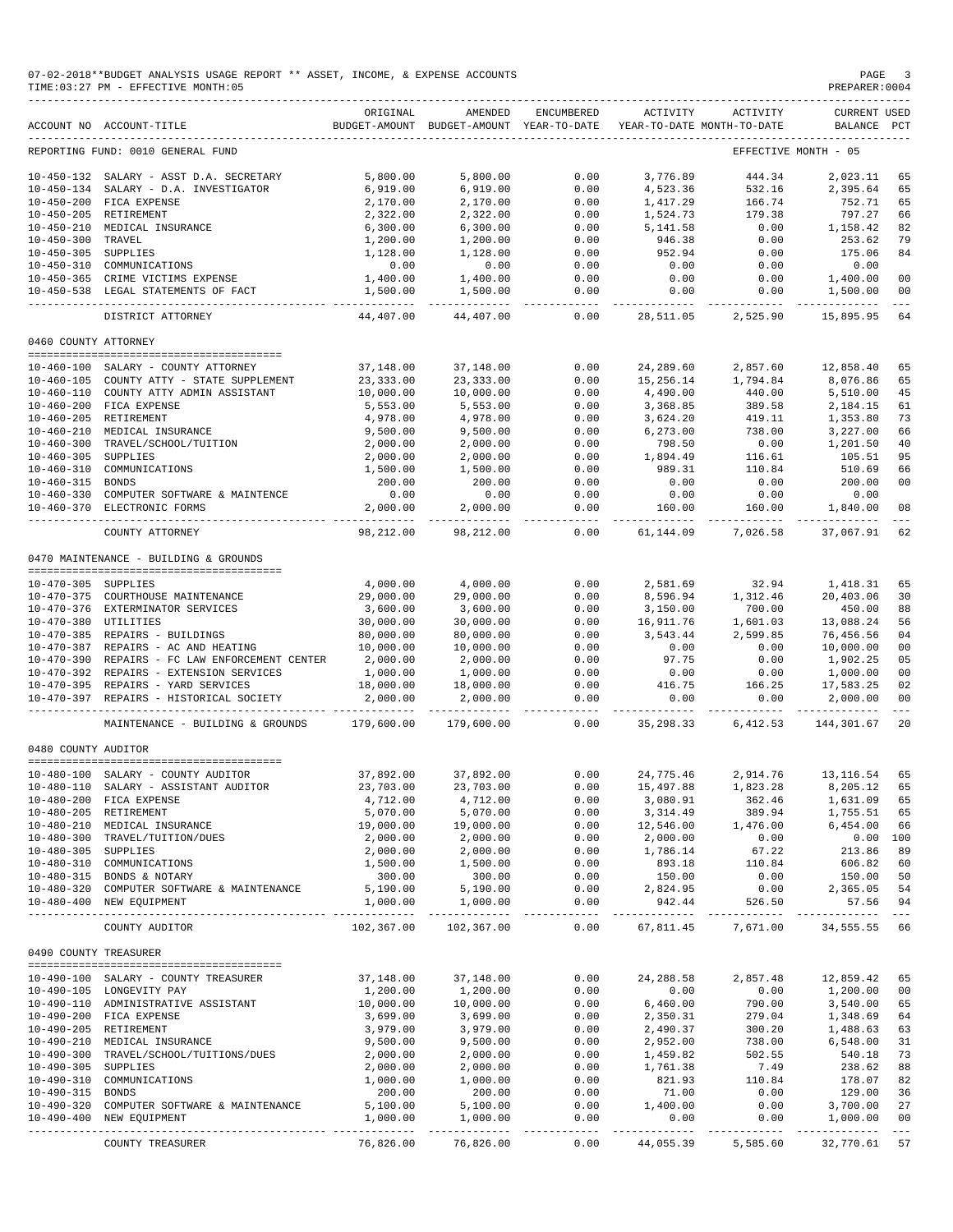|                                      | 07-02-2018**BUDGET ANALYSIS USAGE REPORT ** ASSET, INCOME, & EXPENSE ACCOUNTS<br>TIME: 03:27 PM - EFFECTIVE MONTH: 05 |                       |                                                                                                                                                                                                                                                                         |                                                                                                                                                                                                                                                                                 |                           |                                                                                                             | PAGE<br>PREPARER: 0004                      | $\overline{4}$ |
|--------------------------------------|-----------------------------------------------------------------------------------------------------------------------|-----------------------|-------------------------------------------------------------------------------------------------------------------------------------------------------------------------------------------------------------------------------------------------------------------------|---------------------------------------------------------------------------------------------------------------------------------------------------------------------------------------------------------------------------------------------------------------------------------|---------------------------|-------------------------------------------------------------------------------------------------------------|---------------------------------------------|----------------|
|                                      | ACCOUNT NO ACCOUNT-TITLE                                                                                              | ORIGINAL              | AMENDED<br>BUDGET-AMOUNT BUDGET-AMOUNT YEAR-TO-DATE YEAR-TO-DATE MONTH-TO-DATE                                                                                                                                                                                          | ENCUMBERED                                                                                                                                                                                                                                                                      | ACTIVITY                  | ACTIVITY                                                                                                    | <b>CURRENT USED</b><br>BALANCE PCT          |                |
|                                      | REPORTING FUND: 0010 GENERAL FUND                                                                                     |                       |                                                                                                                                                                                                                                                                         |                                                                                                                                                                                                                                                                                 |                           | EFFECTIVE MONTH - 05                                                                                        |                                             |                |
|                                      | 0500 TAX ASSESSOR/COLLECTOR                                                                                           |                       |                                                                                                                                                                                                                                                                         |                                                                                                                                                                                                                                                                                 |                           |                                                                                                             |                                             |                |
|                                      | 10-500-100 SALARY - TAX COLLECTOR                                                                                     | 37,149.00             | 37,149.00                                                                                                                                                                                                                                                               | 0.00                                                                                                                                                                                                                                                                            | 24,289.60                 | 2,857.60                                                                                                    | 12,859.40                                   | 65             |
|                                      | 10-500-105 LONGEVITY PAY                                                                                              | 3,000.00              | 3,000.00                                                                                                                                                                                                                                                                | 0.00                                                                                                                                                                                                                                                                            | 0.00                      | 0.00                                                                                                        | 3,000.00                                    | 00             |
|                                      | 10-500-110 SALARY - ADMINISTRATIVE ASSISTANT                                                                          | 23,703.00             | 23,703.00                                                                                                                                                                                                                                                               | 0.00                                                                                                                                                                                                                                                                            | 15,497.88                 | 1,823.28                                                                                                    | 8,205.12                                    | 65             |
| $10 - 500 - 115$                     | VOTER REGISTRAR                                                                                                       | 350.00                | 350.00                                                                                                                                                                                                                                                                  | 0.00                                                                                                                                                                                                                                                                            | 126.75                    | 0.00                                                                                                        | 223.25                                      | 36             |
|                                      | 10-500-200 FICA EXPENSE                                                                                               | 4,885.00              | 4,885.00                                                                                                                                                                                                                                                                | 0.00                                                                                                                                                                                                                                                                            | 2,967.35                  | 349.10                                                                                                      | 1,917.65                                    | 61             |
|                                      | 10-500-205 RETIREMENT                                                                                                 | 5,255.00              | 5,255.00                                                                                                                                                                                                                                                                | 0.00                                                                                                                                                                                                                                                                            | 3,274.54                  | 385.24                                                                                                      | 1,980.46                                    | 62             |
| $10 - 500 - 210$                     | MEDICAL INSURANCE                                                                                                     | 19,000.00             | 19,000.00                                                                                                                                                                                                                                                               | 0.00                                                                                                                                                                                                                                                                            | 12,546.00                 | 1,476.00                                                                                                    | 6,454.00                                    | 66             |
| $10 - 500 - 300$                     | TRAVEL                                                                                                                | 2,000.00              | 2,000.00                                                                                                                                                                                                                                                                | 0.00                                                                                                                                                                                                                                                                            | 1,125.30                  | 0.00                                                                                                        | 874.70                                      | 56             |
| 10-500-305 SUPPLIES                  |                                                                                                                       | 1,500.00              | 1,500.00                                                                                                                                                                                                                                                                | 0.00                                                                                                                                                                                                                                                                            | 1,288.22                  | 436.59                                                                                                      | 211.78                                      | 86             |
|                                      | 10-500-310 COMMUNICATIONS                                                                                             | 2,000.00              | 2,000.00                                                                                                                                                                                                                                                                | 0.00                                                                                                                                                                                                                                                                            | 1,505.82                  | 148.94                                                                                                      | 494.18<br>0.00 100                          | 75             |
| 10-500-315 BONDS                     |                                                                                                                       | 100.00<br>.           | 100.00<br>-------------                                                                                                                                                                                                                                                 | 0.00<br>-------                                                                                                                                                                                                                                                                 | 100.00<br>----------      | 50.00<br>-------------                                                                                      | ----------                                  | $- - -$        |
|                                      | TAX ASSESSOR/COLLECTOR                                                                                                | 98,942.00             | 98,942.00                                                                                                                                                                                                                                                               | 0.00                                                                                                                                                                                                                                                                            | 62,721.46                 | 7,526.75                                                                                                    | 36,220.54 63                                |                |
|                                      | 0530 NON DEPARTMENTAL                                                                                                 |                       |                                                                                                                                                                                                                                                                         |                                                                                                                                                                                                                                                                                 |                           |                                                                                                             |                                             |                |
|                                      | 10-530-200 FICA EXPENSE                                                                                               | 0.00                  | 0.00                                                                                                                                                                                                                                                                    | 0.00                                                                                                                                                                                                                                                                            | 156.77                    | 0.00                                                                                                        | 156.77-                                     |                |
|                                      | 10-530-205 RETIREMENT                                                                                                 | 0.00                  | 0.00                                                                                                                                                                                                                                                                    | 0.00                                                                                                                                                                                                                                                                            | 202.46                    | 0.00                                                                                                        | $202.46-$                                   |                |
| 10-530-305 SUPPLIES                  |                                                                                                                       | 3,000.00              | 3,000.00                                                                                                                                                                                                                                                                | 100.00                                                                                                                                                                                                                                                                          | 909.68                    | 722.90                                                                                                      | 1,990.32                                    | 34             |
| 10-530-310                           | COMMUNICATIONS                                                                                                        | 24,000.00             | 24,000.00                                                                                                                                                                                                                                                               | 34.00                                                                                                                                                                                                                                                                           | 15,183.50                 | $341.30 -$                                                                                                  | 8,782.50                                    | 63             |
|                                      | 10-530-415 MISCELLANEOUS REIMBURSEMENTS                                                                               | 300.00                | 300.00                                                                                                                                                                                                                                                                  | 0.00                                                                                                                                                                                                                                                                            | 19,529.96-                | 19,529.96-                                                                                                  | 19,829.96 510                               |                |
| 10-530-418                           | MISCELLANEOUS EXPENSE                                                                                                 | 0.00                  | 538.37                                                                                                                                                                                                                                                                  | 0.00                                                                                                                                                                                                                                                                            | 539.37                    | 0.00                                                                                                        | $1.00 - 100$                                |                |
| $10 - 530 - 420$                     | EMPLOYEE INSURANCE EXPENSE                                                                                            | 0.00                  | 0.00                                                                                                                                                                                                                                                                    | 0.00                                                                                                                                                                                                                                                                            | 0.00                      | 0.00                                                                                                        | 0.00                                        |                |
|                                      | 10-530-425 HEALTHY COUNTY EXPENSE                                                                                     | 1,000.00<br>100.00    | 1,000.00                                                                                                                                                                                                                                                                | 0.00                                                                                                                                                                                                                                                                            | 0.00                      | 0.00                                                                                                        | 1,000.00                                    | 00             |
| $10 - 530 - 430$<br>$10 - 530 - 435$ | <b>BANK CHARGES</b><br>ELECTION SUPPLIES/BOXES/JUDGES                                                                 | 10,000.00             | 100.00<br>10,000.00                                                                                                                                                                                                                                                     | 0.00<br>0.00                                                                                                                                                                                                                                                                    | 3.00<br>6,490.54          | 0.00<br>670.60                                                                                              | 97.00<br>3,509.46                           | 03<br>65       |
| $10 - 530 - 445$                     | PAPER & POSTAGE                                                                                                       | 10,000.00             | 10,000.00                                                                                                                                                                                                                                                               | 0.00                                                                                                                                                                                                                                                                            | 5,752.03                  | 691.99                                                                                                      | 4,247.97                                    | 58             |
| $10 - 530 - 450$                     | ANIMAL CONTROL                                                                                                        | 500.00                | 500.00                                                                                                                                                                                                                                                                  | 0.00                                                                                                                                                                                                                                                                            | 36.00                     | 0.00                                                                                                        | 464.00                                      | 07             |
| $10 - 530 - 455$                     | LEGAL FEES/LAW LIBRARY                                                                                                | 0.00                  | 0.00                                                                                                                                                                                                                                                                    | 0.00                                                                                                                                                                                                                                                                            | 0.00                      | 0.00                                                                                                        | 0.00                                        |                |
| $10 - 530 - 457$                     | SAFETY PROGRAM                                                                                                        | 500.00                | 500.00                                                                                                                                                                                                                                                                  | 0.00                                                                                                                                                                                                                                                                            | 0.00                      | 0.00                                                                                                        | 500.00                                      | 00             |
| $10 - 530 - 460$                     | EMERGENCY MANAGEMENT COORDINATOR                                                                                      | 1,500.00              | 1,500.00                                                                                                                                                                                                                                                                | 0.00                                                                                                                                                                                                                                                                            | 0.00                      | 0.00                                                                                                        | 1,500.00                                    | 00             |
|                                      | 10-530-462 NSF EXPENSE                                                                                                | 300.00                | 300.00                                                                                                                                                                                                                                                                  | 0.00                                                                                                                                                                                                                                                                            | 0.00                      | 0.00                                                                                                        | 300.00                                      | 00             |
| 10-530-467                           | SUPPLEMENTAL DEATH BENEFITS                                                                                           | 28,000.00             | 28,000.00                                                                                                                                                                                                                                                               | 0.00                                                                                                                                                                                                                                                                            | 11,499.11                 | 1,066.85                                                                                                    | 16,500.89                                   | 41             |
| $10 - 530 - 470$                     | WORKERS COMP INSURANCE                                                                                                | 30,000.00             | 30,000.00                                                                                                                                                                                                                                                               | 0.00                                                                                                                                                                                                                                                                            | 12,833.00                 | 0.00                                                                                                        | 17,167.00                                   | 43             |
| 10-530-472                           | UNEMPLOYMENT INSURANCE                                                                                                | 7,000.00              | 7,000.00                                                                                                                                                                                                                                                                | 0.00                                                                                                                                                                                                                                                                            | 4,860.63                  | 0.00                                                                                                        | 2,139.37                                    | 69             |
| $10 - 530 - 475$                     | COPY MACHINE/SUPPLIES/TONER                                                                                           | 1,500.00              | 1,500.00                                                                                                                                                                                                                                                                | 0.00                                                                                                                                                                                                                                                                            | 613.85                    | 56.93<br>1,000.00                                                                                           | 886.15                                      | 41<br>05       |
| 10-530-477<br>$10 - 530 - 480$       | OUTSIDE AUDITOR<br>DUES & FEES - COG MATCH                                                                            | 20,000.00<br>6,000.00 | 20,000.00<br>6,000.00                                                                                                                                                                                                                                                   | 0.00<br>0.00                                                                                                                                                                                                                                                                    | 1,000.00<br>3,357.05      | 0.00                                                                                                        | 19,000.00<br>2,642.95                       | 56             |
| $10 - 530 - 482$                     | LIABILITY INSURANCE                                                                                                   | 80,365.00             | 80,365.00                                                                                                                                                                                                                                                               | 0.00                                                                                                                                                                                                                                                                            | 27,191.00                 | 0.00                                                                                                        | 53,174.00                                   | 34             |
| $10 - 530 - 485$                     | LEGAL ADS                                                                                                             | 3,000.00              | 3,000.00                                                                                                                                                                                                                                                                | 0.00                                                                                                                                                                                                                                                                            | 1,286.85                  | 0.00                                                                                                        | 1,713.15                                    | 43             |
| $10 - 530 - 486$                     | RURAL FIRE DEPT FUEL EXPENSE                                                                                          | 0.00                  | 0.00                                                                                                                                                                                                                                                                    | 0.00                                                                                                                                                                                                                                                                            | 0.00                      | 0.00                                                                                                        | 0.00                                        |                |
| $10 - 530 - 487$                     | RURAL FIRE EQUIPMENT                                                                                                  | 5,000.00              | 5,000.00                                                                                                                                                                                                                                                                | 0.00                                                                                                                                                                                                                                                                            | 5,000.00                  | 0.00                                                                                                        | 0.00                                        | 100            |
|                                      | 10-530-488 RURAL FIRE SCHOOL                                                                                          | 5,000.00              | 5,000.00                                                                                                                                                                                                                                                                | 0.00                                                                                                                                                                                                                                                                            | 697.37                    | 246.16                                                                                                      | 4,302.63                                    | 14             |
|                                      | 10-530-489 RURAL FIRE INSURANCE TRUCKS                                                                                | 5,000.00              | 5,000.00                                                                                                                                                                                                                                                                | 0.00                                                                                                                                                                                                                                                                            | 0.00                      | 0.00                                                                                                        | 5,000.00                                    |                |
|                                      | 10-530-490 COUNTY LIBRARIES                                                                                           |                       |                                                                                                                                                                                                                                                                         |                                                                                                                                                                                                                                                                                 |                           | 0.00                                                                                                        | $0.00$ 100                                  |                |
|                                      | 10-530-492 INTERLOCAL AGREEMENTS-LUBBOCK                                                                              |                       | $\begin{bmatrix} 5,000.00 & 5,000.00 & 0 & 0.00 \\ 5,000.00 & 5,000.00 & 0 & 0.00 \\ 2,000.00 & 2,000.00 & 0.00 & 0.00 \\ 5,000.00 & 5,000.00 & 0.00 & 0.00 \\ 36,000.00 & 36,000.00 & 0.00 & 0.00 \\ 36,000.00 & 36,000.00 & 0.00 & 0.00 \\ 36,000.00 & 36,000.00 & 0$ |                                                                                                                                                                                                                                                                                 |                           | $\begin{array}{cccc} 0.00 & 0.00 & 2,000.00 \ 0.00 & 0.00 & 5,000.00 \ 0.00 & 0.00 & 36,000.00 \end{array}$ |                                             | 00             |
|                                      | 10-530-495 D.A. LEGAL STATEMENT OF FACTS                                                                              |                       |                                                                                                                                                                                                                                                                         |                                                                                                                                                                                                                                                                                 |                           |                                                                                                             |                                             | 00             |
|                                      | 10-530-497 CASH MATCH SENIOR CITIZENS                                                                                 |                       |                                                                                                                                                                                                                                                                         |                                                                                                                                                                                                                                                                                 |                           |                                                                                                             |                                             | 00             |
|                                      | 10-530-500 DRUG & ALCOHOL TESTING                                                                                     |                       | $5,000.00$ $5,000.00$ $0.00$                                                                                                                                                                                                                                            |                                                                                                                                                                                                                                                                                 | 795.00                    | 230.00                                                                                                      | 4,205.00                                    | 16<br>$- - -$  |
|                                      | NON DEPARTMENTAL                                                                                                      |                       | 295,065.00 295,603.37 134.00                                                                                                                                                                                                                                            |                                                                                                                                                                                                                                                                                 |                           | 83,877.25 15,185.83-                                                                                        | 211,592.12 28                               |                |
|                                      | 0540 COUNTY & DISTRICT COURT                                                                                          |                       |                                                                                                                                                                                                                                                                         |                                                                                                                                                                                                                                                                                 |                           |                                                                                                             |                                             |                |
|                                      | 10-540-310 COMMUNICATIONS                                                                                             | 500.00                | 500.00                                                                                                                                                                                                                                                                  | 0.00                                                                                                                                                                                                                                                                            | 66.65                     | 0.00                                                                                                        | 433.35                                      | -13            |
|                                      | 10-540-502 AD LITEM TAX SUITS - T REES                                                                                | 1,000.00              | 1,000.00                                                                                                                                                                                                                                                                |                                                                                                                                                                                                                                                                                 |                           |                                                                                                             | $0.00$ 1,300.00                             | 30             |
|                                      | 10-540-504 ADULT PROBATION SUPPLIES                                                                                   | 200.00                | 200.00                                                                                                                                                                                                                                                                  |                                                                                                                                                                                                                                                                                 |                           | 0.00                                                                                                        | 200.00                                      | 00             |
|                                      | 10-540-506 JUVENILE OFFICER EXPENSES                                                                                  | 24,087.00             | $24,087.00$<br>2,100.00<br>2,100.00                                                                                                                                                                                                                                     |                                                                                                                                                                                                                                                                                 |                           | $0.00$<br>430.00                                                                                            | $0.00$ $12,043.50$                          | 50             |
|                                      | 10-540-508 GRAND JURY                                                                                                 | 2,100.00              |                                                                                                                                                                                                                                                                         |                                                                                                                                                                                                                                                                                 |                           |                                                                                                             | 930.00                                      | 56             |
|                                      | 10-540-510 PETIT JURY                                                                                                 | 4,300.00              |                                                                                                                                                                                                                                                                         |                                                                                                                                                                                                                                                                                 |                           | 290.00                                                                                                      | 3,890.00                                    | 10             |
|                                      | 10-540-512 J.P. JURY                                                                                                  | 100.00                | 100.00<br>500.00                                                                                                                                                                                                                                                        |                                                                                                                                                                                                                                                                                 |                           | 0.00                                                                                                        | 100.00                                      | 00             |
|                                      | 10-540-514 JURY LODGING & MEALS                                                                                       | 500.00                |                                                                                                                                                                                                                                                                         |                                                                                                                                                                                                                                                                                 |                           | 0.00                                                                                                        | 500.00                                      | 00             |
|                                      | 10-540-516 JURY COMMISSION<br>10-540-518 COURT APPOINTED ATTORNEY                                                     | 200.00<br>35,000.00   | 200.00<br>35,000.00                                                                                                                                                                                                                                                     |                                                                                                                                                                                                                                                                                 |                           | 0.00                                                                                                        | 200.00<br>$3,980.00 \qquad \quad 16,218.75$ | 00<br>54       |
|                                      | 10-540-520 INTERPRETOR                                                                                                | 250.00                | 250.00                                                                                                                                                                                                                                                                  |                                                                                                                                                                                                                                                                                 |                           |                                                                                                             | 250.00                                      | 00             |
|                                      | 10-540-522 PSYCHIATRIC EVALUATION                                                                                     | 1,000.00              |                                                                                                                                                                                                                                                                         |                                                                                                                                                                                                                                                                                 |                           | 0.00<br>0.00                                                                                                | 150.00                                      | 85             |
|                                      | 10-540-524 JUVENILE DETENTION                                                                                         | 7,500.00              | 1,000.00<br>7,500.00                                                                                                                                                                                                                                                    | $\begin{array}{cccc} 0.00 & 66.65 \\ 0.00 & 300.00- \\ 0.00 & 0.00 \\ 0.00 & 12,043.50 \\ 0.00 & 1,170.00 \\ 0.00 & 1,170.00 \\ 0.00 & 410.00 \\ 0.00 & 0.00 \\ 0.00 & 0.00 \\ 0.00 & 0.00 \\ 0.00 & 18,781.25 \\ 0.00 & 0.00 \\ 0.00 & 850.00 \\ 0.00 & 850.00 \\ \end{array}$ |                           | 0.00                                                                                                        | 7,500.00                                    | 00             |
|                                      | COUNTY & DISTRICT COURT                                                                                               |                       | 76,737.00 76,737.00                                                                                                                                                                                                                                                     | 0.00                                                                                                                                                                                                                                                                            | ------------<br>33,021.40 | -------------<br>4,700.00                                                                                   | -------------<br>43,715.60 43               | $\sim$ $ \sim$ |
| 0550 32ND JUDICIAL                   |                                                                                                                       |                       |                                                                                                                                                                                                                                                                         |                                                                                                                                                                                                                                                                                 |                           |                                                                                                             |                                             |                |
|                                      | 10-550-100 SALARY - DIST COURT ADMINISTRATOR                                                                          |                       | 4,957.00 4,957.00                                                                                                                                                                                                                                                       | 0.00                                                                                                                                                                                                                                                                            | 3, 241.05                 |                                                                                                             | 381.30 1,715.95                             | 65             |
|                                      | 10-550-105 DIST JUDGE - STATE SUPPLEMENT                                                                              | 2,628.00              | 2,628.00                                                                                                                                                                                                                                                                | 0.00                                                                                                                                                                                                                                                                            | 1,717.68                  | 202.08                                                                                                      | 910.32 65                                   |                |
|                                      |                                                                                                                       |                       |                                                                                                                                                                                                                                                                         |                                                                                                                                                                                                                                                                                 |                           |                                                                                                             |                                             |                |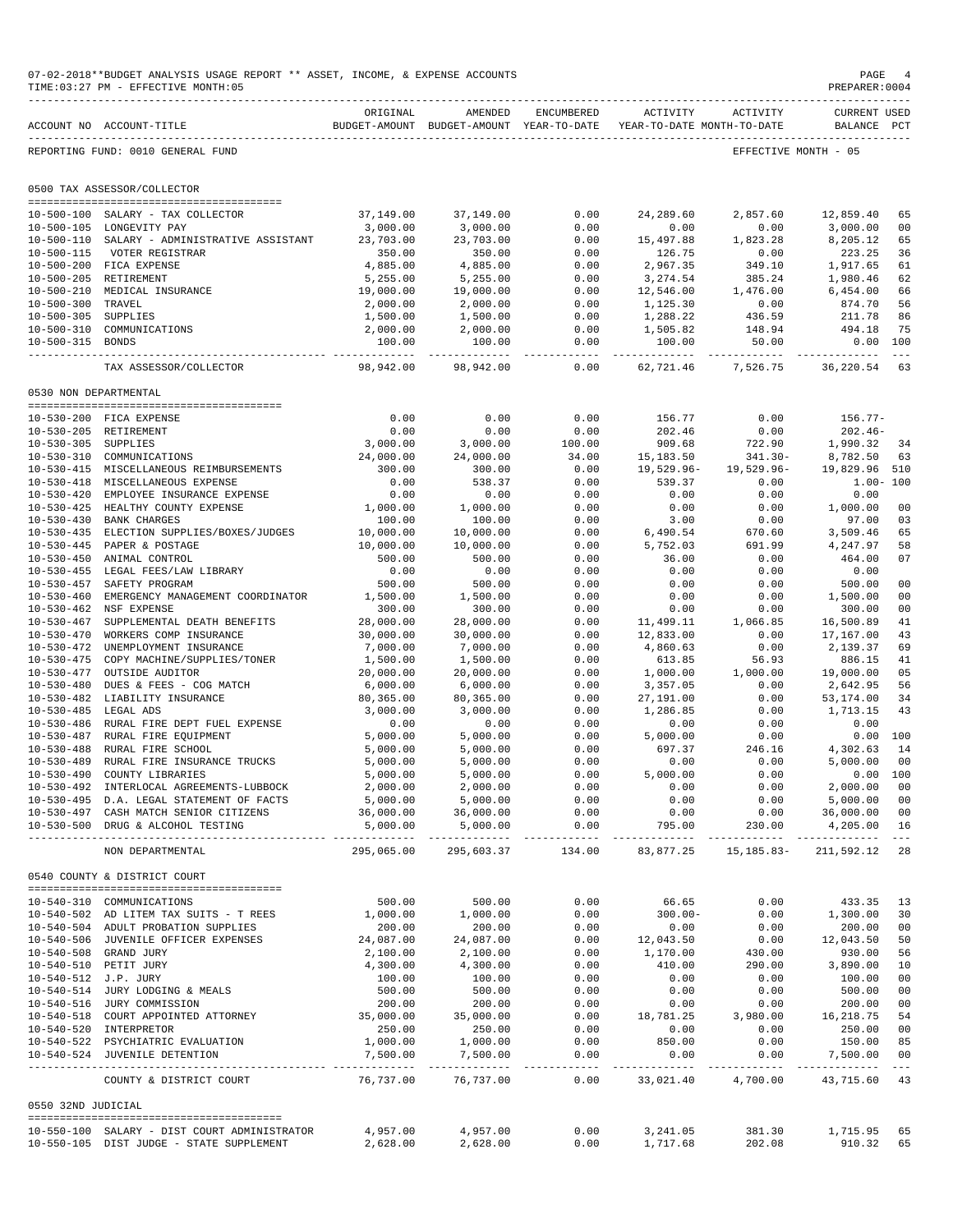|                                      | 07-02-2018**BUDGET ANALYSIS USAGE REPORT ** ASSET, INCOME, & EXPENSE ACCOUNTS<br>TIME: 03:27 PM - EFFECTIVE MONTH: 05 |                           |                                           |                            |                              |                                        | PAGE<br>PREPARER: 0004                       |                                  |
|--------------------------------------|-----------------------------------------------------------------------------------------------------------------------|---------------------------|-------------------------------------------|----------------------------|------------------------------|----------------------------------------|----------------------------------------------|----------------------------------|
|                                      | ACCOUNT NO ACCOUNT-TITLE                                                                                              | ORIGINAL<br>BUDGET-AMOUNT | AMENDED<br>BUDGET-AMOUNT                  | ENCUMBERED<br>YEAR-TO-DATE | ACTIVITY                     | ACTIVITY<br>YEAR-TO-DATE MONTH-TO-DATE | <b>CURRENT USED</b><br>BALANCE PCT           |                                  |
|                                      | REPORTING FUND: 0010 GENERAL FUND                                                                                     |                           |                                           |                            |                              |                                        | EFFECTIVE MONTH - 05                         |                                  |
|                                      | 10-550-117 SALARY - COURT REPORTER                                                                                    | 11,755.00                 | 11,755.00                                 | 0.00                       | 7,685.53                     | 904.18                                 | 4,069.47                                     | 65                               |
|                                      | 10-550-200 FICA EXPENSE                                                                                               | 1,362.00                  | 1,362.00                                  | 0.00                       | 967.30                       | 113.80                                 | 394.70                                       | 71                               |
|                                      | 10-550-205 RETIREMENT                                                                                                 | 1,675.00                  | 1,675.00                                  | 0.00                       | 1,040.74                     | 122.44                                 | 634.26                                       | 62                               |
|                                      | 10-550-210 MEDICAL INSURANCE                                                                                          | 1,987.00                  | 1,987.00                                  | 0.00                       | 1,806.21                     | 0.00                                   | 180.79                                       | 91                               |
| 10-550-300 TRAVEL                    |                                                                                                                       | 1,000.00                  | 1,000.00                                  | 0.00                       | 280.90                       | 0.00                                   | 719.10                                       | 28                               |
| 10-550-305 SUPPLIES                  |                                                                                                                       | 1,500.00                  | 1,500.00                                  | 0.00                       | 396.20                       | 0.00                                   | 1,103.80                                     | 26                               |
|                                      | 10-550-310 COMMUNICATIONS                                                                                             | 0.00                      | 0.00                                      | 0.00                       | 0.00                         | 0.00                                   | 0.00                                         |                                  |
|                                      | 10-550-530 7TH ADM REGION ASSESSMENT<br>10-550-532 COURT REPORTER INSURANCE                                           | 533.00                    | 533.00<br>1,300.00                        | 0.00                       | 0.00                         | 0.00                                   | 533.00                                       | 0 <sub>0</sub><br>0 <sub>0</sub> |
|                                      | 10-550-534 LUNACY COMMITMENT                                                                                          | 1,300.00<br>3,500.00      | 3,500.00                                  | 0.00<br>0.00               | 0.00<br>0.00                 | 0.00<br>0.00                           | 1,300.00<br>3,500.00                         | 0 <sub>0</sub>                   |
|                                      | 10-550-536 VISITING JUDGE/COURT REPORTER                                                                              | 2,000.00                  | 2,000.00                                  | 0.00                       | 102.28                       | 0.00                                   | 1,897.72                                     | 05                               |
|                                      | 10-550-538 D.J. LEGAL STATEMENT OF FACTS                                                                              | 7,900.00                  | 7,900.00                                  | 0.00                       | 0.00                         | 0.00                                   | 7,900.00                                     | 0 <sub>0</sub>                   |
|                                      | 32ND JUDICIAL                                                                                                         | 42,097.00                 | 42,097.00                                 | 0.00                       | 17,237.89                    | 1,723.80                               | 24,859.11                                    | 41                               |
| 0560 INDIGENT WELFARE                |                                                                                                                       |                           |                                           |                            |                              |                                        |                                              |                                  |
|                                      | 10-560-560 CHILD CARE                                                                                                 | 500.00                    | 500.00                                    | 0.00                       | 0.00                         | 0.00                                   | 500.00                                       | 0 <sub>0</sub>                   |
|                                      | 10-560-562 DOCTOR'S SERVICES                                                                                          | 3,800.00                  | 3,800.00                                  | 0.00                       | 0.00                         | 0.00                                   | 3,800.00                                     | 0 <sub>0</sub>                   |
|                                      | 10-560-563 OUT OF COUNTY COURT COST                                                                                   | 0.00                      | 0.00                                      | 0.00                       | 0.00                         | 0.00                                   | 0.00                                         |                                  |
| 10-560-564 BURIALS                   |                                                                                                                       | 2,500.00                  | 2,500.00                                  | 0.00                       | 1,000.00                     | 0.00                                   | 1,500.00                                     | 40                               |
|                                      | 10-560-566 EMERGENCY AID                                                                                              | 100.00                    | 100.00                                    | 0.00                       | 0.00                         | 0.00                                   | 100.00                                       | 0 <sub>0</sub>                   |
| 10-560-568 CLOTHING                  |                                                                                                                       | 100.00                    | 100.00                                    | 0.00                       | 0.00                         | 0.00                                   | 100.00                                       | 0 <sub>0</sub>                   |
|                                      | 10-560-570 MEALS, ROOM, CARE                                                                                          | 100.00                    | 100.00                                    | 0.00                       | 0.00                         | 0.00                                   | 100.00                                       | 0 <sub>0</sub>                   |
| 10-560-572 HOSPITAL                  |                                                                                                                       | 100.00                    | 100.00                                    | 0.00                       | 0.00                         | 0.00                                   | 100.00                                       | 0 <sub>0</sub>                   |
|                                      | 10-560-574 MEDICAL BILLS                                                                                              | 100.00                    | 100.00                                    | 0.00                       | 0.00                         | 0.00                                   | 100.00                                       | 0 <sub>0</sub>                   |
|                                      | 10-560-576 MEDICAL SUPPLIES                                                                                           | 100.00                    | 100.00                                    | 0.00                       | 0.00                         | 0.00                                   | 100.00                                       | 00                               |
|                                      | 10-560-579 AUTOPSY EXPENSE                                                                                            | 0.00                      | 0.00                                      | 0.00<br>$----$             | 0.00                         | 0.00                                   | 0.00<br>-------                              |                                  |
|                                      | INDIGENT WELFARE                                                                                                      | 7,400.00                  | 7,400.00                                  | 0.00                       | 1,000.00                     | 0.00                                   | 6,400.00                                     | 14                               |
|                                      | 0570 FISHER COUNTY WIND FARMS                                                                                         |                           |                                           |                            |                              |                                        |                                              |                                  |
|                                      | 10-570-590 TAX ABATEMENT EXPENSE<br>------------------                                                                | 0.00                      | 0.00                                      | 0.00                       | 0.00                         | 0.00                                   | 0.00                                         |                                  |
|                                      | FISHER COUNTY WIND FARMS                                                                                              | 0.00                      | 0.00                                      | 0.00                       | 0.00                         | 0.00                                   | 0.00                                         |                                  |
| 0580 COUNTY SHERIFF                  |                                                                                                                       |                           |                                           |                            |                              |                                        |                                              |                                  |
|                                      |                                                                                                                       |                           |                                           |                            |                              |                                        |                                              |                                  |
|                                      | 10-580-100 SALARY - SHERIFF<br>10-580-105 LONGEVITY PAY                                                               | 45,000.00                 | 45,000.00                                 | 0.00<br>0.00               | 28,895.42<br>0.00            | 3,399.47<br>0.00                       | 16,104.58                                    | 64<br>0 <sub>0</sub>             |
|                                      | 10-580-110 SALARY - DEPUTY                                                                                            | 1,800.00<br>109,205.00    | 1,800.00<br>109,205.00                    | 0.00                       | 75,410.08                    | 6,867.58                               | 1,800.00<br>33,794.92                        | 69                               |
|                                      | 10-580-115 PHONE ALLOWANCE                                                                                            | 720.00                    | 720.00                                    | 0.00                       | 235.28                       | 27.68                                  | 484.72                                       | 33                               |
|                                      | 10-580-120 SALARY - PART TIME DEPUTIES                                                                                | 0.00                      | 0.00                                      | 0.00                       | 690.40                       | 535.06                                 | $690.40 -$                                   |                                  |
|                                      | 10-580-142 SALARY - JAILERS                                                                                           | 198,535.00                | 198,535.00                                | 0.00                       | 141,571.45                   | 16,256.38                              | 56,963.55                                    | 71                               |
|                                      | 10-580-144 SALARY - PART TIME JAILERS                                                                                 | 18,000.00                 | 23,201.58                                 | 0.00                       | 22,109.54                    | 2,041.64                               | 1,092.04                                     | 95                               |
|                                      | 10-580-146 SALARY - OVER TIME                                                                                         | 7,500.00                  | 19,146.10                                 | 0.00                       | 18,404.21                    | 3,160.18                               | 741.89                                       | 96                               |
|                                      | $10-580-200 \quad \text{FICA EXPENSE}$                                                                                | 32,000.00                 | 32,000.00                                 | 0.00                       | 21,925.91                    | 2,467.75                               | 10,074.09                                    | 69                               |
|                                      | 10-580-205 RETIREMENT                                                                                                 | 36,288.00                 | 36,288.00                                 | 0.00                       | 23, 245.93                   | 2,657.29                               | 13,042.07                                    | 64                               |
| $10 - 580 - 210$                     | MEDICAL INSURANCE                                                                                                     | 113,812.00                | 113,812.00                                | 0.00                       | 74,923.00                    | 9,225.00                               | 38,889.00                                    | 66                               |
| $10 - 580 - 300$                     | TRAVEL                                                                                                                | 2,000.00                  | 2,000.00                                  | 0.00                       | 763.14                       | 13.37                                  | 1,236.86                                     | 38                               |
| $10 - 580 - 305$                     | SUPPLIES                                                                                                              | 5,000.00                  | 6,498.42                                  | 33.76                      | 5,777.28                     | 777.28                                 | 687.38                                       | 89                               |
| $10 - 580 - 310$                     | COMMUNICATIONS                                                                                                        | 15,000.00                 | 25, 344.32                                | 0.00                       | 17,952.89                    | 1,368.97                               | 7,391.43                                     | 71                               |
| $10 - 580 - 315$<br>$10 - 580 - 320$ | BONDS & NOTARY<br>COMPUTER SOFTWARE & REPAIRS                                                                         | 800.00<br>2,500.00        | 800.00<br>2,759.95                        | 0.00<br>0.00               | 137.07-<br>2,759.95          | 137.07-<br>259.95                      | 937.07<br>0.00 100                           | 17                               |
|                                      | 10-580-325 CERTIFICATE TRAINING JAIL PERSONAL                                                                         | 0.00                      | 2,000.00                                  | 150.00                     | 1,786.00                     | 1,750.00                               | 64.00                                        | 97                               |
|                                      | 10-580-380 UTILITIES - NEW JAIL                                                                                       | 35,000.00                 | 35,000.00                                 | 0.00                       | 26, 153. 27                  | 3, 116.33                              | 8,846.73                                     | 75                               |
|                                      | 10-580-475 COPY MACHINE EXPENSE                                                                                       | 3,500.00                  | 3,500.00                                  | 299.95                     | 2,099.65                     | 299.95                                 | 1,100.40                                     | 69                               |
| $10 - 580 - 600$                     | OUT OF COUNTY INMATE HOUSING                                                                                          | 0.00                      | 0.00                                      | 0.00                       | 0.00                         | 0.00                                   | 0.00                                         |                                  |
|                                      | 10-580-602 REIMBURSEMENT DRUG FORFEITURE EXPEN                                                                        | 0.00                      | 0.00                                      | 0.00                       | 0.00                         | 0.00                                   | 0.00                                         |                                  |
|                                      | 10-580-604 NEW HIRE PSYCHIATRIC TESTING                                                                               | 3,000.00                  | 3,206.35                                  | 0.00                       | 3,206.35                     | 1,175.20                               | 0.00 100                                     |                                  |
|                                      | 10-580-608 VEHICLE EXPENSE                                                                                            | 10,000.00                 | 10,000.00                                 | 0.00                       | 8,765.28                     | 645.92                                 | 1,234.72                                     | 88                               |
|                                      | 10-580-612 INMATE EXPENSE                                                                                             | 25,000.00                 | 25,000.00                                 | 0.00                       | 17,575.82                    | 2,312.18                               | 7,424.18                                     | 70                               |
|                                      | 10-580-614 INMATE MEDICAL                                                                                             | 15,000.00                 | 15,000.00                                 | 0.00                       | 6,440.95                     | 1,456.68                               | 8,559.05                                     | 43                               |
|                                      | 10-580-615 BODY ARMOUR GRANT 3511801 2018                                                                             | 0.00                      | 0.00                                      | 0.00                       | 4,615.20                     | 4,615.20                               | $4,615.20-$                                  |                                  |
|                                      | 10-580-616 VEHICLE GAS<br>10-580-625 BUILDING INSURANCE                                                               | 25,000.00<br>20,000.00    | 25,000.00<br>20,000.00                    | 0.00<br>0.00               | 13,130.76<br>0.00            | 1,808.88<br>0.00                       | 11,869.24<br>20,000.00                       | 53<br>0 <sub>0</sub>             |
|                                      | COUNTY SHERIFF                                                                                                        | 724,660.00                | -------------- ------------<br>755,816.72 | 483.71                     | --------------<br>518,300.69 | 66,100.87                              | ------------- -------------<br>237,032.32 69 | $  -$                            |
|                                      |                                                                                                                       |                           |                                           |                            |                              |                                        |                                              |                                  |
| 0590 EXTENSION AGENT                 |                                                                                                                       |                           |                                           |                            |                              |                                        |                                              |                                  |
|                                      | 10-590-100 SALARY - CEA-AG                                                                                            | 13,477.00                 | 13,477.00                                 | 0.00                       | 8,811.44                     | 1,036.64                               | 4,665.56                                     | 65                               |
|                                      | 10-590-110 ADMINISTRATIVE ASSISTANT                                                                                   | 10,000.00                 | 10,000.00                                 | 0.00                       | 6,894.00                     | 780.00                                 | 3,106.00                                     | 69                               |
|                                      | 10-590-200 FICA EXPENSE                                                                                               | 1,785.00                  | 1,785.00                                  | 0.00                       | 1,201.66                     | 139.00                                 | 583.34                                       | 67                               |
|                                      | 10-590-205 RETIREMENT                                                                                                 | 1,920.00                  | 1,920.00                                  | 0.00                       | 567.39                       | 64.20                                  | 1,352.61                                     | 30                               |
| 10-590-305 SUPPLIES                  |                                                                                                                       | 2,750.00                  | 6,405.00                                  | 0.00                       | 5,715.34                     | 50.00                                  | 689.66                                       | 89                               |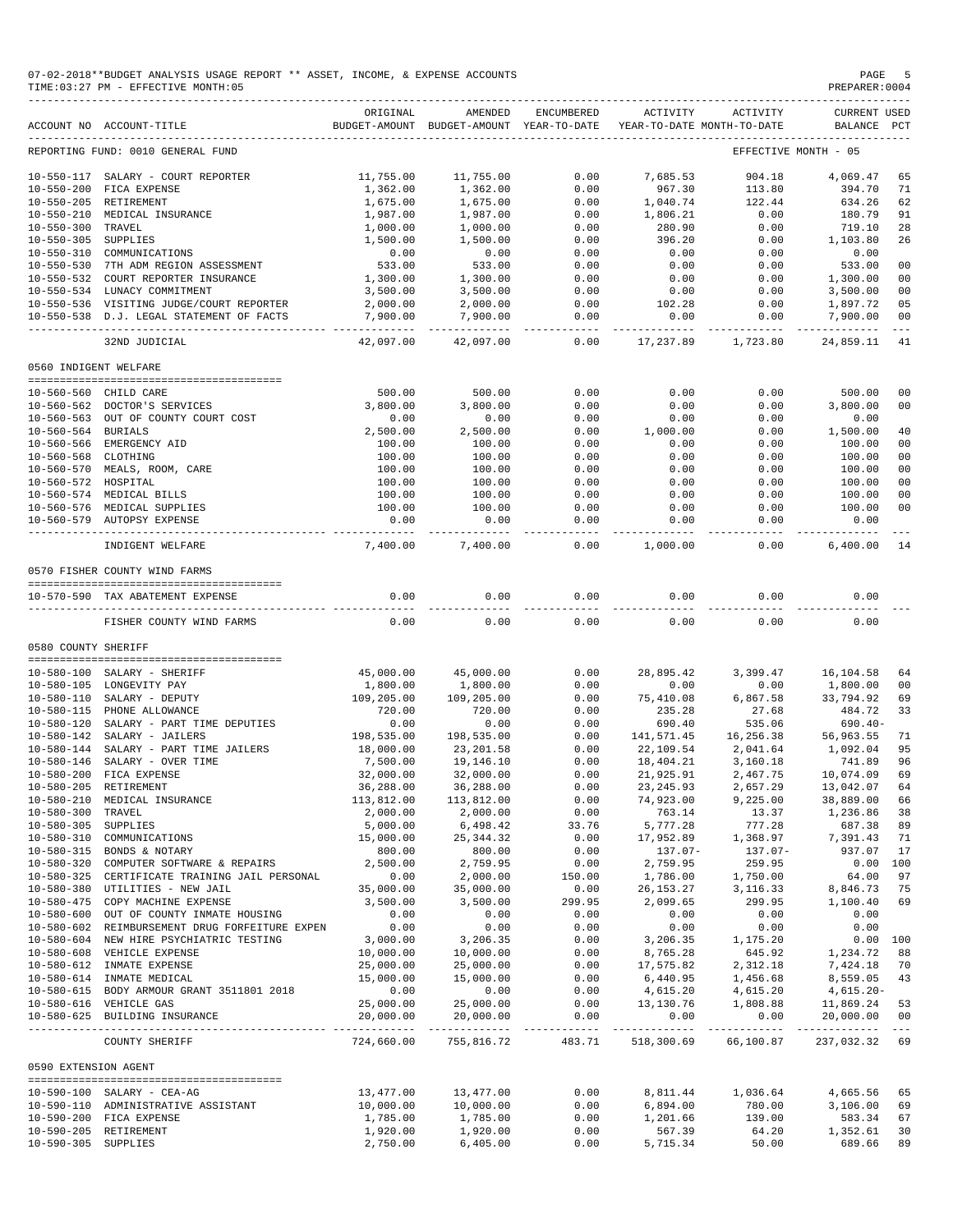|                  | 07-02-2018**BUDGET ANALYSIS USAGE REPORT ** ASSET, INCOME, & EXPENSE ACCOUNTS<br>TIME: 03:27 PM - EFFECTIVE MONTH: 05 |                           |                                                                                |                     |                                                                                                                                          |          | PAGE<br>PREPARER: 0004         |     |
|------------------|-----------------------------------------------------------------------------------------------------------------------|---------------------------|--------------------------------------------------------------------------------|---------------------|------------------------------------------------------------------------------------------------------------------------------------------|----------|--------------------------------|-----|
|                  | ACCOUNT NO ACCOUNT-TITLE<br>------------------------                                                                  | ORIGINAL                  | AMENDED<br>BUDGET-AMOUNT BUDGET-AMOUNT YEAR-TO-DATE YEAR-TO-DATE MONTH-TO-DATE | ENCUMBERED          | ACTIVITY                                                                                                                                 | ACTIVITY | CURRENT USED<br><b>BALANCE</b> | PCT |
|                  | REPORTING FUND: 0010 GENERAL FUND                                                                                     |                           |                                                                                |                     |                                                                                                                                          |          | EFFECTIVE MONTH - 05           |     |
|                  | 10-590-310 COMMUNICATIONS                                                                                             |                           | $1,000.00$ $1,000.00$<br>$6,000.00$ $6,000.00$                                 | 0.00                | $2,761.15$<br>$6,000.00$<br>$6,000.00$<br>$6,000.00$<br>$6,000.00$<br>$6,000.00$<br>$6,000.00$<br>$6,000.00$<br>$6,000.00$<br>$6,000.00$ |          |                                |     |
|                  | 10-590-640 CAR ALLOWANCE                                                                                              |                           |                                                                                |                     |                                                                                                                                          |          |                                |     |
|                  | 10-590-642 STOCK SHOW EXPENSE                                                                                         | 6,000.00<br>_____________ | 6,000.00                                                                       | $0.00$<br>$0.00$    |                                                                                                                                          |          |                                |     |
|                  | EXTENSION AGENT                                                                                                       |                           | 42.932.00 46.587.00                                                            |                     | 0.00 32,881.86 2,823.08 13,705.14 71                                                                                                     |          |                                |     |
|                  | 0600 APPRAISAL DISTRICT                                                                                               |                           |                                                                                |                     |                                                                                                                                          |          |                                |     |
|                  | 10-600-644 APPRAISAL DISTRICT FEES                                                                                    |                           |                                                                                |                     |                                                                                                                                          |          |                                |     |
|                  | APPRAISAL DISTRICT                                                                                                    |                           | 165,000.00  165,000.00                                                         |                     | $0.00$ 87.982.94                                                                                                                         |          | 0.00 77.017.06 53              |     |
| 0605 GRANTS      |                                                                                                                       |                           |                                                                                |                     |                                                                                                                                          |          |                                |     |
|                  |                                                                                                                       |                           |                                                                                |                     |                                                                                                                                          |          |                                |     |
|                  | 10-605-646 HOMELAND SECURITY GRANT EXPENSE                                                                            | 0.00                      | 0.00                                                                           | 0.00                | 0.00                                                                                                                                     | 0.00     | 0.00                           |     |
| $10 - 605 - 648$ | HAVA GRANT EXPENSE                                                                                                    | 0.00                      | 0.00                                                                           | 0.00                | 0.00                                                                                                                                     | 0.00     | 0.00                           |     |
| $10 - 605 - 650$ | SECO-(EECBG) GRANT EXPENSE                                                                                            | 0.00                      | 0.00                                                                           | 0.00                | 0.00                                                                                                                                     | 0.00     | 0.00                           |     |
| $10 - 605 - 652$ | SAFE COMMUNITY GRANT EXPENSE                                                                                          | 0.00                      | 0.00<br>-----------                                                            | 0.00<br>_______     | 0.00<br>------                                                                                                                           | 0.00     | 0.00                           |     |
|                  | <b>GRANTS</b>                                                                                                         | 0.00                      | 0.00                                                                           | 0.00                | 0.00                                                                                                                                     | 0.00     | 0.00                           |     |
|                  | 0610 COUNTY COURT AT LAW                                                                                              |                           |                                                                                |                     |                                                                                                                                          |          |                                |     |
|                  | 10-610-654 COUNTY COURT AT LAW JUDGE EXPENSE                                                                          | 14,000.00 14,000.00       |                                                                                |                     | $0.00$ $13,818.89$ 0.00                                                                                                                  |          | 181.11 99                      |     |
|                  | COUNTY COURT AT LAW                                                                                                   |                           | 14,000.00 14,000.00                                                            | -----------<br>0.00 | 13,818.89                                                                                                                                | 0.00     | 181.11                         | 99  |
|                  | <b>GENERAL FUND</b>                                                                                                   |                           |                                                                                |                     |                                                                                                                                          |          |                                |     |
|                  | INCOME TOTALS                                                                                                         |                           | 2,643,178.00 2,681,845.50 3,313,369.79 62,011.58 631,524.29+ 124               |                     |                                                                                                                                          |          |                                |     |
|                  | <b>EXPENSE TOTALS</b>                                                                                                 |                           | 2, 356, 146, 00 2, 391, 496, 09                                                |                     | 682.70 1,331,723.83 127,598.57 1,059,089.56 56                                                                                           |          |                                |     |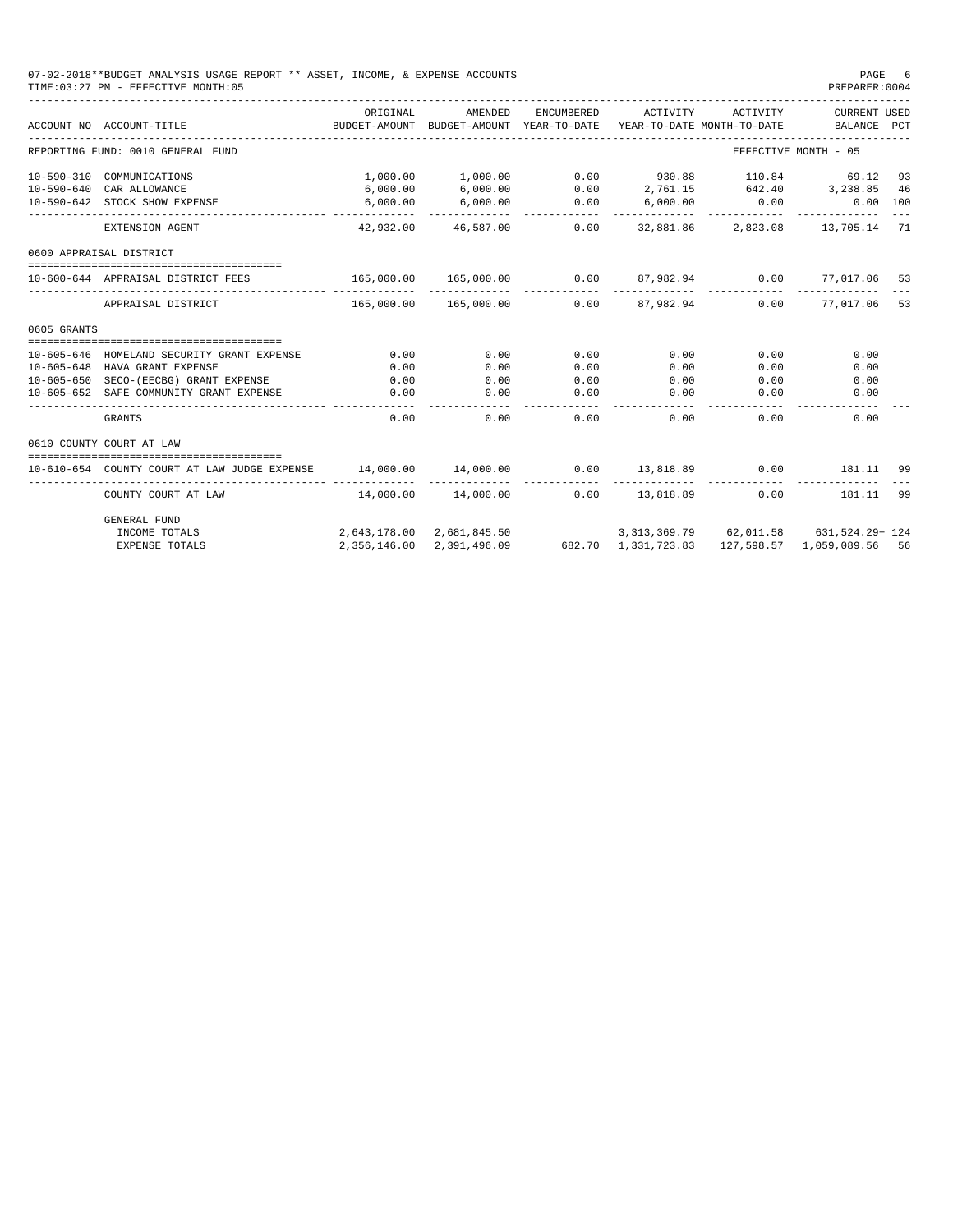|                     | 07-02-2018**BUDGET ANALYSIS USAGE REPORT ** ASSET, INCOME, & EXPENSE ACCOUNTS<br>TIME: 03:27 PM - EFFECTIVE MONTH: 05 |                           |                                                     |                |                            |                                        | PAGE<br>PREPARER: 0004      |                |
|---------------------|-----------------------------------------------------------------------------------------------------------------------|---------------------------|-----------------------------------------------------|----------------|----------------------------|----------------------------------------|-----------------------------|----------------|
|                     | ACCOUNT NO ACCOUNT-TITLE                                                                                              | ORIGINAL                  | AMENDED<br>BUDGET-AMOUNT BUDGET-AMOUNT YEAR-TO-DATE | ENCUMBERED     | ACTIVITY                   | ACTIVITY<br>YEAR-TO-DATE MONTH-TO-DATE | CURRENT USED<br>BALANCE PCT |                |
|                     | REPORTING FUND: 0011 ROAD & BRIDGE PRECINCT 1                                                                         |                           |                                                     |                |                            |                                        | EFFECTIVE MONTH - 05        |                |
| 0100 CASH ACCOUNTS  |                                                                                                                       |                           |                                                     |                |                            |                                        |                             |                |
|                     | 11-100-100 CFC: ROAD & BRIDGE PRECINCT 1<br>11-100-185 DUE FROM I&S FUND                                              |                           |                                                     |                | $82,710.61 -$<br>0.00      | $6, 241.63 -$<br>0.00                  | 196,693.03-<br>30,177.38    |                |
|                     | 11-100-197 DUE FROM GENERAL FUND                                                                                      |                           |                                                     |                | 0.00                       | 0.00                                   | 0.00                        |                |
|                     | 11-100-280 DELINQUENT TAXES RECEIVABLE                                                                                |                           |                                                     |                | 0.00                       | 0.00                                   | 3,345.72                    |                |
|                     | 11-100-285 ALLOWANCE-UNCOLLETABLE TAXES<br>11-100-290 DUE FROM APPRAISAL DISTRICT                                     |                           |                                                     |                | 0.00<br>0.00               | 0.00<br>0.00                           | $836.43-$<br>69.92          |                |
|                     | CASH ACCOUNTS                                                                                                         |                           |                                                     |                | ------------<br>82,710.61- | $6, 241.63 -$                          | 163,936.44-                 |                |
|                     | 0311 REVENUE ACCOUNTS                                                                                                 |                           |                                                     |                |                            |                                        |                             |                |
|                     | 11-311-100 ADVALOREM TAXES                                                                                            | 189,046.00                | 189,046.00                                          |                | 26,175.99                  | 389.43                                 | 162,870.01                  | 14             |
|                     | 11-311-110 MOTOR VEHICLE REGISTRATION                                                                                 | 47,000.00                 | 47,000.00                                           |                | 40,569.36                  | 6,753.40                               | 6,430.64                    | 86             |
|                     | 11-311-120 GROSS WEIGHT AND AXLE FEES                                                                                 | 14,000.00                 | 14,000.00                                           |                | 12,971.09                  | 0.00                                   | 1,028.91                    | 93             |
|                     | 11-311-130 LONG TERM FINANCING INCOME                                                                                 | 0.00                      | 0.00                                                |                | 0.00                       | 0.00                                   | 0.00                        |                |
|                     | 11-311-140 BRIDGE REPAIR INSURANCE                                                                                    | 0.00                      | 0.00                                                |                | 0.00                       | 0.00                                   | 0.00                        |                |
|                     | 11-311-145 RESERVE FEMA FUNDS                                                                                         | 0.00                      | 0.00                                                |                | 0.00                       | 0.00                                   | 0.00                        |                |
|                     | 11-311-150 OTHER INCOME                                                                                               | 0.00                      | 0.00                                                |                | 13.03                      | 0.00                                   | $13.03+$                    |                |
|                     | 11-311-155 RESERVE FUNDS                                                                                              | 0.00                      | 0.00                                                |                | 0.00                       | 0.00                                   | 0.00                        |                |
|                     | 11-311-160 SALE OF FIXED ASSETS                                                                                       | 0.00                      | 0.00                                                |                | 0.00                       | 0.00                                   | 0.00                        |                |
|                     | 11-311-165 RESERVE CERTZ FUNDS                                                                                        | 0.00                      | 745.08                                              |                | 116.92                     | 0.00                                   | 628.16                      | 16             |
|                     | 11-311-180 INTEREST EARNED                                                                                            | 0.00                      | 0.00<br>------------                                |                | 0.00                       | 0.00<br>------------ -------------     | 0.00<br>-------------       |                |
|                     | REVENUE ACCOUNTS                                                                                                      | 250,046.00                | 250,791.08                                          | 0.00           | 79,846.39                  | 7,142.83                               | 170,944.69                  | 32             |
|                     | 0611 EXPENSE ACCOUNTS                                                                                                 |                           |                                                     |                |                            |                                        |                             |                |
|                     | 11-611-100 SALARY - COMMISSIONER PCT 1                                                                                | 34,126.00                 | 34,126.00                                           | 0.00           | 22,312.84                  | 2,625.04                               | 11,813.16                   | 65             |
|                     | 11-611-105 LONGEVITY PAY                                                                                              | 2,100.00                  | 2,100.00                                            | 0.00           | 0.00                       | 0.00                                   | 2,100.00                    | 00             |
|                     | 11-611-110 SALARY - ROAD FOREMAN                                                                                      | 33,573.00                 | 33,573.00                                           | 0.00           | 21,952.95                  | 2,582.70                               | 11,620.05                   | 65             |
|                     | 11-611-112 SALARY - ROAD HAND                                                                                         | 27,748.00                 | 27,748.00                                           | 0.00           | 17,742.20                  | 2,134.40                               | 10,005.80                   | 64             |
|                     | 11-611-115 PHONE ALLOWANCE                                                                                            | 360.00                    | 360.00                                              | 0.00           | 13.84                      | 13.84                                  | 346.16                      | 04             |
|                     | 11-611-120 SALARY - PART TIME                                                                                         | 10,000.00                 | 10,000.00                                           | 0.00           | 6, 200.00                  | 600.00                                 | 3,800.00                    | 62             |
|                     | 11-611-200 FICA EXPENSE                                                                                               | 8,188.00                  | 8,188.00                                            | 0.00           | 5,228.68                   | 607.86                                 | 2,959.32                    | 64             |
|                     | 11-611-205 RETIREMENT                                                                                                 | 8,852.00                  | 8,852.00                                            | 0.00           | 5,650.01                   | 657.06                                 | 3,201.99                    | 64             |
|                     | 11-611-210 MEDICAL INSURANCE                                                                                          | 28,453.00                 | 28,453.00                                           | 0.00           | 18,819.00                  | 2,214.00                               | 9,634.00                    | 66             |
| 11-611-305 SUPPLIES | 11-611-300 TRAVEL & SCHOOL                                                                                            | 2,000.00<br>8,600.00      | 2,000.00<br>8,600.00                                | 0.00<br>157.50 | 240.00<br>3,715.73         | 0.00<br>60.40                          | 1,760.00<br>4,726.77        | 12<br>45       |
|                     | 11-611-310 COMMUNICATIONS                                                                                             | 1,400.00                  | 1,400.00                                            | 0.00           | 429.04                     | 27.68                                  | 970.96                      | 31             |
| 11-611-315 BONDS    |                                                                                                                       | 200.00                    | 200.00                                              | 0.00           | 0.00                       | 0.00                                   | 200.00                      | 00             |
|                     | 11-611-320 REPAIRS & MAINTENANCE                                                                                      | 30,000.00                 | 30,000.00                                           | 3,168.07       | 13,243.03                  | 1,985.35                               | 13,588.90                   | 55             |
|                     | 11-611-380 UTILITIES                                                                                                  | 2,000.00                  | 2,000.00                                            | 0.00           | 1,714.37                   | 381.75                                 | 285.63                      | 86             |
|                     | 11-611-620 CAPITAL OUTLAY UNIT COST                                                                                   | 0.00                      | 0.00                                                | 0.00           | 0.00                       | 0.00                                   | 0.00                        |                |
|                     | 11-611-622 CAPITAL OUTLAY (OVER 5,000)                                                                                | 20,528.00                 | 20,528.00                                           | 0.00           | 19,822.46                  | 0.00                                   | 705.54                      | 97             |
|                     | 11-611-624 CAPITAL OUTLAY LOAN INTEREST                                                                               | 706.00                    | 706.00                                              | 0.00           | 705.01                     | 0.00                                   | $0.99$ 100                  |                |
|                     | 11-611-700 DIESEL, OIL, AND GASOLINE                                                                                  | 25,000.00                 | 25,000.00                                           | 2,149.25       | 20, 261.16                 | 892.73                                 | 2,589.59                    | 90             |
|                     | 11-611-705 ROAD MATERIAL & CONSTRUCTION                                                                               | 8,000.00                  | 8,000.00                                            | 0.00           | 0.00                       | 0.00                                   | 8,000.00                    | 0 <sub>0</sub> |
|                     | 11-611-710 LOCAL MATCHING CETRZ GT                                                                                    | 0.00                      | 0.00                                                | 0.00           | 0.00                       | 0.00                                   | 0.00                        |                |
|                     | 11-611-715 FEE REIMBURSEMENT<br>11-611-720 BRIDGE REPAIR                                                              | 0.00                      | 0.00                                                | 0.00           | 0.00                       | 0.00                                   | 0.00                        |                |
|                     | 11-611-725 TIRES & TUBES                                                                                              | 0.00<br>8,000.00          | 0.00<br>8,000.00                                    | 0.00<br>0.00   | 0.00<br>3,100.44           | 0.00<br>0.00                           | 0.00<br>4,899.56            | 39             |
|                     | 11-611-730 RESERVE MONEY                                                                                              | 0.00                      | 0.00                                                | 0.00           | 0.00                       | 0.00                                   | 0.00                        |                |
|                     | 11-611-735 CERTZ RESERVE                                                                                              | 0.00                      | 0.00                                                | 0.00           | 0.00                       | 0.00                                   | 0.00                        |                |
|                     | 11-611-740 FEMA RESERVE                                                                                               | 0.00                      | 0.00                                                | 0.00           | 0.00                       | 0.00                                   | 0.00                        |                |
|                     | EXPENSE ACCOUNTS                                                                                                      | $- - - - -$<br>259,834.00 | 259,834.00                                          | 5,474.82       | ----<br>161,150.76         | 14,782.81                              | 93,208.42                   | 64             |
|                     | ROAD & BRIDGE PRECINCT 1                                                                                              |                           |                                                     |                |                            |                                        |                             |                |
|                     | INCOME TOTALS                                                                                                         | 250,046.00                | 250,791.08                                          |                | 79,846.39                  | 7,142.83                               | 170,944.69                  | 32             |
|                     | <b>EXPENSE TOTALS</b>                                                                                                 | 259,834.00                | 259,834.00                                          | 5,474.82       | 161,150.76                 | 14,782.81                              | 93,208.42                   | 64             |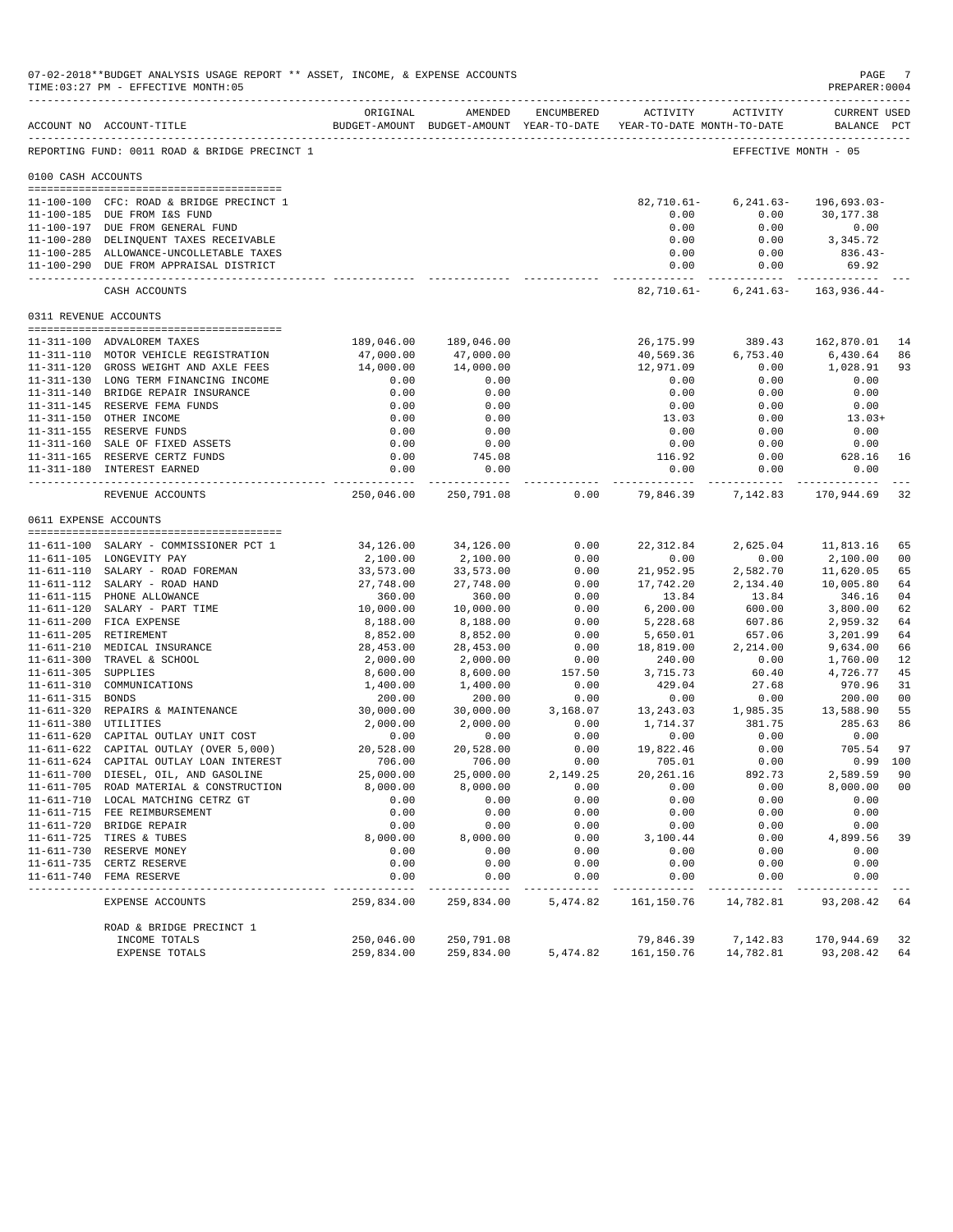|                       | 07-02-2018**BUDGET ANALYSIS USAGE REPORT ** ASSET, INCOME, & EXPENSE ACCOUNTS<br>TIME: 03:27 PM - EFFECTIVE MONTH: 05 |                       |                      |                           |                                                                                        |                       | PAGE<br>PREPARER: 0004      |                |
|-----------------------|-----------------------------------------------------------------------------------------------------------------------|-----------------------|----------------------|---------------------------|----------------------------------------------------------------------------------------|-----------------------|-----------------------------|----------------|
|                       | ACCOUNT NO ACCOUNT-TITLE                                                                                              | ORIGINAL              | AMENDED              | ENCUMBERED                | <b>ACTIVITY</b><br>BUDGET-AMOUNT BUDGET-AMOUNT YEAR-TO-DATE YEAR-TO-DATE MONTH-TO-DATE | ACTIVITY              | CURRENT USED<br>BALANCE PCT |                |
|                       | REPORTING FUND: 0012 ROAD & BRIDGE PRECINCT 2                                                                         |                       |                      |                           |                                                                                        |                       | EFFECTIVE MONTH - 05        |                |
| 0100 CASH ACCOUNTS    |                                                                                                                       |                       |                      |                           |                                                                                        |                       |                             |                |
|                       | 12-100-100 CFC: ROAD & BRIDGE PRECINCT 2                                                                              |                       |                      |                           | 74,933.24-                                                                             | 11,137.82-            | 187,180.35-                 |                |
|                       | 12-100-185 DUE FROM I&S FUND                                                                                          |                       |                      |                           | 0.00                                                                                   | 0.00                  | 31,563.08                   |                |
|                       | 12-100-186 DUE FROM GENERAL FUND                                                                                      |                       |                      |                           | 0.00                                                                                   | 0.00                  | 0.00                        |                |
|                       | 12-100-280 DELINQUENT TAXES RECEIVABLE<br>12-100-285 ALLOWANCE-UNCOLLETABLE TAXES                                     |                       |                      |                           | 0.00<br>0.00                                                                           | 0.00<br>0.00          | 3,345.72<br>$836.43-$       |                |
|                       | 12-100-290 DUE FROM APPRAISAL DISTRICT                                                                                |                       |                      |                           | 0.00                                                                                   | 0.00                  | 69.92                       |                |
|                       | CASH ACCOUNTS                                                                                                         |                       |                      |                           |                                                                                        | 74,933.24- 11,137.82- | 153,038.06-                 |                |
| 0312 REVENUE ACCOUNTS |                                                                                                                       |                       |                      |                           |                                                                                        |                       |                             |                |
|                       |                                                                                                                       |                       |                      |                           |                                                                                        |                       |                             |                |
|                       | 12-312-100 ADVALOREM TAXES                                                                                            | 189,046.00            | 189,046.00           |                           | 26,587.87                                                                              | 389.41                | 162,458.13                  | 14             |
|                       | 12-312-110 MOTOR VEHICLE REGISTRATION                                                                                 | 47,000.00             | 47,000.00            |                           | 40,569.09                                                                              | 6,753.37              | 6,430.91                    | 86             |
|                       | 12-312-120 GROSS WEIGHT AND AXLE FEES<br>12-312-130 LONG TERM FINANCING INCOME                                        | 14,000.00<br>0.00     | 14,000.00<br>0.00    |                           | 12,971.09<br>0.00                                                                      | 0.00<br>0.00          | 1,028.91<br>0.00            | 93             |
|                       | 12-312-140 BRIDGE REPAIR INSURANCE                                                                                    | 0.00                  | 0.00                 |                           | 0.00                                                                                   | 0.00                  | 0.00                        |                |
|                       | 12-312-145 RESERVE FEMA FUNDS                                                                                         | 0.00                  | 24,710.66            |                           | 31,529.34                                                                              | 0.00                  | $6,818.68+128$              |                |
|                       | 12-312-150 OTHER INCOME                                                                                               | 0.00                  | 0.00                 |                           | 13.03                                                                                  | 0.00                  | $13.03+$                    |                |
|                       | 12-312-155 RESERVE FUNDS                                                                                              | 0.00                  | 0.00                 |                           | 0.00                                                                                   | 0.00                  | 0.00                        |                |
|                       | 12-312-160 SALE OF FIXED ASSETS                                                                                       | 0.00                  | 0.00                 |                           | 0.00                                                                                   | 0.00                  | 0.00                        |                |
|                       | 12-312-165 RESERVE CERTZ FUNDS                                                                                        | 0.00                  | 413.88               |                           | 3,042.74                                                                               | 0.00                  | 2,628.86+735                |                |
|                       | 12-312-180 INTEREST EARNED                                                                                            | 0.00<br>.             | 0.00                 | ------------ ------------ | 0.00<br>------------ ------------                                                      | 0.00                  | 0.00<br>-------------       |                |
|                       | REVENUE ACCOUNTS                                                                                                      | 250,046.00            | 275,170.54           | 0.00                      | 114,713.16                                                                             | 7,142.78              | 160,457.38                  | 42             |
| 0612 EXPENSE ACCOUNTS |                                                                                                                       |                       |                      |                           |                                                                                        |                       |                             |                |
|                       | 12-612-100 SALARY - COMMISSIONER PCT 2                                                                                | 34,126.00             | 34,126.00            | 0.00                      | 22, 312.84                                                                             | 2,625.04              | 11,813.16                   | 65             |
|                       | 12-612-105 LONGEVITY PAY                                                                                              | 1,200.00              | 1,200.00             | 0.00                      | 0.00                                                                                   | 0.00                  | 1,200.00                    | 0 <sub>0</sub> |
|                       | 12-612-110 SALARY - ROAD FOREMAN                                                                                      | 33,573.00             | 33,573.00            | 0.00                      | 21,952.95                                                                              | 2,582.70              | 11,620.05                   | 65             |
|                       | 12-612-112 SALARY - ROAD HAND                                                                                         | 27,748.00             | 27,748.00            | 0.00                      | 18,142.40                                                                              | 2,134.40              | 9,605.60                    | 65             |
|                       | 12-612-115 PHONE ALLOWANCE                                                                                            | 720.00                | 720.00               | 0.00                      | 0.00                                                                                   | 0.00                  | 720.00                      | 0 <sub>0</sub> |
|                       | 12-612-120 SALARY - PART TIME                                                                                         | 10,000.00             | 22, 289.34           | 0.00                      | 20,560.00                                                                              | 1,500.00              | 1,729.34                    | 92             |
|                       | 12-612-200 FICA EXPENSE                                                                                               | 8,113.00              | 8,113.00             | 0.00                      | 6,277.34                                                                               | 667.77                | 1,835.66                    | 77             |
|                       | 12-612-205 RETIREMENT                                                                                                 | 8,777.00              | 8,777.00             | 0.00                      | 6,266.27                                                                               | 732.27                | 2,510.73                    | 71             |
|                       | 12-612-210 MEDICAL INSURANCE                                                                                          | 28,453.00<br>2,000.00 | 28,453.00            | 0.00<br>0.00              | 18,615.00                                                                              | 2,190.00              | 9,838.00                    | 65             |
| 12-612-305 SUPPLIES   | 12-612-300 TRAVEL & SCHOOL                                                                                            | 8,600.00              | 2,000.00<br>8,600.00 | 0.00                      | 1,483.61<br>6,229.59                                                                   | 431.76<br>141.25      | 516.39<br>2,370.41          | 74<br>72       |
| 12-612-310            | COMMUNICATIONS                                                                                                        | 1,400.00              | 1,400.00             | 0.00                      | 470.56                                                                                 | 55.36                 | 929.44                      | 34             |
| 12-612-315 BONDS      |                                                                                                                       | 0.00                  | 0.00                 | 0.00                      | 0.00                                                                                   | 0.00                  | 0.00                        |                |
|                       | 12-612-320 REPAIRS & MAINTENANCE                                                                                      | 30,000.00             | 30,000.00            | 0.00                      | 15,618.33                                                                              | 640.09                | 14,381.67                   | 52             |
| 12-612-380 UTILITIES  |                                                                                                                       | 2,000.00              | 2,000.00             | 0.00                      | 1,929.14                                                                               | 237.26                | 70.86                       | 96             |
|                       | 12-612-620 CAPITAL OUTLAY UNIT COST                                                                                   | 0.00                  | 0.00                 | 0.00                      | 0.00                                                                                   | 0.00                  | 0.00                        |                |
|                       | 12-612-622 CAPITAL OUTLAY (OVER 5,000)                                                                                | 29,774.00             | 29,774.00            | 0.00                      | 29,774.00                                                                              | 0.00                  | 0.00                        | 100            |
|                       | 12-612-624 CAPITAL OUTLAY LOAN INTEREST                                                                               | 0.00                  | 0.00                 | 0.00                      | 0.00                                                                                   | 0.00                  | 0.00                        |                |
|                       | 12-612-700 DIESEL, OIL, AND GASOLINE                                                                                  | 25,000.00             | 25,000.00            | 0.00                      | 19,736.71                                                                              | 4,266.54              | 5,263.29                    | 79             |
|                       | 12-612-705 ROAD MATERIAL & CONSTRUCTION<br>12-612-710 LOCAL MATCHING CETRZ GT                                         | 8,000.00<br>0.00      | 8,000.00<br>0.00     | 0.00<br>0.00              | 0.00<br>0.00                                                                           | 0.00<br>0.00          | 8,000.00<br>0.00            | 0 <sub>0</sub> |
|                       | 12-612-715 FEE REIMBURSEMENT                                                                                          | 0.00                  | 0.00                 | 0.00                      | 0.00                                                                                   | 0.00                  | 0.00                        |                |
|                       | 12-612-720 BRIDGE REPAIR                                                                                              | 0.00                  | 0.00                 | 0.00                      | 0.00                                                                                   | 0.00                  | 0.00                        |                |
|                       | 12-612-725 TIRES & TUBES                                                                                              | 8,000.00              | 11,080.58            | 0.00                      | 9,567.31                                                                               | 0.00                  | 1,513.27                    | 86             |
|                       | 12-612-730 RESERVE MONEY                                                                                              | 0.00                  | 0.00                 | 0.00                      | 0.00                                                                                   | 0.00                  | 0.00                        |                |
|                       | 12-612-735 CERTZ RESERVE                                                                                              | 0.00                  | 0.00                 | 0.00                      | 0.00                                                                                   | 0.00                  | 0.00                        |                |
|                       | 12-612-740 FEMA RESERVE                                                                                               | 0.00<br>----------    | 0.00                 | 0.00<br>$- - - -$         | 0.00<br>$- - - - - - - -$                                                              | 0.00                  | 0.00                        |                |
|                       | EXPENSE ACCOUNTS                                                                                                      | 267,484.00            | 282,853.92           | 0.00                      | 198,936.05                                                                             | 18,204.44             | 83, 917.87                  | 70             |
|                       | ROAD & BRIDGE PRECINCT 2                                                                                              |                       |                      |                           |                                                                                        |                       |                             |                |
|                       | INCOME TOTALS                                                                                                         | 250,046.00            | 275,170.54           |                           | 114,713.16                                                                             | 7,142.78              | 160,457.38                  | 42             |
|                       | EXPENSE TOTALS                                                                                                        | 267,484.00            | 282,853.92           | 0.00                      | 198,936.05                                                                             | 18,204.44             | 83,917.87                   | 70             |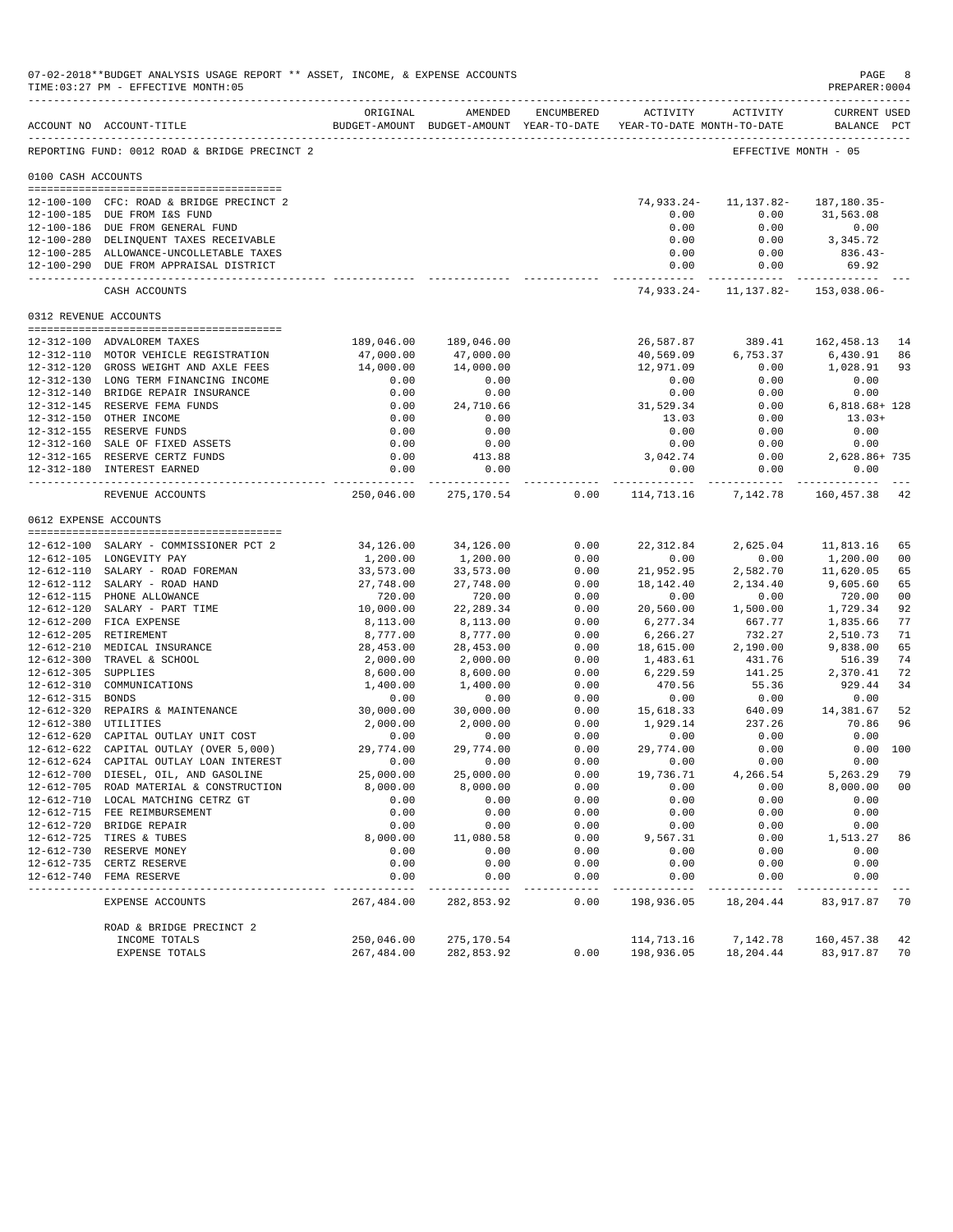|                     | 07-02-2018**BUDGET ANALYSIS USAGE REPORT ** ASSET, INCOME, & EXPENSE ACCOUNTS<br>TIME: 03:27 PM - EFFECTIVE MONTH: 05 |                          |                      |                     |                                                                                        |                                         | PAGE<br>PREPARER: 0004      | -9             |
|---------------------|-----------------------------------------------------------------------------------------------------------------------|--------------------------|----------------------|---------------------|----------------------------------------------------------------------------------------|-----------------------------------------|-----------------------------|----------------|
|                     | ACCOUNT NO ACCOUNT-TITLE                                                                                              | ORIGINAL                 | AMENDED              | ENCUMBERED          | <b>ACTIVITY</b><br>BUDGET-AMOUNT BUDGET-AMOUNT YEAR-TO-DATE YEAR-TO-DATE MONTH-TO-DATE | ACTIVITY                                | CURRENT USED<br>BALANCE PCT |                |
|                     | REPORTING FUND: 0013 ROAD & BRIDGE PRECINCT 3                                                                         |                          |                      |                     |                                                                                        |                                         | EFFECTIVE MONTH - 05        |                |
| 0100 CASH ACCOUNTS  |                                                                                                                       |                          |                      |                     |                                                                                        |                                         |                             |                |
|                     | 13-100-100 CFC: ROAD & BRIDGE PRECINCT 3                                                                              |                          |                      |                     | 78,881.74-                                                                             | 18,271.27-                              | $204,607.73-$               |                |
|                     | 13-100-185 DUE FROM I&S FUND                                                                                          |                          |                      |                     | 0.00                                                                                   | 0.00                                    | 31,563.08                   |                |
|                     | 13-100-186 DUE TO GENERAL FUND<br>13-100-280 DELINQUENT TAXES RECEIVABLE                                              |                          |                      |                     | 0.00<br>0.00                                                                           | 0.00<br>0.00                            | 0.00<br>3,345.72            |                |
|                     | 13-100-285 ALLOWANCE-UNCOLLETABLE TAXES                                                                               |                          |                      |                     | 0.00                                                                                   | 0.00                                    | $836.43-$                   |                |
|                     | 13-100-290 DUE FROM APPRAISAL DISTRICT                                                                                |                          |                      |                     | 0.00                                                                                   | 0.00                                    | 69.92                       |                |
|                     | CASH ACCOUNTS                                                                                                         |                          |                      |                     | _____________                                                                          | --------------<br>78,881.74- 18,271.27- | $170, 465.44 -$             |                |
|                     | 0313 REVENUE ACCOUNTS                                                                                                 |                          |                      |                     |                                                                                        |                                         |                             |                |
|                     | 13-313-100 ADVALOREM TAXES                                                                                            | 189,046.00               | 189,046.00           |                     | 26,032.74                                                                              | 389.41                                  | 163,013.26                  | 14             |
|                     | 13-313-110 MOTOR VEHICLE REGISTRATION                                                                                 | 47,000.00                | 47,000.00            |                     | 40,569.12                                                                              | 6,753.38                                | 6,430.88                    | 86             |
|                     | 13-313-120 GROSS WEIGHT AND AXLE FEES                                                                                 | 14,000.00                | 14,000.00            |                     | 12,971.08                                                                              | 0.00                                    | 1,028.92                    | 93             |
|                     | 13-313-130 LONG TERM FINANCING INCOME                                                                                 | 0.00                     | 0.00                 |                     | 0.00                                                                                   | 0.00                                    | 0.00                        |                |
|                     | 13-313-140 BRIDGE REPAIR INSURANCE                                                                                    | 0.00                     | 0.00                 |                     | 0.00                                                                                   | 0.00                                    | 0.00                        |                |
|                     | 13-313-145 RESERVE FEMA FUNDS                                                                                         | 0.00                     | 53,660.20            |                     | 52,830.10                                                                              | 0.00                                    | 830.10                      | 98             |
|                     | 13-313-150 OTHER INCOME                                                                                               | 0.00                     | 0.00                 |                     | 13.03                                                                                  | 0.00                                    | $13.03+$                    |                |
|                     | 13-313-155 RESERVE FUNDS                                                                                              | 0.00                     | 0.00                 |                     | 0.00                                                                                   | 0.00                                    | 0.00                        |                |
|                     | 13-313-160 SALE OF FIXED ASSETS                                                                                       | 0.00                     | 0.00                 |                     | 0.00                                                                                   | 0.00                                    | 0.00                        |                |
|                     | 13-313-165 RESERVE CERTZ FUNDS                                                                                        | 0.00                     | 24,358.08            |                     | 580.08                                                                                 | 0.00                                    | 23,778.00                   | 02             |
|                     | 13-313-180 INTEREST EARNED                                                                                            | 0.00<br>.                | 0.00<br>------------ |                     | 0.00<br>------------ ------------                                                      | 0.00                                    | 0.00<br>-------------       |                |
|                     | REVENUE ACCOUNTS                                                                                                      | 250,046.00               | 328,064.28           | 0.00                | 132,996.15                                                                             | 7,142.79                                | 195,068.13                  | 41             |
|                     | 0613 EXPENSE ACCOUNTS                                                                                                 |                          |                      |                     |                                                                                        |                                         |                             |                |
|                     | 13-613-100 SALARY - COMMISSIONER PCT 3                                                                                | 34,126.00                | 34,126.00            | 0.00                | 22, 312.84                                                                             | 2,625.04                                | 11,813.16                   | 65             |
|                     | 13-613-105 LONGEVITY PAY                                                                                              | 1,800.00                 | 1,800.00             | 0.00                | 0.00                                                                                   | 0.00                                    | 1,800.00                    | 0 <sub>0</sub> |
|                     | 13-613-110 SALARY - ROAD FOREMAN                                                                                      | 33,573.00                | 33,573.00            | 0.00                | 21,952.95                                                                              | 2,582.70                                | 11,620.05                   | 65             |
|                     | 13-613-112 SALARY - ROAD HAND                                                                                         | 27,748.00                | 27,748.00            | 0.00                | 12,819.74                                                                              | 2,134.40                                | 14,928.26                   | 46             |
|                     | 13-613-115 PHONE ALLOWANCE                                                                                            | 720.00                   | 720.00               | 0.00                | 0.00                                                                                   | 0.00                                    | 720.00                      | 0 <sub>0</sub> |
|                     | 13-613-120 SALARY - PART TIME                                                                                         | 10,000.00                | 10,000.00            | 0.00                | 1,700.00                                                                               | 1,600.00                                | 8,300.00                    | 17             |
|                     | 13-613-200 FICA EXPENSE                                                                                               | 8,232.00                 | 8,232.00             | 0.00                | 4,485.94                                                                               | 682.76                                  | 3,746.06                    | 54             |
|                     | 13-613-205 RETIREMENT                                                                                                 | 8,865.00                 | 8,865.00             | 0.00                | 4,845.37                                                                               | 738.22                                  | 4,019.63                    | 55             |
|                     | 13-613-210 MEDICAL INSURANCE                                                                                          | 28,453.00                | 28,453.00            | 0.00<br>0.00        | 16,974.00                                                                              | 2,214.00                                | 11,479.00                   | 60             |
| 13-613-305 SUPPLIES | 13-613-300 TRAVEL & SCHOOL                                                                                            | 2,000.00<br>8,600.00     | 2,000.00<br>8,600.00 | 0.00                | 859.81<br>5,502.95                                                                     | 0.00<br>1,157.60                        | 1,140.19<br>3,097.05        | 43<br>64       |
|                     | 13-613-310 COMMUNICATIONS                                                                                             | 1,400.00                 | 1,400.00             | 0.00                | 940.41                                                                                 | 124.12                                  | 459.59                      | 67             |
| 13-613-315 BONDS    |                                                                                                                       | 200.00                   | 200.00               | 0.00                | 0.00                                                                                   | 0.00                                    | 200.00                      | 0 <sub>0</sub> |
|                     | 13-613-320 REPAIRS & MAINTENANCE                                                                                      | 30,000.00                | 30,830.10            | 0.00                | 30, 222.48                                                                             | 4,676.83                                | 607.62                      | 98             |
|                     | 13-613-380 UTILITIES                                                                                                  | 2,000.00                 | 2,000.00             | 0.00                | 897.52                                                                                 | 131.25                                  | 1,102.48                    | 45             |
|                     | 13-613-620 CAPITAL OUTLAY UNIT COST                                                                                   | 0.00                     | 0.00                 | 0.00                | 0.00                                                                                   | 0.00                                    | 0.00                        |                |
|                     | 13-613-622 CAPITAL OUTLAY (OVER 5,000)                                                                                | 90,740.00                | 90,740.00            | 0.00                | 90,739.07                                                                              | 0.00                                    | $0.93$ 100                  |                |
|                     | 13-613-624 CAPITAL OUTLAY LOAN INTEREST                                                                               | 2,443.00                 | 2,443.00             | 0.00                | 2,431.97                                                                               | 0.00                                    | 11.03 100                   |                |
|                     | 13-613-700 DIESEL, OIL, AND GASOLINE                                                                                  | 25,000.00                | 25,000.00            | 961.06              | 15,012.69                                                                              | 3,399.62                                | 9,026.25                    | 64             |
|                     | 13-613-705 ROAD MATERIAL & CONSTRUCTION                                                                               | 8,000.00                 | 8,000.00             | 0.00                | 4,162.50                                                                               | 0.00                                    | 3,837.50                    | 52             |
|                     | 13-613-710 LOCAL MATCHING CETRZ GT                                                                                    | 0.00                     | 0.00                 | 0.00                | 0.00                                                                                   | 0.00                                    | 0.00                        |                |
|                     | 13-613-715 FEE REIMBURSEMENT<br>13-613-720 BRIDGE REPAIR                                                              | 0.00<br>0.00             | 0.00<br>0.00         | 0.00<br>0.00        | 0.00<br>0.00                                                                           | 0.00<br>0.00                            | 0.00<br>0.00                |                |
|                     | 13-613-725 TIRES & TUBES                                                                                              | 8,000.00                 | 8,000.00             | 0.00                | 1,518.31                                                                               | 1,046.56                                | 6,481.69                    | 19             |
|                     | 13-613-730 RESERVE MONEY                                                                                              | 0.00                     | 0.00                 | 0.00                | 0.00                                                                                   | 0.00                                    | 0.00                        |                |
|                     | 13-613-735 CERTZ RESERVE                                                                                              | 0.00                     | 0.00                 | 0.00                | 0.00                                                                                   | 0.00                                    | 0.00                        |                |
|                     | 13-613-740 FEMA RESERVE                                                                                               | 0.00                     | 0.00                 | 0.00                | 0.00                                                                                   | 0.00                                    | 0.00                        |                |
|                     | EXPENSE ACCOUNTS                                                                                                      | ----------<br>331,900.00 | 332,730.10           | $- - - -$<br>961.06 | $- - - - -$<br>237,378.55                                                              | 23, 113. 10                             | 94,390.49                   | -72            |
|                     | ROAD & BRIDGE PRECINCT 3                                                                                              |                          |                      |                     |                                                                                        |                                         |                             |                |
|                     | INCOME TOTALS                                                                                                         | 250,046.00               | 328,064.28           |                     | 132,996.15                                                                             | 7,142.79                                | 195,068.13                  | 41             |
|                     | EXPENSE TOTALS                                                                                                        | 331,900.00               | 332,730.10           | 961.06              | 237, 378.55                                                                            | 23,113.10                               | 94,390.49                   | 72             |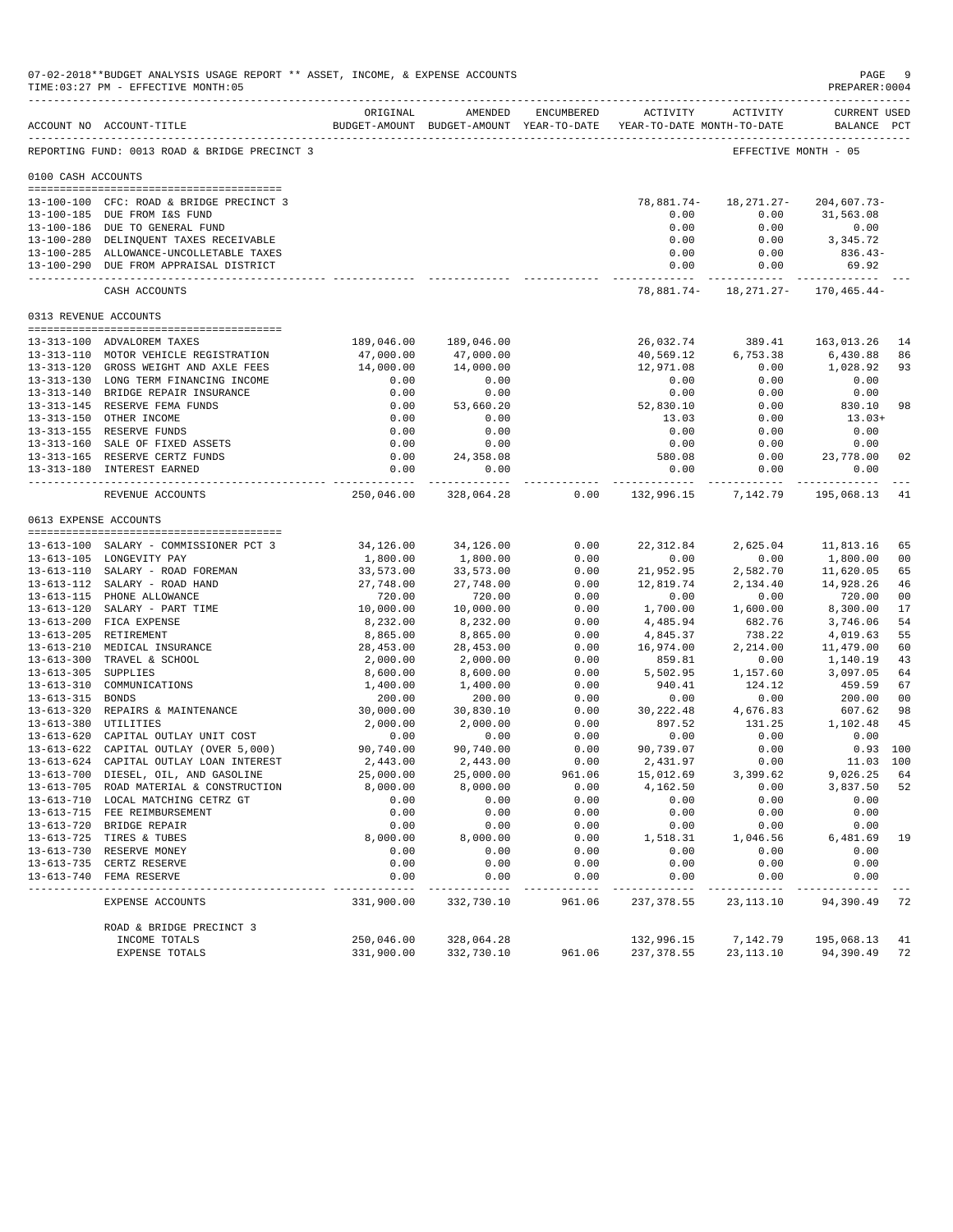|                     | 07-02-2018**BUDGET ANALYSIS USAGE REPORT ** ASSET, INCOME, & EXPENSE ACCOUNTS<br>TIME: 03:27 PM - EFFECTIVE MONTH: 05 |                                   |                                                                                |                  |                                                        |                                           | PREPARER: 0004                    | PAGE 10              |
|---------------------|-----------------------------------------------------------------------------------------------------------------------|-----------------------------------|--------------------------------------------------------------------------------|------------------|--------------------------------------------------------|-------------------------------------------|-----------------------------------|----------------------|
|                     | ACCOUNT NO ACCOUNT-TITLE                                                                                              | ORIGINAL                          | AMENDED<br>BUDGET-AMOUNT BUDGET-AMOUNT YEAR-TO-DATE YEAR-TO-DATE MONTH-TO-DATE | ENCUMBERED       | ---------------------------------<br>ACTIVITY ACTIVITY |                                           | CURRENT USED<br>BALANCE PCT       |                      |
|                     | REPORTING FUND: 0014 ROAD & BRIDGE PRECINCT 4                                                                         |                                   |                                                                                |                  |                                                        | EFFECTIVE MONTH - 05                      |                                   |                      |
| 0100 CASH ACCOUNTS  |                                                                                                                       |                                   |                                                                                |                  |                                                        |                                           |                                   |                      |
|                     |                                                                                                                       |                                   |                                                                                |                  |                                                        |                                           |                                   |                      |
|                     | 14-100-100 CFC: ROAD & BRIDGE PRECINCT 4<br>14-100-185 DUE FROM I&S FUND                                              |                                   |                                                                                |                  | 148,961.47-<br>0.00                                    | $9,306.72 -$<br>0.00                      | 127,055.38-<br>31,563.08          |                      |
|                     | 14-100-186 DUE FROM GENERAL FUND                                                                                      |                                   |                                                                                |                  | 0.00                                                   | 0.00                                      | 0.00                              |                      |
|                     | 14-100-280 DELINQUENT TAXES RECEIVABLE                                                                                |                                   |                                                                                |                  | 0.00                                                   | 0.00                                      | 3, 345, 72                        |                      |
|                     | 14-100-285 ALLOWANCE-UNCOLLETABLE TAXES                                                                               |                                   |                                                                                |                  | 0.00                                                   | 0.00                                      | 836.43-                           |                      |
|                     | 14-100-290 DUE FROM APPRAISAL DISTRICT                                                                                |                                   |                                                                                |                  | 0.00                                                   | 0.00                                      | 69.92                             |                      |
|                     | CASH ACCOUNTS                                                                                                         |                                   |                                                                                |                  | 148,961.47-                                            | ------------ ------------<br>$9,306.72 -$ | -----------<br>$92, 913.09 -$     |                      |
|                     | 0314 REVENUE ACCOUNTS                                                                                                 |                                   |                                                                                |                  |                                                        |                                           |                                   |                      |
|                     |                                                                                                                       |                                   |                                                                                |                  |                                                        |                                           |                                   |                      |
|                     | 14-314-100 ADVALOREM TAXES                                                                                            | 189,046.00                        | 189,046.00                                                                     |                  | 26,032.72                                              | 389.41                                    | 163,013.28                        | 14                   |
|                     | 14-314-110 MOTOR VEHICLE REGISTRATION                                                                                 | 47,000.00                         | 47,000.00                                                                      |                  | 40,568.91                                              | 6,753.38                                  | 6,431.09                          | 86                   |
|                     | 14-314-120 GROSS WEIGHT AND AXLE FEES<br>14-314-130 LONG TERM FINANCING INCOME                                        | 14,000.00<br>0.00                 | 14,000.00<br>0.00                                                              |                  | 12,971.07<br>0.00                                      | 0.00<br>0.00                              | 1,028.93<br>0.00                  | 93                   |
|                     | 14-314-140 BRIDGE REPAIR INSURANCE                                                                                    | 0.00                              | 0.00                                                                           |                  | 0.00                                                   | 0.00                                      | 0.00                              |                      |
|                     | 14-314-145 RESERVE FEMA FUNDS                                                                                         | 0.00                              | 0.00                                                                           |                  | 0.00                                                   | 0.00                                      | 0.00                              |                      |
|                     | 14-314-150 OTHER INCOME                                                                                               | 0.00                              | 0.00                                                                           |                  | 13.03                                                  | 0.00                                      | $13.03+$                          |                      |
|                     | 14-314-155 RESERVE FUNDS                                                                                              | 0.00                              | 0.00                                                                           |                  | 0.00                                                   | 0.00                                      | 0.00                              |                      |
|                     | 14-314-160 SALE OF FIXED ASSETS                                                                                       | 0.00                              | 0.00                                                                           |                  | 0.00                                                   | 0.00                                      | 0.00                              |                      |
|                     | 14-314-165 RESERVE CERTZ FUNDS                                                                                        | 0.00                              | 0.00                                                                           |                  | 9,668.89                                               | 0.00                                      | $9,668.89+$                       |                      |
|                     | 14-314-180 INTEREST EARNED                                                                                            | 0.00<br>. _ _ _ _ _ _ _ _ _ _ _ _ | 0.00<br>-------------                                                          |                  | 0.00                                                   | 0.00<br>------------ ------------         | 0.00<br>. _ _ _ _ _ _ _ _ _ _ _ _ |                      |
|                     | REVENUE ACCOUNTS                                                                                                      | 250,046.00                        | 250,046.00                                                                     | 0.00             | 89,254.62                                              | 7,142.79                                  | 160,791.38                        | 36                   |
|                     | 0614 EXPENSE ACCOUNTS                                                                                                 |                                   |                                                                                |                  |                                                        |                                           |                                   |                      |
|                     |                                                                                                                       |                                   |                                                                                |                  |                                                        |                                           |                                   |                      |
|                     | 14-614-100 SALARY - COMMISSIONER PCT 4                                                                                | 34,126.00                         | 34,126.00                                                                      | 0.00             | 22, 312.84                                             | 2,625.04                                  | 11,813.16                         | 65                   |
|                     | 14-614-105 LONGEVITY PAY<br>14-614-110 SALARY - ROAD FOREMAN                                                          | 2,400.00<br>57,996.00             | 2,400.00<br>57,996.00                                                          | 0.00<br>0.00     | 0.00<br>40,370.40                                      | 0.00<br>4,830.24                          | 2,400.00<br>17,625.60             | 00<br>70             |
|                     | 14-614-112 SALARY - ROAD HAND                                                                                         | 0.00                              | 0.00                                                                           | 0.00             | 0.00                                                   | 0.00                                      | 0.00                              |                      |
|                     | 14-614-115 PHONE ALLOWANCE                                                                                            | 720.00                            | 720.00                                                                         | 0.00             | 0.00                                                   | 0.00                                      | 720.00                            | 00                   |
|                     | 14-614-120 SALARY - PART TIME                                                                                         | 10,000.00                         | 11,853.58                                                                      | 0.00             | 10,786.42                                              | 306.42                                    | 1,067.16                          | 91                   |
|                     | 14-614-200 FICA EXPENSE                                                                                               | 8,304.00                          | 8,304.00                                                                       | 0.00             | 5,829.04                                               | 739.80                                    | 2,474.96                          | 70                   |
|                     | 14-614-205 RETIREMENT                                                                                                 | 8,858.00                          | 8,858.00                                                                       | 0.00             | 5,708.01                                               | 743.21                                    | 3,149.99                          | 64                   |
|                     | 14-614-210 MEDICAL INSURANCE                                                                                          | 28,453.00                         | 28,453.00                                                                      | 0.00             | 12,546.00                                              | 1,476.00                                  | 15,907.00                         | 44                   |
|                     | 14-614-300 TRAVEL & SCHOOL                                                                                            | 2,000.00                          | 2,000.00                                                                       | 0.00             | 2,000.00                                               | 688.68                                    | 0.00 100                          |                      |
| 14-614-305 SUPPLIES |                                                                                                                       | 8,600.00                          | 8,600.00                                                                       | 0.00             | 3,718.54                                               | 536.83                                    | 4,881.46                          | 43                   |
|                     | 14-614-310 COMMUNICATIONS                                                                                             | 1,400.00                          | 1,400.00                                                                       | 0.00             | 874.51                                                 | 105.66                                    | 525.49                            | 62                   |
|                     | 14-614-320 REPAIRS & MAINTENANCE                                                                                      | 30,000.00                         | 30,000.00                                                                      | 0.00             | 25, 433.06                                             | 627.87                                    | 4,566.94                          | 85                   |
|                     | 14-614-380 UTILITIES                                                                                                  | 2,000.00                          | 2,000.00                                                                       | 0.00             | 461.00                                                 | 56.00                                     | 1,539.00                          | 23                   |
|                     | 14-614-620 CAPITAL OUTLAY UNIT COST                                                                                   | 0.00                              | 0.00                                                                           | 0.00             | 0.00                                                   | 0.00                                      | 0.00                              |                      |
|                     | 14-614-622 CAPITAL OUTLAY (OVER 5,000)                                                                                | 41,288.00                         | 43,150.15                                                                      | 0.00             | 43,150.15                                              | 0.00                                      | 0.00 100                          |                      |
|                     | 14-614-624 CAPITAL OUTLAY LOAN INTEREST<br>14-614-700 DIESEL, OIL, AND GASOLINE                                       | 1,863.00<br>25,000.00             | 0.85<br>33,853.58                                                              | 0.00<br>2,245.60 | 0.00<br>16,579.67                                      | 0.00<br>1,154.73                          | 0.85<br>15,028.31                 | 0 <sub>0</sub><br>56 |
|                     | 14-614-705 ROAD MATERIAL & CONSTRUCTION                                                                               | 8,000.00                          | 10,000.00                                                                      | 0.00             | 6,343.00                                               | 2,978.00                                  | 3,657.00                          | 63                   |
|                     | 14-614-710 LOCAL MATCHING CETRZ GT                                                                                    | 0.00                              | 0.00                                                                           | 0.00             | 0.00                                                   | 0.00                                      | 0.00                              |                      |
|                     | 14-614-715 FEE REIMBURSEMENT                                                                                          | 0.00                              | 0.00                                                                           | 0.00             | 0.00                                                   | 0.00                                      | 0.00                              |                      |
|                     | 14-614-720 BRIDGE REPAIR                                                                                              | 0.00                              | 0.00                                                                           | 0.00             | 0.00                                                   | 0.00                                      | 0.00                              |                      |
|                     | 14-614-725 TIRES & TUBES                                                                                              | 8,000.00                          | 8,000.00                                                                       | 0.00             | 2,692.20                                               | 0.00                                      | 5,307.80                          | 34                   |
|                     | 14-614-730 RESERVE MONEY                                                                                              | 0.00                              | 0.00                                                                           | 0.00             | 41,500.00                                              | 0.00                                      | $41,500.00-$                      |                      |
|                     | 14-614-735 CERTZ RESERVE                                                                                              | 0.00                              | 0.00                                                                           | 0.00             | 0.00                                                   | 0.00                                      | 0.00                              |                      |
| $14 - 614 - 740$    | FEMA RESERVE                                                                                                          | 0.00                              | 0.00                                                                           | 0.00             | 0.00                                                   | 0.00                                      | 0.00                              |                      |
|                     | EXPENSE ACCOUNTS                                                                                                      | 279,008.00                        | 291,715.16                                                                     | 2,245.60         | 240,304.84                                             | 16,868.48                                 | 49, 164. 72 83                    |                      |
|                     | ROAD & BRIDGE PRECINCT 4                                                                                              |                                   |                                                                                |                  |                                                        |                                           |                                   |                      |
|                     | INCOME TOTALS                                                                                                         | 250,046.00                        | 250,046.00                                                                     |                  | 89, 254.62                                             | 7,142.79                                  | 160,791.38                        | 36                   |
|                     | EXPENSE TOTALS                                                                                                        | 279,008.00                        | 291,715.16                                                                     | 2,245.60         | 240,304.84                                             | 16,868.48                                 | 49,164.72                         | 83                   |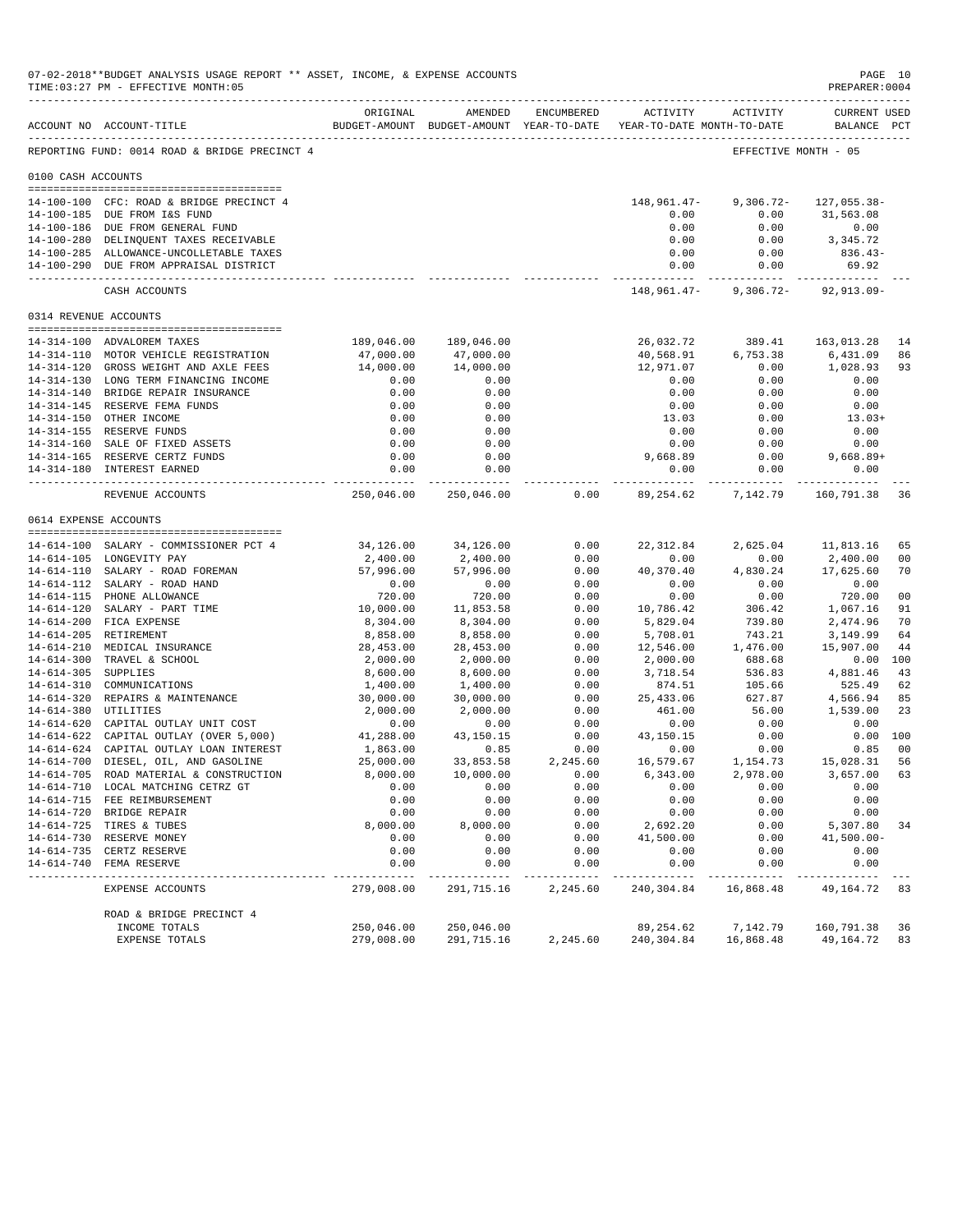|                       | 07-02-2018**BUDGET ANALYSIS USAGE REPORT ** ASSET, INCOME, & EXPENSE ACCOUNTS<br>TIME: 03:27 PM - EFFECTIVE MONTH: 05 |                                                 |                                                                                |            |                   |                                                | PAGE 11<br>PREPARER: 0004     |     |
|-----------------------|-----------------------------------------------------------------------------------------------------------------------|-------------------------------------------------|--------------------------------------------------------------------------------|------------|-------------------|------------------------------------------------|-------------------------------|-----|
|                       | ACCOUNT NO ACCOUNT-TITLE                                                                                              | ORIGINAL                                        | AMENDED<br>BUDGET-AMOUNT BUDGET-AMOUNT YEAR-TO-DATE YEAR-TO-DATE MONTH-TO-DATE | ENCUMBERED | ACTIVITY          | ACTIVITY                                       | CURRENT USED<br>BALANCE PCT   |     |
|                       | REPORTING FUND: 0020 JAIL BOND I&S                                                                                    |                                                 |                                                                                |            |                   |                                                | EFFECTIVE MONTH - 05          |     |
| 0100 CASH ACCOUNT     |                                                                                                                       |                                                 |                                                                                |            |                   |                                                |                               |     |
|                       | 20-100-190 I&S ACCOUNT JAIL BOND                                                                                      |                                                 |                                                                                |            | 74,202.88         | 7,697.42 405,885.12                            |                               |     |
|                       | 20-100-280 DELINQUENT TAXES RECEIVABLE                                                                                |                                                 |                                                                                |            | 0.00              |                                                | $0.00$ $8,455.27$             |     |
|                       | 20-100-285 ALLOWANCE-UNCOLLETABLE TAXES                                                                               |                                                 |                                                                                |            | 0.00              |                                                | $0.00$ $2,113.80-$            |     |
|                       | 20-100-290 DUE FROM APPRAISAL DISTRICT                                                                                |                                                 |                                                                                |            | 0.00              |                                                | $0.00$ 1,185.56               |     |
|                       | CASH ACCOUNT                                                                                                          |                                                 |                                                                                |            | 74,202.88         |                                                | 7,697.42 413,412.15           |     |
|                       | 0315 JAIL BOND I&S REVENUE                                                                                            |                                                 |                                                                                |            |                   |                                                |                               |     |
|                       | 20-315-100 BOND TAXES                                                                                                 |                                                 | 462,819,00 462,819,00                                                          |            |                   | 457, 373, 39 7, 697, 42                        | 5,445.61 99                   |     |
|                       | 20-315-180 BOND TAXES INTEREST                                                                                        | 0.00                                            | 0.00                                                                           |            | 0.00              | 0.00                                           | 0.00                          |     |
|                       | JAIL BOND I&S REVENUE                                                                                                 |                                                 |                                                                                |            |                   | 462,819.00 462,819.00 0.00 457,373.39 7,697.42 | 5,445.61                      | -99 |
| 0615 EXPENSE ACCOUNTS |                                                                                                                       |                                                 |                                                                                |            |                   |                                                |                               |     |
|                       |                                                                                                                       |                                                 |                                                                                |            |                   |                                                |                               |     |
|                       | 20-615-622 BOND PAYMENT PRINCIPAL                                                                                     | $300,350.00$ $300,000.00$ $0.00$ $300,000.00$   |                                                                                |            |                   |                                                | $0.00$ and $0.00$<br>0.00 100 |     |
|                       | 20-615-624 BOND PAYMENT INTEREST                                                                                      | 162,469.00<br>------------------ -------------- | 162,819.00<br>--------------                                                   | 0.00       | 82,909.38         |                                                | $0.00$ 79,909.62 51           |     |
|                       | EXPENSE ACCOUNTS                                                                                                      |                                                 | 462.819.00 462.819.00                                                          |            | $0.00$ 382,909.38 | 0.00                                           | 79,909.62 83                  |     |
|                       | JAIL BOND I&S                                                                                                         |                                                 |                                                                                |            |                   |                                                |                               |     |
|                       | INCOME TOTALS                                                                                                         |                                                 | 462.819.00 462.819.00                                                          |            |                   | 457,373,39 7,697,42 5,445.61                   |                               | 99  |
|                       | <b>EXPENSE TOTALS</b>                                                                                                 | 462,819.00                                      | 462,819.00                                                                     |            | $0.00$ 382,909.38 | 0.00                                           | 79,909.62                     | 83  |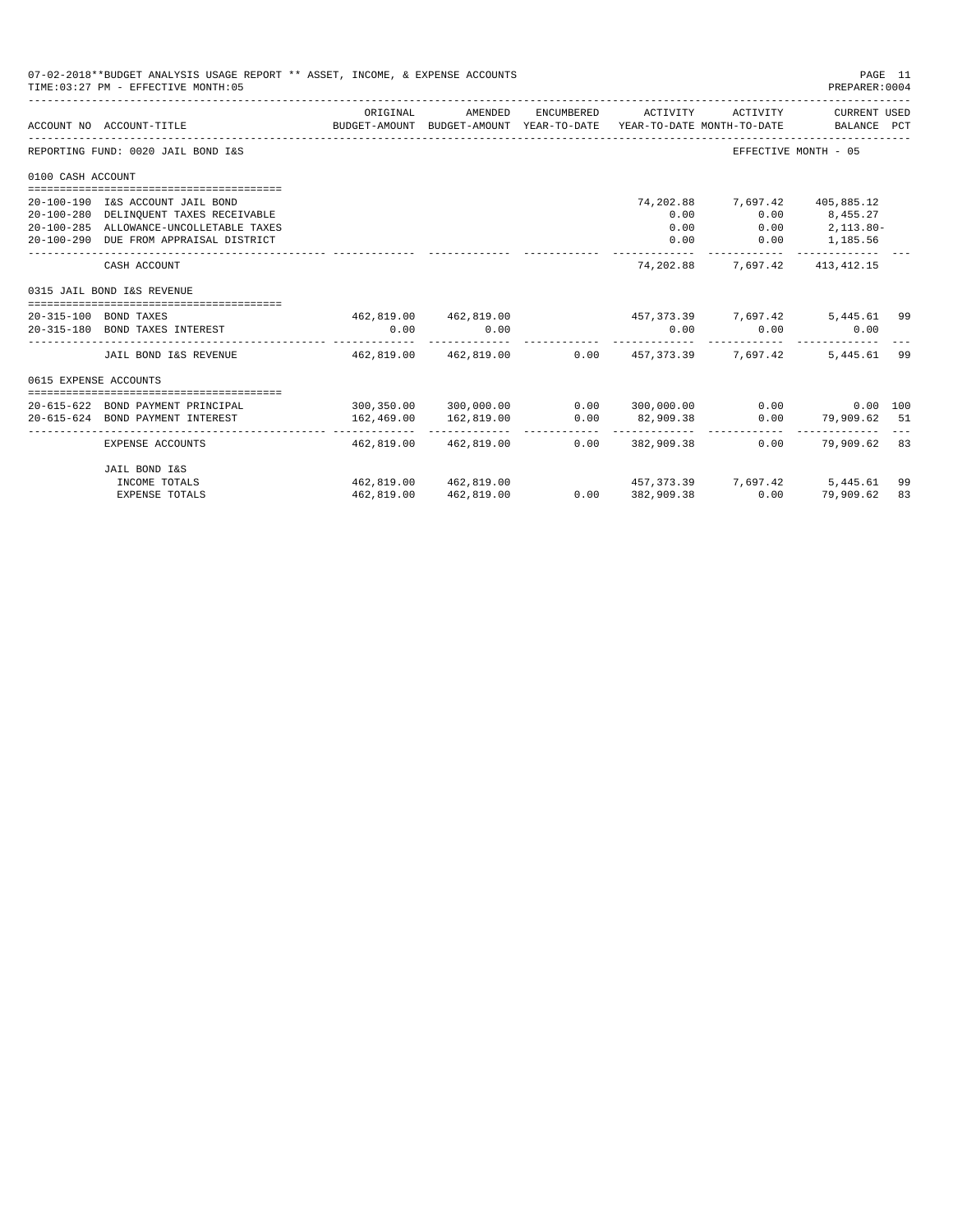|                       | 07-02-2018**BUDGET ANALYSIS USAGE REPORT ** ASSET, INCOME, & EXPENSE ACCOUNTS<br>TIME: 03:27 PM - EFFECTIVE MONTH: 05                                                                                  |          |                                 |                   |                                                                            | PAGE 12<br>PREPARER: 0004 |     |
|-----------------------|--------------------------------------------------------------------------------------------------------------------------------------------------------------------------------------------------------|----------|---------------------------------|-------------------|----------------------------------------------------------------------------|---------------------------|-----|
|                       | ACCOUNT NO ACCOUNT-TITLE COMPUTE SUDGET-AMOUNT BUDGET-AMOUNT YEAR-TO-DATE YEAR-TO-DATE MONTH-TO-DATE BALANCE PCT                                                                                       | ORIGINAL |                                 |                   | AMENDED ENCUMBERED ACTIVITY ACTIVITY                                       | CURRENT USED              |     |
|                       | REPORTING FUND: 0021 LATERAL ROAD PRECINCT 1                                                                                                                                                           |          |                                 |                   |                                                                            | EFFECTIVE MONTH - 05      |     |
| 0100 CASH ACCOUNTS    |                                                                                                                                                                                                        |          |                                 |                   |                                                                            |                           |     |
|                       | 21-100-100 CFC: LATERAL ROAD PRECINCT 1                                                                                                                                                                |          |                                 |                   | $1,614.20$ $426.35 - 3,531.86 -$                                           |                           |     |
|                       | CASH ACCOUNTS                                                                                                                                                                                          |          |                                 |                   | 1,614.20 426.35- 3,531.86-                                                 |                           |     |
| 0321 REVENUE ACCOUNTS |                                                                                                                                                                                                        |          |                                 |                   |                                                                            |                           |     |
|                       | 21-321-190 STATE ROAD FUND                                                                                                                                                                             |          | 5,146.00 5,146.00               |                   | 5,146.06 0.00 0.06+100                                                     |                           |     |
|                       | REVENUE ACCOUNTS                                                                                                                                                                                       |          | 5.146.00 5.146.00 0.00 5.146.06 |                   |                                                                            | 0.00<br>$0.06 + 100$      |     |
| 0621 EXPENSE ACCOUNTS |                                                                                                                                                                                                        |          |                                 |                   |                                                                            |                           |     |
|                       | 21-621-700 DIESEL, OIL, AND GASOLINE $2,573.00$ $2,573.00$ $0.00$ $1,529.86$ $426.35$ $1,043.14$<br>21-621-705 ROAD MATERIAL & CONSTRUCTION $2,573.00$ $2,573.00$ $0.00$ $2,002.00$ $0.00$ $571.00$ 78 |          |                                 |                   |                                                                            |                           | -59 |
|                       | EXPENSE ACCOUNTS                                                                                                                                                                                       |          | 5,146.00 5,146.00               |                   | ------------------------------<br>$0.00$ $3.531.86$ $426.35$ $1.614.14$ 69 |                           |     |
|                       | LATERAL ROAD PRECINCT 1                                                                                                                                                                                |          |                                 |                   |                                                                            |                           |     |
|                       | INCOME TOTALS                                                                                                                                                                                          |          | 5,146.00 5,146.00               |                   |                                                                            |                           |     |
|                       | <b>EXPENSE TOTALS</b>                                                                                                                                                                                  | 5.146.00 | 5,146.00                        | $0.00$ $3,531.86$ | 426.35                                                                     | 1,614.14 69               |     |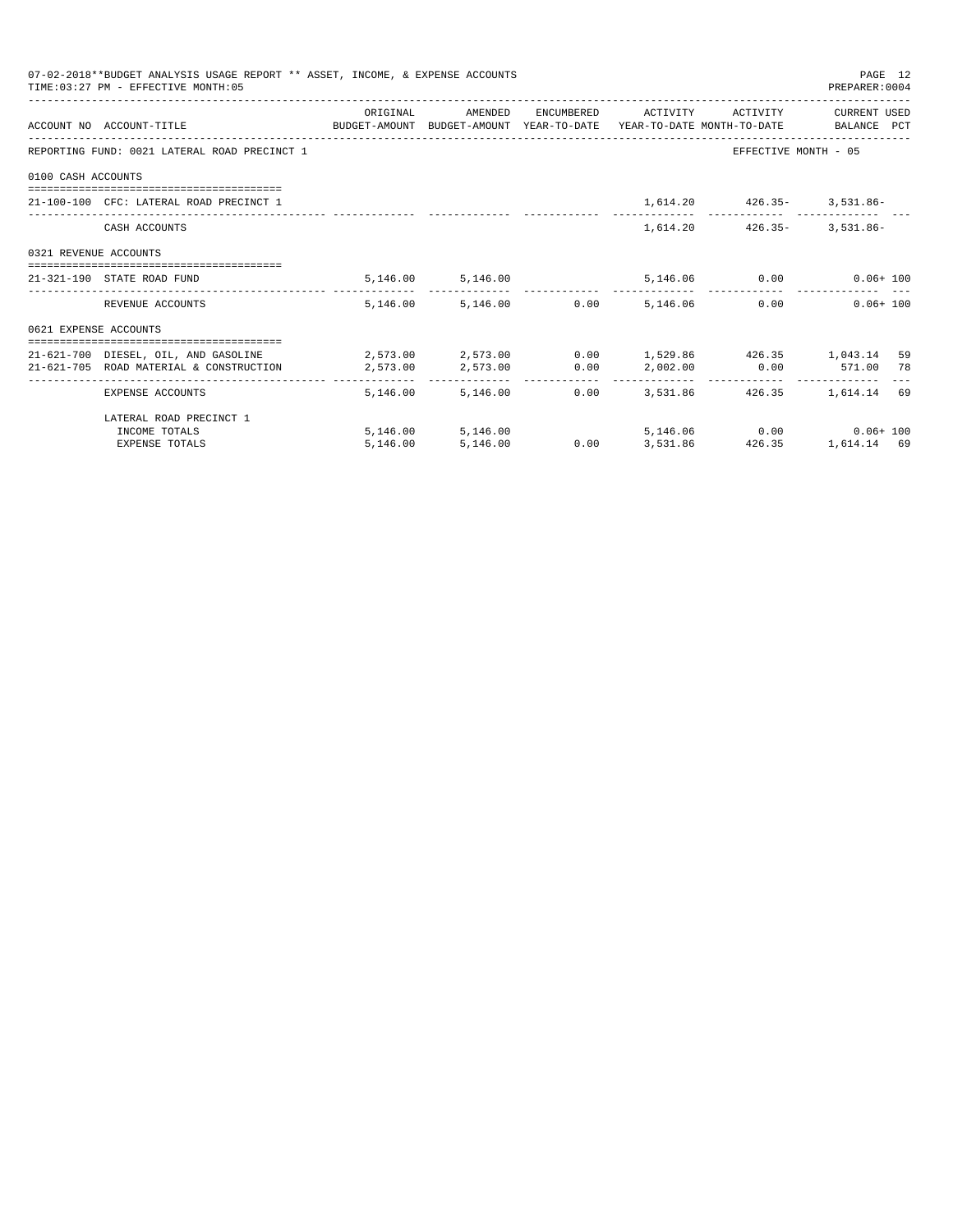|                       | 07-02-2018**BUDGET ANALYSIS USAGE REPORT ** ASSET, INCOME, & EXPENSE ACCOUNTS<br>TIME: 03:27 PM - EFFECTIVE MONTH: 05 |                                                               |                        |                   |                                         | PAGE 13<br>PREPARER: 0004 |  |
|-----------------------|-----------------------------------------------------------------------------------------------------------------------|---------------------------------------------------------------|------------------------|-------------------|-----------------------------------------|---------------------------|--|
|                       | ACCOUNT NO ACCOUNT-TITLE COMPUTE SUDGET-AMOUNT BUDGET-AMOUNT YEAR-TO-DATE YEAR-TO-DATE MONTH-TO-DATE BALANCE PCT      | ORIGINAL                                                      | AMENDED                |                   | ENCUMBERED ACTIVITY ACTIVITY            | CURRENT USED              |  |
|                       | REPORTING FUND: 0022 LATERAL ROAD PRECINCT 2                                                                          |                                                               |                        |                   |                                         | EFFECTIVE MONTH - 05      |  |
| 0100 CASH ACCOUNTS    |                                                                                                                       |                                                               |                        |                   |                                         |                           |  |
|                       | 22-100-100 CFC: LATERAL ROAD PRECINCT 2                                                                               |                                                               |                        |                   | 549.05 2,497.39- 3,343.98-              |                           |  |
|                       | CASH ACCOUNTS                                                                                                         |                                                               |                        | 549.05            |                                         | $2.497.39 - 3.343.98 -$   |  |
| 0322 REVENUE ACCOUNTS |                                                                                                                       |                                                               |                        |                   |                                         |                           |  |
|                       | 22-322-190 STATE ROAD FUND                                                                                            |                                                               | 5, 146.00 5, 146.00    |                   | 5,146.05 0.00 0.05+100                  |                           |  |
|                       | REVENUE ACCOUNTS                                                                                                      |                                                               | 5,146.00 5,146.00 0.00 | 5, 146, 05        |                                         | 0.00<br>$0.05 + 100$      |  |
| 0622 EXPENSE ACCOUNTS |                                                                                                                       |                                                               |                        |                   |                                         |                           |  |
|                       | 22-622-700 DIESEL, OIL, AND GASOLINE                                                                                  | $2,573.00$ $2,573.00$ $0.00$ $2,573.00$ $473.39$ $0.00$ $100$ |                        |                   |                                         |                           |  |
|                       | 22-622-705 ROAD MATERIAL & CONSTRUCTION 2.573.00                                                                      |                                                               |                        |                   | $2,573.00$ $0.00$ $2,024.00$ $2,024.00$ | 549.00 79                 |  |
|                       | EXPENSE ACCOUNTS                                                                                                      |                                                               | 5,146.00 5,146.00      | $0.00$ $4.597.00$ | 2,497.39                                | 549.00 89                 |  |
|                       | LATERAL ROAD PRECINCT 2                                                                                               |                                                               |                        |                   |                                         |                           |  |
|                       | INCOME TOTALS                                                                                                         |                                                               | 5,146.00 5,146.00      |                   |                                         |                           |  |
|                       | <b>EXPENSE TOTALS</b>                                                                                                 | 5.146.00                                                      | 5,146.00               | $0.00$ $4,597.00$ | 2,497.39                                | 549.00 89                 |  |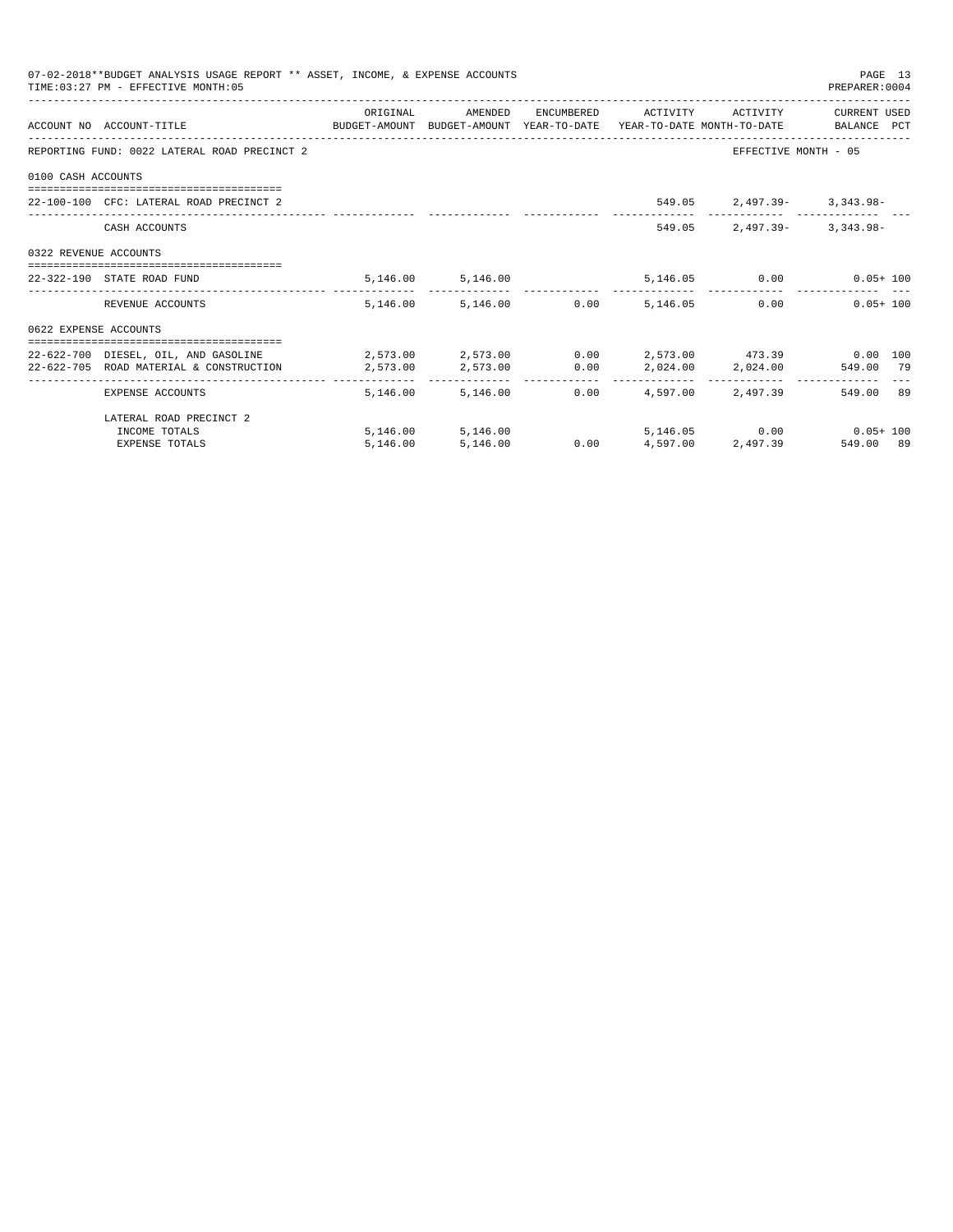|                       | 07-02-2018**BUDGET ANALYSIS USAGE REPORT ** ASSET, INCOME, & EXPENSE ACCOUNTS<br>TIME: 03:27 PM - EFFECTIVE MONTH: 05 |                                                             |                                 |  |                                                   | PAGE 14<br>PREPARER: 0004 |    |
|-----------------------|-----------------------------------------------------------------------------------------------------------------------|-------------------------------------------------------------|---------------------------------|--|---------------------------------------------------|---------------------------|----|
|                       |                                                                                                                       | ORIGINAL                                                    | AMENDED                         |  | ENCUMBERED ACTIVITY ACTIVITY                      | CURRENT USED              |    |
|                       | ACCOUNT NO ACCOUNT-TITLE CONTROL SUDGET-AMOUNT BUDGET-AMOUNT YEAR-TO-DATE YEAR-TO-DATE MONTH-TO-DATE BALANCE PCT      |                                                             |                                 |  |                                                   |                           |    |
|                       | REPORTING FUND: 0023 LATERAL ROAD PRECINCT 3                                                                          |                                                             |                                 |  | EFFECTIVE MONTH - 05                              |                           |    |
| 0100 CASH ACCOUNTS    |                                                                                                                       |                                                             |                                 |  |                                                   |                           |    |
|                       | 23-100-100 CFC: LATERAL ROAD PRECINCT 3                                                                               |                                                             |                                 |  | 534.93 1,007.37- 4,611.13-                        |                           |    |
|                       | CASH ACCOUNTS                                                                                                         |                                                             |                                 |  | $534.93$ 1,007.37- 4,611.13-                      |                           |    |
| 0323 REVENUE ACCOUNTS |                                                                                                                       |                                                             |                                 |  |                                                   |                           |    |
|                       | 23-323-190 STATE ROAD FUND                                                                                            |                                                             | 5, 146.00 5, 146.00             |  | 5,146.06 0.00                                     | $0.06 + 100$              |    |
|                       | REVENUE ACCOUNTS                                                                                                      |                                                             | 5,146.00 5,146.00 0.00 5,146.06 |  | 0.00                                              | $0.06 + 100$              |    |
| 0623 EXPENSE ACCOUNTS |                                                                                                                       |                                                             |                                 |  |                                                   |                           |    |
|                       | 23-623-700 DIESEL, OIL, AND GASOLINE                                                                                  | $2.573.00$ $2.573.00$ $0.00$ $2.236.13$ $1.007.37$ $336.87$ |                                 |  |                                                   |                           | 87 |
|                       | 23-623-705 ROAD MATERIAL & CONSTRUCTION 2.573.00                                                                      |                                                             |                                 |  | $2,573.00$ $0.00$ $2,375.00$ $0.00$ $198.00$ $92$ |                           |    |
|                       | EXPENSE ACCOUNTS                                                                                                      | -------- --                                                 | 5,146.00 5,146.00               |  | $0.00$ $4.611.13$ $1.007.37$                      | 534.87                    | 90 |
|                       | LATERAL ROAD PRECINCT 3                                                                                               |                                                             |                                 |  |                                                   |                           |    |
|                       | INCOME TOTALS                                                                                                         |                                                             | 5,146.00 5,146.00               |  | 5.146.06 0.00 0.06+100                            |                           |    |
|                       | <b>EXPENSE TOTALS</b>                                                                                                 | 5.146.00                                                    | 5,146.00                        |  | $0.00 \t 4.611.13 \t 1.007.37$                    | 534.87 90                 |    |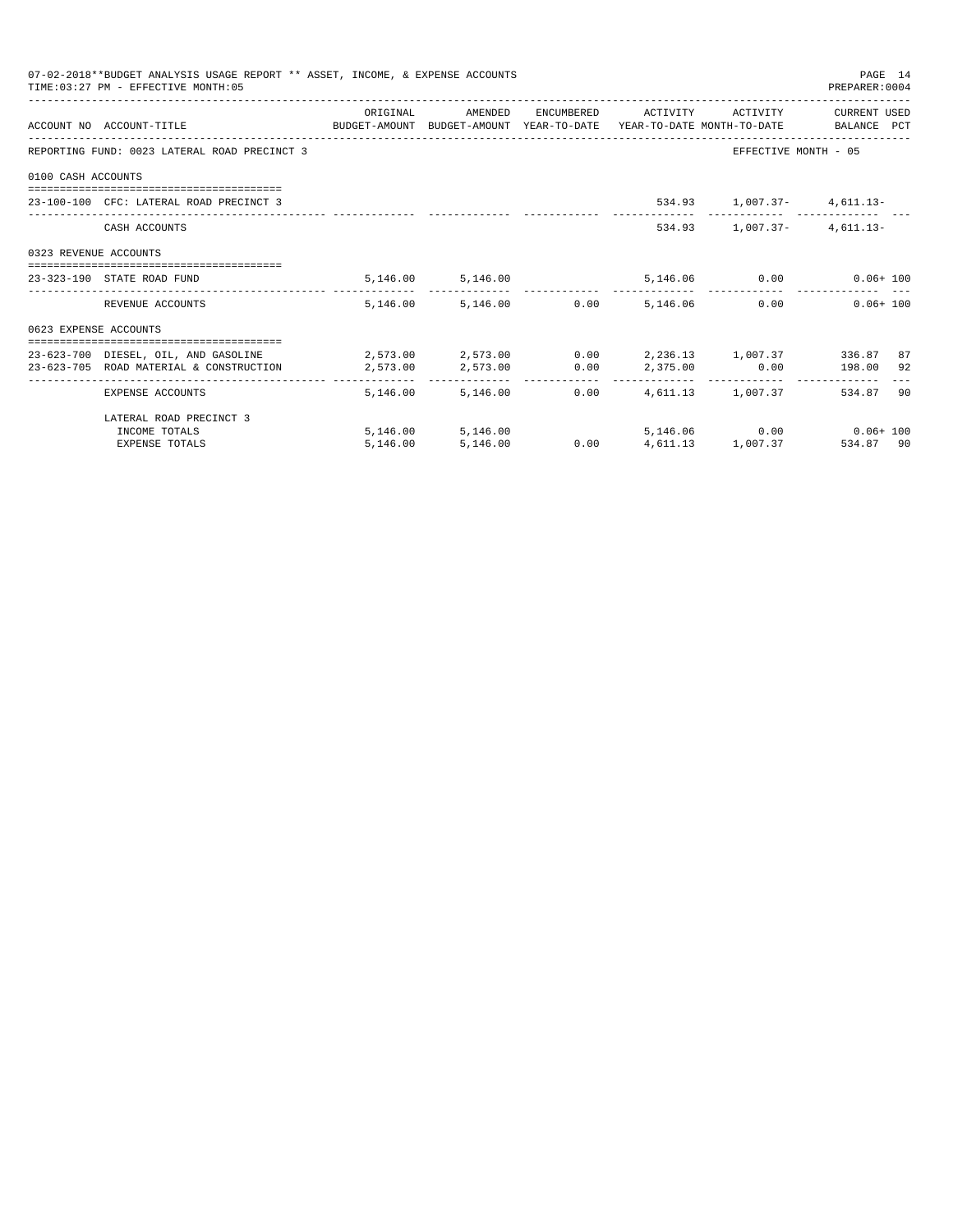|                       | 07-02-2018**BUDGET ANALYSIS USAGE REPORT ** ASSET, INCOME, & EXPENSE ACCOUNTS<br>TIME: 03:27 PM - EFFECTIVE MONTH: 05 |                                                  |                        |      |                     |                                 | PAGE 15<br>PREPARER: 0004  |
|-----------------------|-----------------------------------------------------------------------------------------------------------------------|--------------------------------------------------|------------------------|------|---------------------|---------------------------------|----------------------------|
|                       |                                                                                                                       | ORIGINAL                                         | AMENDED                |      | ENCUMBERED ACTIVITY | ACTIVITY                        | CURRENT USED               |
|                       | ACCOUNT NO ACCOUNT-TITLE<br>BUDGET-AMOUNT BUDGET-AMOUNT YEAR-TO-DATE YEAR-TO-DATE MONTH-TO-DATE BALANCE PCT           |                                                  |                        |      |                     |                                 |                            |
|                       | REPORTING FUND: 0024 LATERAL ROAD PRECINCT 4                                                                          |                                                  |                        |      |                     | EFFECTIVE MONTH - 05            |                            |
| 0100 CASH ACCOUNTS    |                                                                                                                       |                                                  |                        |      |                     |                                 |                            |
|                       | 24-100-100 CFC: LATERAL ROAD PRECINCT 4                                                                               |                                                  |                        |      |                     | $0.05$ $511.85 - 3.618.98 -$    |                            |
|                       | CASH ACCOUNTS                                                                                                         |                                                  |                        |      |                     | $0.05$ 511.85-                  | $3.618.98 -$               |
| 0324 REVENUE ACCOUNTS |                                                                                                                       |                                                  |                        |      |                     |                                 |                            |
|                       | 24-324-190 STATE ROAD FUND                                                                                            |                                                  | 5,146.00 5,146.00      |      |                     |                                 | 5,146.05   0.00   0.05+100 |
|                       | REVENUE ACCOUNTS                                                                                                      |                                                  | 5,146.00 5,146.00 0.00 |      | 5,146.05            | 0.00                            | $0.05 + 100$               |
| 0624 EXPENSE ACCOUNTS |                                                                                                                       |                                                  |                        |      |                     |                                 |                            |
|                       | 24-624-700 DIESEL, OIL, AND GASOLINE                                                                                  | $2.573.00$ $2.573.00$ $0.00$ $2.573.00$ $511.85$ |                        |      |                     |                                 | $0.00$ 100                 |
|                       | 24-624-705 ROAD MATERIAL & CONSTRUCTION                                                                               | 2,573.00                                         | 2,573.00               | 0.00 |                     | 2,573.00 0.00                   | 0.00 100                   |
|                       | EXPENSE ACCOUNTS                                                                                                      |                                                  | 5, 146.00 5, 146.00    | 0.00 |                     | ------------<br>5.146.00 511.85 | $0.00$ 100                 |
|                       | LATERAL ROAD PRECINCT 4                                                                                               |                                                  |                        |      |                     |                                 |                            |
|                       | INCOME TOTALS                                                                                                         |                                                  | 5, 146, 00 5, 146, 00  |      |                     | 5, 146.05 0.00                  | $0.05 + 100$               |
|                       | <b>EXPENSE TOTALS</b>                                                                                                 | 5,146.00                                         | 5,146.00               | 0.00 | 5.146.00            | 511.85                          | 0.00 100                   |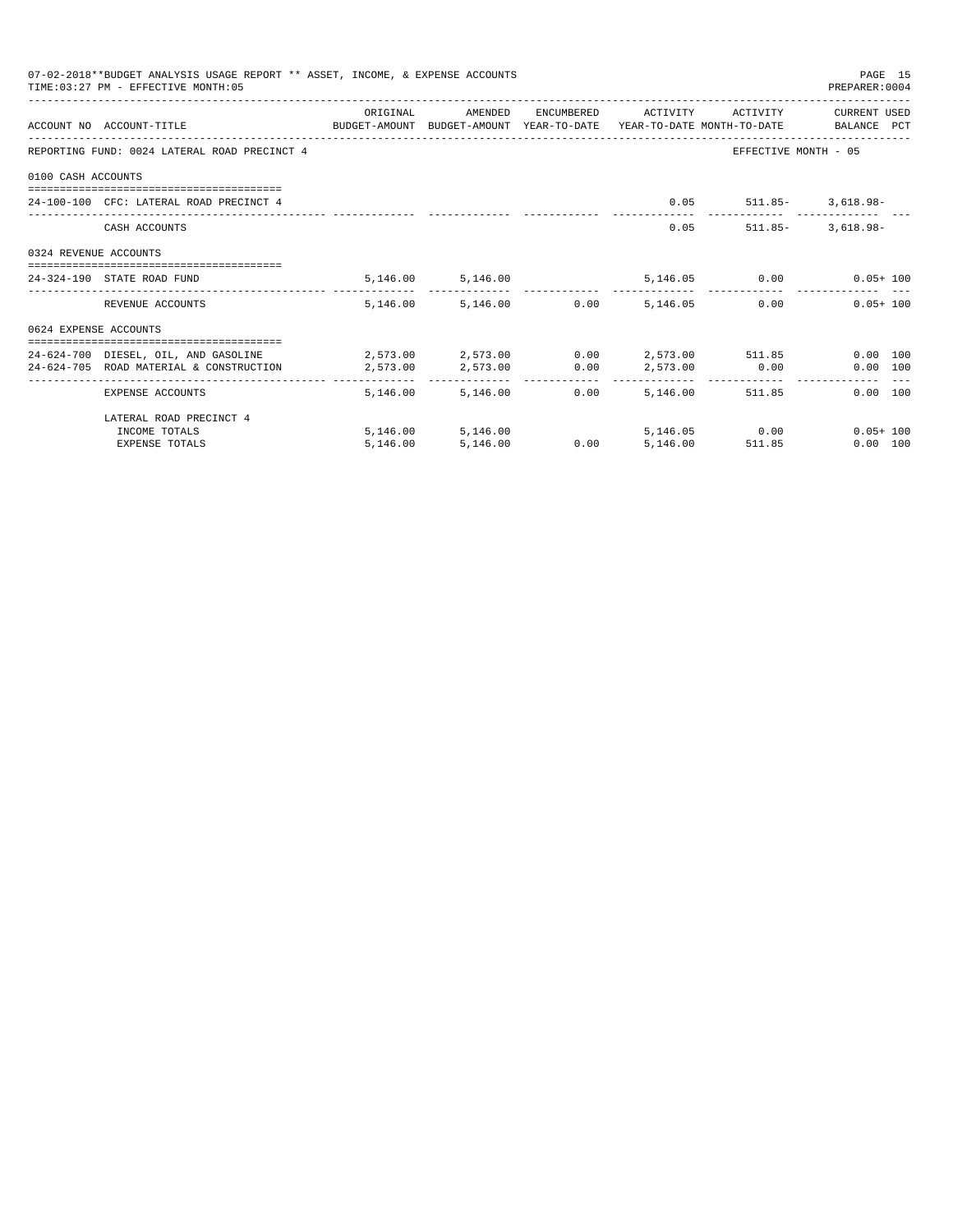| 07-02-2018**BUDGET ANALYSIS USAGE REPORT ** ASSET, INCOME, & EXPENSE ACCOUNTS<br>PAGE 16<br>TIME: 03:27 PM - EFFECTIVE MONTH: 05<br>PREPARER: 0004<br>ORIGINAL<br>AMENDED<br>ENCUMBERED ACTIVITY<br>ACTIVITY CURRENT USED<br>ACCOUNT NO ACCOUNT-TITLE<br>BUDGET-AMOUNT BUDGET-AMOUNT YEAR-TO-DATE YEAR-TO-DATE MONTH-TO-DATE BALANCE PCT<br>REPORTING FUND: 0030 COURT RECORDS PRESERVATION FUND<br>EFFECTIVE MONTH - 05<br>0100 CASH ACCOUNTS<br>536.86 71.27 4,097.88<br>30-100-100 CFC: COURT RECORDS PRES FUND<br>CASH ACCOUNTS<br>536.86 71.27<br>4,097.88<br>0330 REVENUE ACCOUNTS<br>1.00<br>1.00<br>6.86 1.27 5.86+686<br>30-330-180 INTEREST EARNED<br>70.00<br>30-330-730 RECORDS PRESERVATION FEES<br>$30.00 + 106$<br>500.00<br>500.00<br>530.00<br>0.00<br>501.00<br>501.00<br>536.86 71.27 35.86+107<br>REVENUE ACCOUNTS<br>0730 EXPENSE ACCOUNTS<br>===============================<br>0.00<br>0.00<br>$0.00$ 0.00<br>0.00<br>0.00<br>30-730-730 RECORDS PRES EXPENSES<br>------------<br>-------------<br>0.00<br>0.00<br>0.00<br>0.00<br>0.00<br>0.00<br>EXPENSE ACCOUNTS |        |        |      |      |              |               |  |
|--------------------------------------------------------------------------------------------------------------------------------------------------------------------------------------------------------------------------------------------------------------------------------------------------------------------------------------------------------------------------------------------------------------------------------------------------------------------------------------------------------------------------------------------------------------------------------------------------------------------------------------------------------------------------------------------------------------------------------------------------------------------------------------------------------------------------------------------------------------------------------------------------------------------------------------------------------------------------------------------------------------------------------------------------------------------------------------------|--------|--------|------|------|--------------|---------------|--|
|                                                                                                                                                                                                                                                                                                                                                                                                                                                                                                                                                                                                                                                                                                                                                                                                                                                                                                                                                                                                                                                                                            |        |        |      |      |              |               |  |
|                                                                                                                                                                                                                                                                                                                                                                                                                                                                                                                                                                                                                                                                                                                                                                                                                                                                                                                                                                                                                                                                                            |        |        |      |      |              |               |  |
|                                                                                                                                                                                                                                                                                                                                                                                                                                                                                                                                                                                                                                                                                                                                                                                                                                                                                                                                                                                                                                                                                            |        |        |      |      |              |               |  |
|                                                                                                                                                                                                                                                                                                                                                                                                                                                                                                                                                                                                                                                                                                                                                                                                                                                                                                                                                                                                                                                                                            |        |        |      |      |              |               |  |
|                                                                                                                                                                                                                                                                                                                                                                                                                                                                                                                                                                                                                                                                                                                                                                                                                                                                                                                                                                                                                                                                                            |        |        |      |      |              |               |  |
|                                                                                                                                                                                                                                                                                                                                                                                                                                                                                                                                                                                                                                                                                                                                                                                                                                                                                                                                                                                                                                                                                            |        |        |      |      |              |               |  |
|                                                                                                                                                                                                                                                                                                                                                                                                                                                                                                                                                                                                                                                                                                                                                                                                                                                                                                                                                                                                                                                                                            |        |        |      |      |              |               |  |
|                                                                                                                                                                                                                                                                                                                                                                                                                                                                                                                                                                                                                                                                                                                                                                                                                                                                                                                                                                                                                                                                                            |        |        |      |      |              |               |  |
|                                                                                                                                                                                                                                                                                                                                                                                                                                                                                                                                                                                                                                                                                                                                                                                                                                                                                                                                                                                                                                                                                            |        |        |      |      |              |               |  |
|                                                                                                                                                                                                                                                                                                                                                                                                                                                                                                                                                                                                                                                                                                                                                                                                                                                                                                                                                                                                                                                                                            |        |        |      |      |              |               |  |
|                                                                                                                                                                                                                                                                                                                                                                                                                                                                                                                                                                                                                                                                                                                                                                                                                                                                                                                                                                                                                                                                                            |        |        |      |      |              |               |  |
|                                                                                                                                                                                                                                                                                                                                                                                                                                                                                                                                                                                                                                                                                                                                                                                                                                                                                                                                                                                                                                                                                            |        |        |      |      |              |               |  |
|                                                                                                                                                                                                                                                                                                                                                                                                                                                                                                                                                                                                                                                                                                                                                                                                                                                                                                                                                                                                                                                                                            |        |        |      |      |              |               |  |
| COURT RECORDS PRESERVATION FUND                                                                                                                                                                                                                                                                                                                                                                                                                                                                                                                                                                                                                                                                                                                                                                                                                                                                                                                                                                                                                                                            |        |        |      |      |              |               |  |
| INCOME TOTALS                                                                                                                                                                                                                                                                                                                                                                                                                                                                                                                                                                                                                                                                                                                                                                                                                                                                                                                                                                                                                                                                              | 501.00 | 501.00 |      |      | 536.86 71.27 | $35.86 + 107$ |  |
| <b>EXPENSE TOTALS</b>                                                                                                                                                                                                                                                                                                                                                                                                                                                                                                                                                                                                                                                                                                                                                                                                                                                                                                                                                                                                                                                                      | 0.00   | 0.00   | 0.00 | 0.00 | 0.00         | 0.00          |  |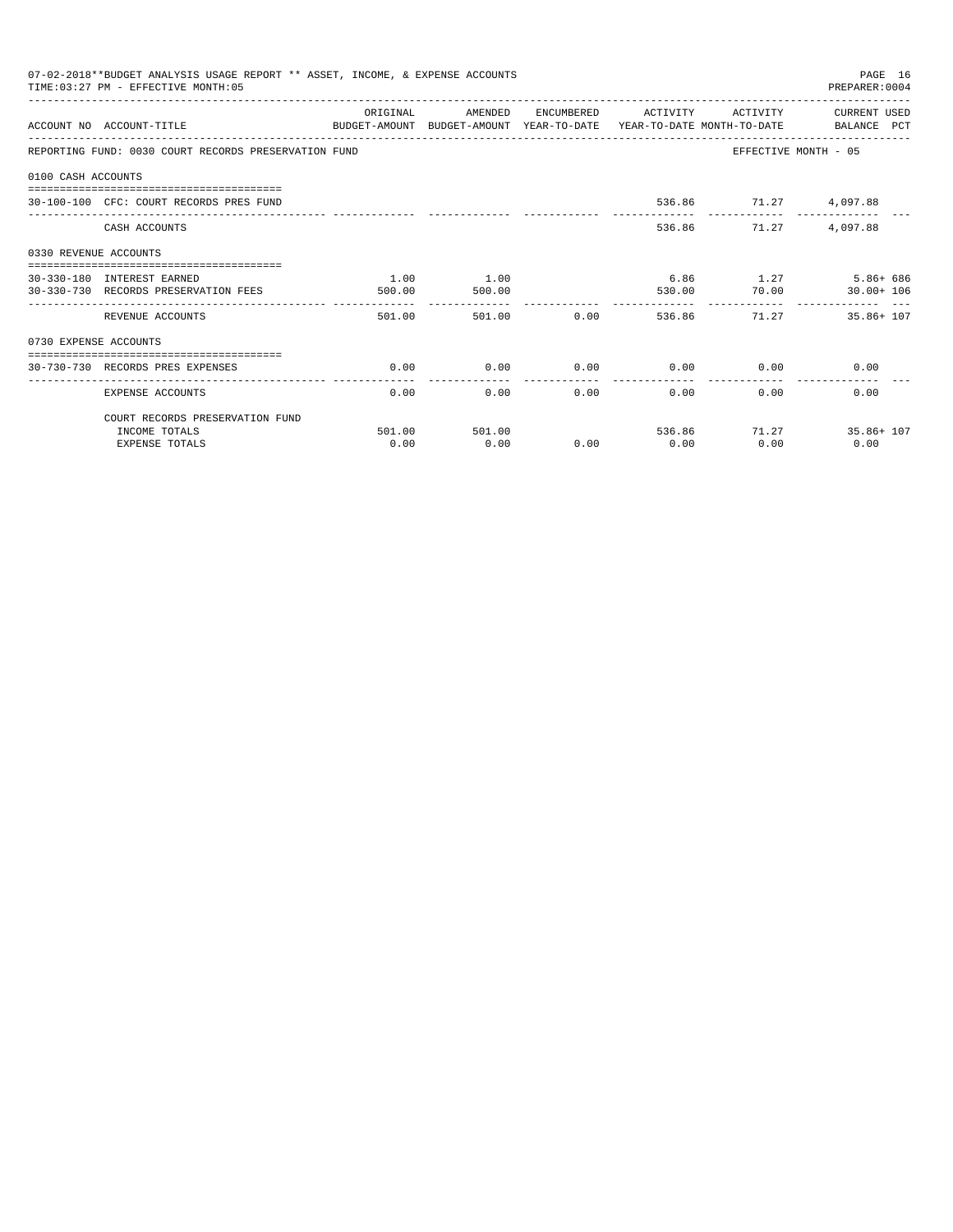| 07-02-2018**BUDGET ANALYSIS USAGE REPORT ** ASSET, INCOME, & EXPENSE ACCOUNTS<br>PAGE 17<br>TIME: 03:27 PM - EFFECTIVE MONTH: 05<br>PREPARER: 0004<br>OR TGTNAL<br>AMENDED<br>CURRENT USED<br>ENCUMBERED<br>ACTIVITY<br>ACTIVITY<br>ACCOUNT NO ACCOUNT-TITLE CONTROL SUDGET-AMOUNT BUDGET-AMOUNT YEAR-TO-DATE YEAR-TO-DATE MONTH-TO-DATE BALANCE PCT<br>EFFECTIVE MONTH - 05<br>REPORTING FUND: 0033 C&D COURT TECHNOLOGY FUND<br>0100 CASH ACCOUNTS<br>50.18 0.00 455.56<br>33-100-100 CFC: C&D COURT TECHNOLOGY FUND<br>0.00<br>455.56<br>CASH ACCOUNTS<br>50.18<br>0333 REVENUE ACCOUNTS<br>0.00<br>0.00<br>$0.00$ 0.00<br>33-333-180 INTEREST EARNED<br>0.00<br>33-333-733 C&D COURT TECH FEES<br>36.00<br>36.00<br>50.18<br>0.00<br>14.18+ 139<br>-----------<br>-------------<br>36.00<br>0.00<br>0.00<br>36.00<br>50.18<br>14.18+ 139<br>REVENUE ACCOUNTS<br>0733 EXPENSE ACCOUNTS<br>-------------------------------------<br>0.00<br>0.00<br>0.00<br>0.00<br>0.00<br>0.00<br>33-733-733 C&D COURT TECH EXPENSES<br>. <u>.</u> .<br>--------------<br>-------------<br>0.00<br>0.00<br>0.00<br>$0.00 -$<br>0.00<br>EXPENSE ACCOUNTS<br>0.00 |       |       |      |       |      |                  |  |  |
|-----------------------------------------------------------------------------------------------------------------------------------------------------------------------------------------------------------------------------------------------------------------------------------------------------------------------------------------------------------------------------------------------------------------------------------------------------------------------------------------------------------------------------------------------------------------------------------------------------------------------------------------------------------------------------------------------------------------------------------------------------------------------------------------------------------------------------------------------------------------------------------------------------------------------------------------------------------------------------------------------------------------------------------------------------------------------------------------------------------------------------------------------------|-------|-------|------|-------|------|------------------|--|--|
|                                                                                                                                                                                                                                                                                                                                                                                                                                                                                                                                                                                                                                                                                                                                                                                                                                                                                                                                                                                                                                                                                                                                                     |       |       |      |       |      |                  |  |  |
|                                                                                                                                                                                                                                                                                                                                                                                                                                                                                                                                                                                                                                                                                                                                                                                                                                                                                                                                                                                                                                                                                                                                                     |       |       |      |       |      |                  |  |  |
|                                                                                                                                                                                                                                                                                                                                                                                                                                                                                                                                                                                                                                                                                                                                                                                                                                                                                                                                                                                                                                                                                                                                                     |       |       |      |       |      |                  |  |  |
|                                                                                                                                                                                                                                                                                                                                                                                                                                                                                                                                                                                                                                                                                                                                                                                                                                                                                                                                                                                                                                                                                                                                                     |       |       |      |       |      |                  |  |  |
|                                                                                                                                                                                                                                                                                                                                                                                                                                                                                                                                                                                                                                                                                                                                                                                                                                                                                                                                                                                                                                                                                                                                                     |       |       |      |       |      |                  |  |  |
|                                                                                                                                                                                                                                                                                                                                                                                                                                                                                                                                                                                                                                                                                                                                                                                                                                                                                                                                                                                                                                                                                                                                                     |       |       |      |       |      |                  |  |  |
|                                                                                                                                                                                                                                                                                                                                                                                                                                                                                                                                                                                                                                                                                                                                                                                                                                                                                                                                                                                                                                                                                                                                                     |       |       |      |       |      |                  |  |  |
|                                                                                                                                                                                                                                                                                                                                                                                                                                                                                                                                                                                                                                                                                                                                                                                                                                                                                                                                                                                                                                                                                                                                                     |       |       |      |       |      |                  |  |  |
|                                                                                                                                                                                                                                                                                                                                                                                                                                                                                                                                                                                                                                                                                                                                                                                                                                                                                                                                                                                                                                                                                                                                                     |       |       |      |       |      |                  |  |  |
|                                                                                                                                                                                                                                                                                                                                                                                                                                                                                                                                                                                                                                                                                                                                                                                                                                                                                                                                                                                                                                                                                                                                                     |       |       |      |       |      |                  |  |  |
|                                                                                                                                                                                                                                                                                                                                                                                                                                                                                                                                                                                                                                                                                                                                                                                                                                                                                                                                                                                                                                                                                                                                                     |       |       |      |       |      |                  |  |  |
|                                                                                                                                                                                                                                                                                                                                                                                                                                                                                                                                                                                                                                                                                                                                                                                                                                                                                                                                                                                                                                                                                                                                                     |       |       |      |       |      |                  |  |  |
| C&D COURT TECHNOLOGY FUND                                                                                                                                                                                                                                                                                                                                                                                                                                                                                                                                                                                                                                                                                                                                                                                                                                                                                                                                                                                                                                                                                                                           |       |       |      |       |      |                  |  |  |
| INCOME TOTALS                                                                                                                                                                                                                                                                                                                                                                                                                                                                                                                                                                                                                                                                                                                                                                                                                                                                                                                                                                                                                                                                                                                                       | 36.00 | 36.00 |      | 50.18 |      | $0.00$ 14.18+139 |  |  |
| <b>EXPENSE TOTALS</b>                                                                                                                                                                                                                                                                                                                                                                                                                                                                                                                                                                                                                                                                                                                                                                                                                                                                                                                                                                                                                                                                                                                               | 0.00  | 0.00  | 0.00 | 0.00  | 0.00 | 0.00             |  |  |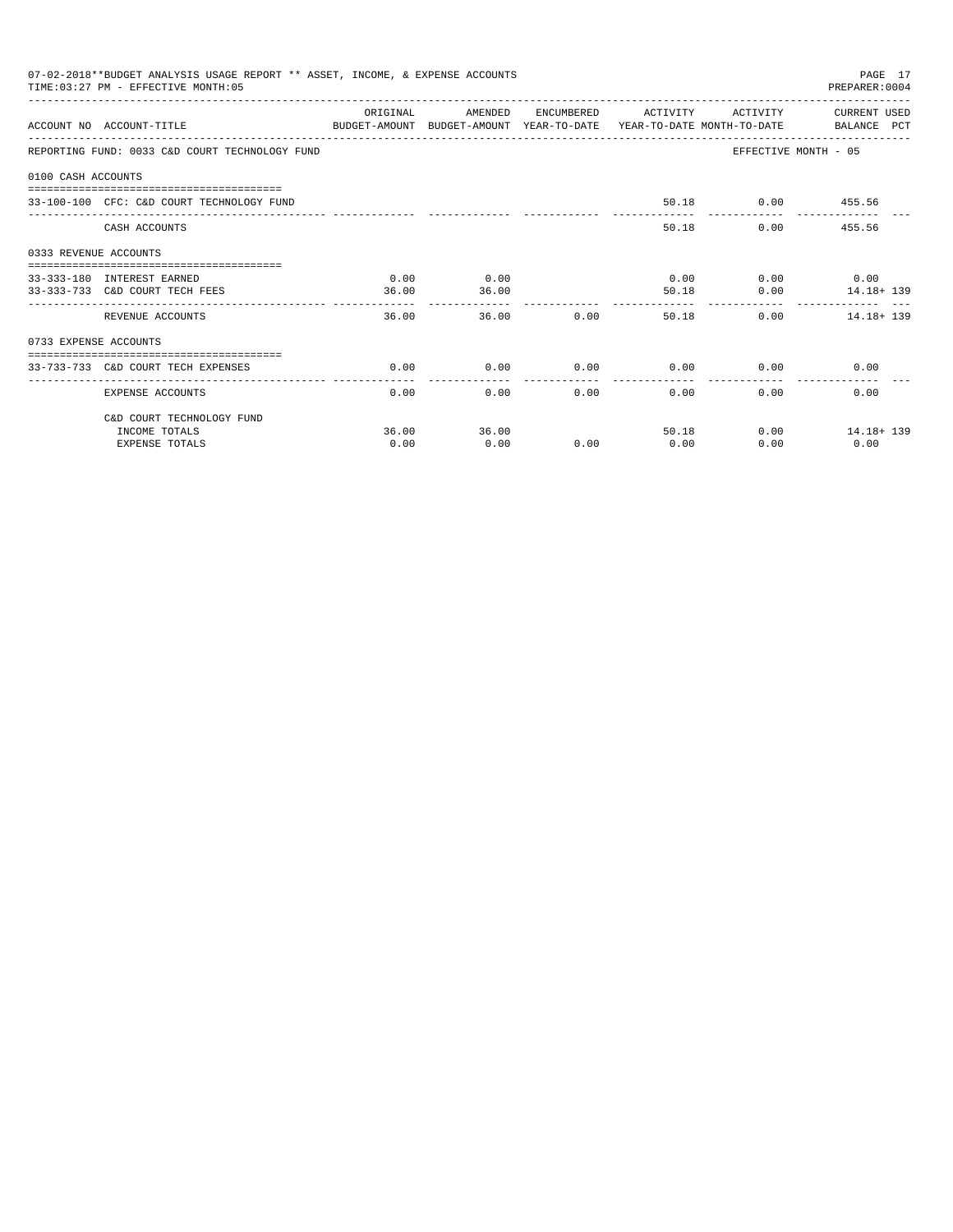|                       | 07-02-2018**BUDGET ANALYSIS USAGE REPORT ** ASSET, INCOME, & EXPENSE ACCOUNTS<br>TIME: 03:27 PM - EFFECTIVE MONTH: 05 |          |               |        |                          |                             | PAGE 18<br>PREPARER: 0004 |    |
|-----------------------|-----------------------------------------------------------------------------------------------------------------------|----------|---------------|--------|--------------------------|-----------------------------|---------------------------|----|
|                       | ACCOUNT NO ACCOUNT-TITLE<br>BUDGET-AMOUNT BUDGET-AMOUNT YEAR-TO-DATE YEAR-TO-DATE MONTH-TO-DATE BALANCE PCT           | ORIGINAL | AMENDED       |        | ENCUMBERED ACTIVITY      | ACTIVITY                    | CURRENT USED              |    |
|                       | REPORTING FUND: 0036 DISTRICT COURT RECORDS TECH FUND                                                                 |          |               |        |                          | EFFECTIVE MONTH - 05        |                           |    |
| 0100 CASH ACCOUNTS    |                                                                                                                       |          |               |        |                          |                             |                           |    |
|                       | 36-100-100 CFC: DIST COURT RECORDS TECH FUND                                                                          |          |               |        |                          | 402.87 35.53 3,430.15       |                           |    |
|                       | CASH ACCOUNTS                                                                                                         |          |               |        | 402.87                   | 35.53                       | 3,430.15                  |    |
| 0336 REVENUE ACCOUNTS |                                                                                                                       |          |               |        |                          |                             |                           |    |
|                       | 36-336-180 INTEREST EARNED                                                                                            | 26.00    | 26.00         |        |                          | 2.87 0.53 23.13 11          |                           |    |
|                       | 36-336-736 DIST COURT REC TECH FEES                                                                                   | 500.00   | 500.00        |        | 400.00                   |                             | 35.00    100.00    80     |    |
|                       | REVENUE ACCOUNTS                                                                                                      | 526.00   |               | 526.00 | $0.00$ 402.87            | 35.53                       | 123.13                    | 77 |
| 0736 EXPENSE ACCOUNTS |                                                                                                                       |          |               |        |                          |                             |                           |    |
|                       | 36-736-736 DIST COURT REC TECH EXPENSES                                                                               | 0.00     | 0.00          |        |                          | $0.00$ $0.00$ $0.00$ $0.00$ | 0.00                      |    |
|                       | -------------------------------------<br>EXPENSE ACCOUNTS                                                             | 0.00     |               | 0.00   | ----------------<br>0.00 | 0.00<br>0.00                | 0.00                      |    |
|                       | DISTRICT COURT RECORDS TECH FUND                                                                                      |          |               |        |                          |                             |                           |    |
|                       | INCOME TOTALS                                                                                                         |          | 526.00 526.00 |        |                          | 402.87 35.53 123.13         |                           | 77 |
|                       | <b>EXPENSE TOTALS</b>                                                                                                 | 0.00     | 0.00          | 0.00   | 0.00                     | 0.00                        | 0.00                      |    |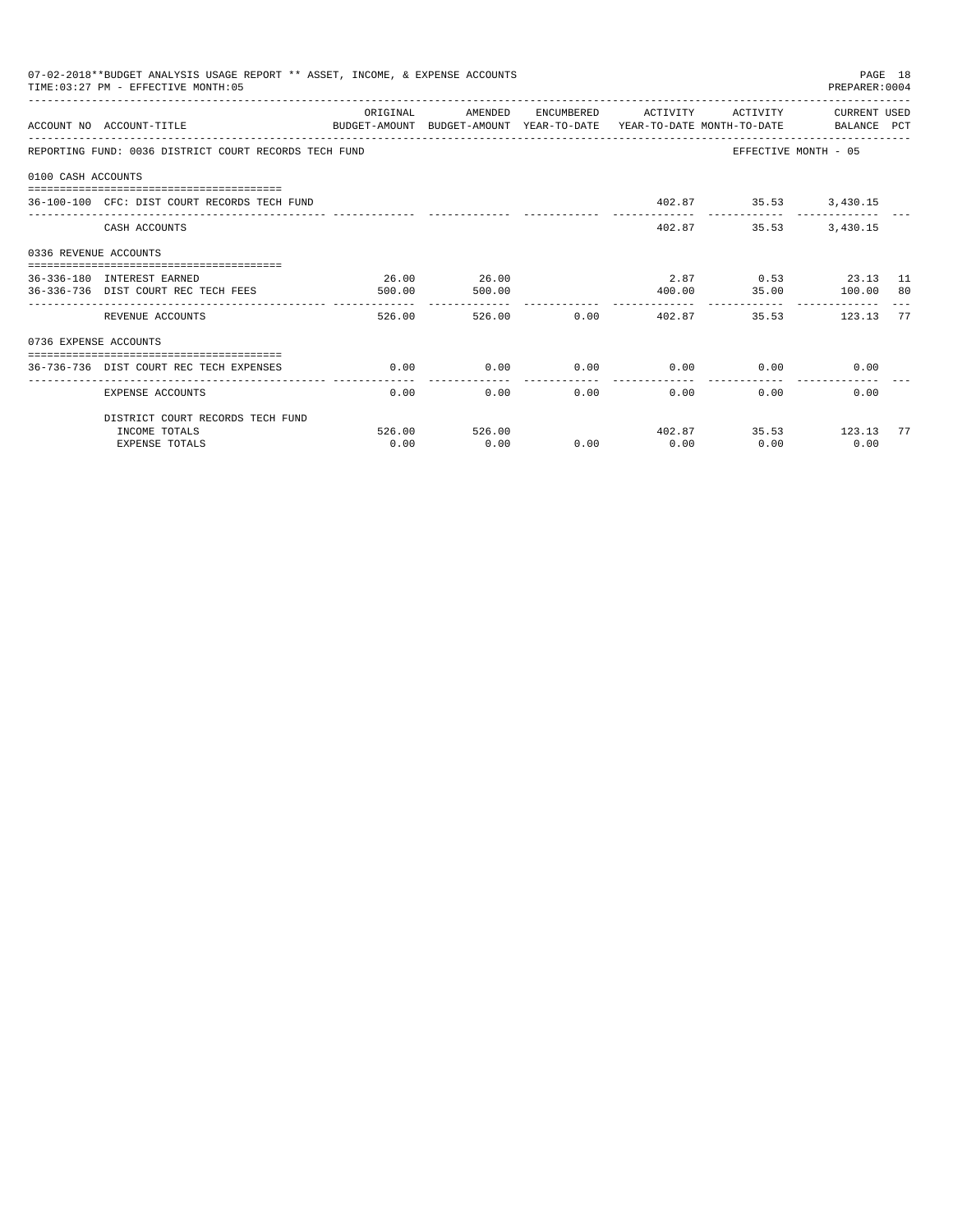|                    | 07-02-2018**BUDGET ANALYSIS USAGE REPORT ** ASSET, INCOME, & EXPENSE ACCOUNTS<br>TIME:03:27 PM - EFFECTIVE MONTH:05 |          |               |      |                                           |                                    | PAGE 19<br>PREPARER:0004 |  |
|--------------------|---------------------------------------------------------------------------------------------------------------------|----------|---------------|------|-------------------------------------------|------------------------------------|--------------------------|--|
|                    | ACCOUNT NO ACCOUNT-TITLE<br>BUDGET-AMOUNT BUDGET-AMOUNT YEAR-TO-DATE YEAR-TO-DATE MONTH-TO-DATE     BALANCE PCT     | ORIGINAL | AMENDED       |      | ENCUMBERED ACTIVITY ACTIVITY CURRENT USED |                                    |                          |  |
|                    | REPORTING FUND: 0038 FEMA FUND                                                                                      |          |               |      |                                           | EFFECTIVE MONTH - 05               |                          |  |
| 0100 CASH ACCOUNTS |                                                                                                                     |          |               |      |                                           |                                    |                          |  |
|                    |                                                                                                                     |          |               |      |                                           |                                    |                          |  |
|                    | 38-100-160 FEMA CHECKING                                                                                            |          |               |      |                                           | 37,615.96- 3,788.29- 46,539.28     |                          |  |
|                    | CASH ACCOUNTS                                                                                                       |          |               |      |                                           | $37.615.96 - 3.788.29 - 46.539.28$ |                          |  |
| 0300 FEMA REVENUE  |                                                                                                                     |          |               |      |                                           |                                    |                          |  |
|                    |                                                                                                                     |          |               |      |                                           |                                    |                          |  |
|                    | 38-300-110 REVENUE PCT1                                                                                             | 0.00     | 0.00          |      | 0.00                                      | 0.00                               | 0.00                     |  |
|                    | 38-300-120 REVENUE PCT 2                                                                                            | 0.00     | 0.00          |      | 0.00                                      | 0.00                               | 0.00                     |  |
|                    | 38-300-130 REVENUE PCT 3                                                                                            | 0.00     | 0.00          |      | 0.00                                      | 0.00                               | 0.00                     |  |
|                    | 38-300-140 REVENUE PCT 4                                                                                            | 0.00     | 0.00          |      |                                           | 58,853.58 0.00 58,853.58+          |                          |  |
|                    | 38-300-150 FEMA INTEREST EARNED                                                                                     | 0.00     | 0.00          |      |                                           | 597.06 65.29                       | $597.06+$                |  |
|                    | FEMA REVENUE                                                                                                        | 0.00     | 0.00          |      | $0.00$ 59.450.64 65.29 59.450.64+         |                                    |                          |  |
|                    | 0400 FEMA EXPENSE ACCOUNT                                                                                           |          |               |      |                                           |                                    |                          |  |
|                    | 38-400-305 EXPENSE PCT 1                                                                                            | 0.00     | 0.00          | 0.00 | 0.00                                      | 0.00                               | 0.00                     |  |
|                    | 38-400-306 EXPENSE PCT 2                                                                                            | 0.00     | 0.00          | 0.00 | 0.00                                      | 0.00                               | 0.00                     |  |
|                    | 38-400-307 EXPENSE PCT 3                                                                                            | 0.00     | 0.00          | 0.00 | 0.00                                      | 0.00                               | 0.00                     |  |
|                    | 38-400-308 EXPENSE PCT 4                                                                                            | 0.00     | 0.00          |      | $0.00$ 12,707.16                          |                                    | 3,853.58 12,707.16-      |  |
|                    | FEMA EXPENSE ACCOUNT                                                                                                | 0.00     | ------------- | 0.00 | $0.00$ 12,707.16 3,853.58 12,707.16-      |                                    |                          |  |
|                    | FEMA FUND                                                                                                           |          |               |      |                                           |                                    |                          |  |
|                    | INCOME TOTALS                                                                                                       | 0.00     | 0.00          |      |                                           | 59,450.64 65.29 59,450.64+         |                          |  |
|                    | <b>EXPENSE TOTALS</b>                                                                                               | 0.00     | 0.00          | 0.00 | 12,707.16                                 |                                    | 3,853.58 12,707.16-      |  |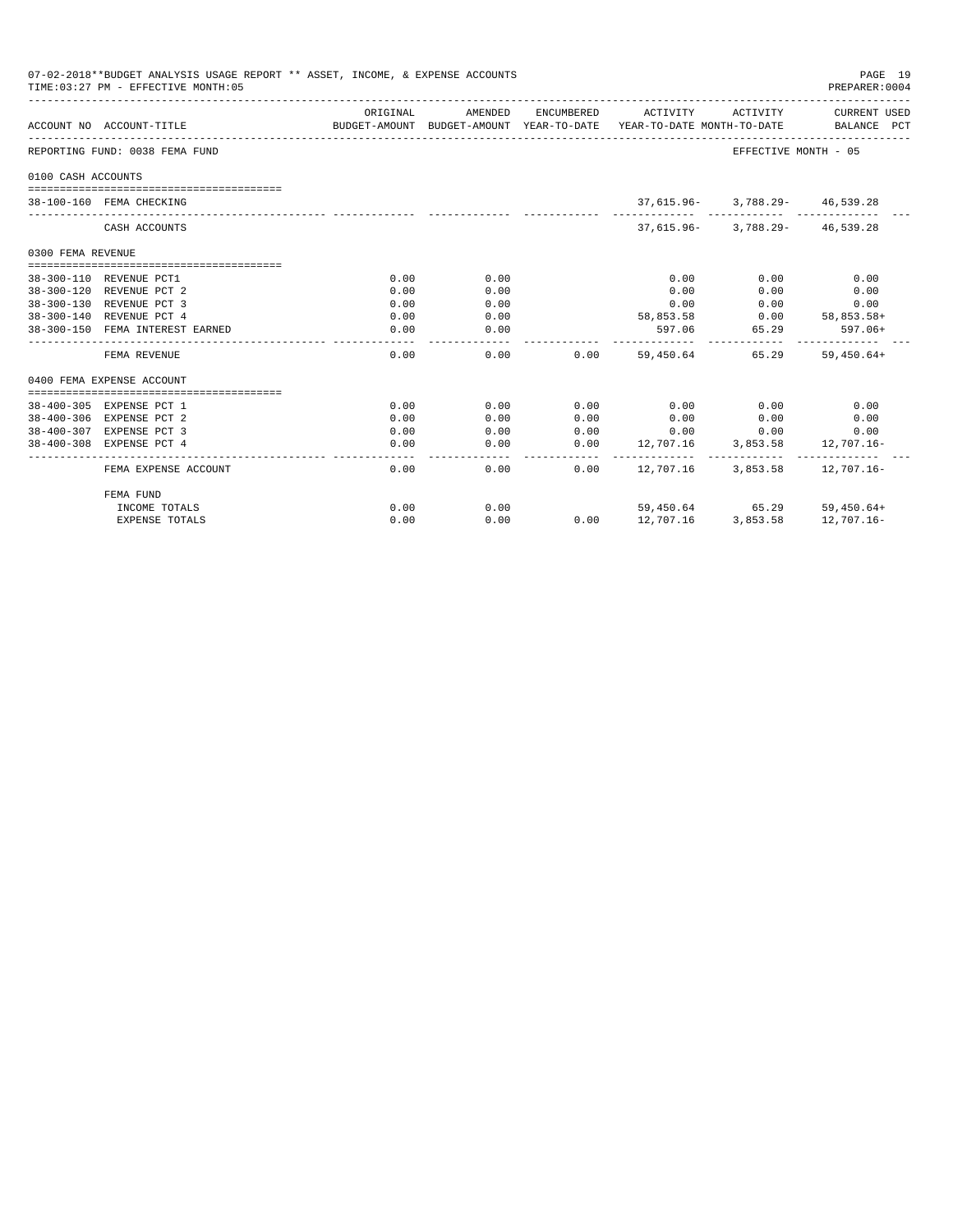| 07-02-2018**BUDGET ANALYSIS USAGE REPORT ** ASSET, INCOME, & EXPENSE ACCOUNTS<br>PAGE 20<br>TIME: 03:27 PM - EFFECTIVE MONTH: 05<br>PREPARER: 0004<br>CURRENT USED<br>OR TGTNAL<br>AMENDED<br>ENCUMBERED<br>ACTIVITY<br>ACTIVITY<br>ACCOUNT NO ACCOUNT-TITLE<br>BUDGET-AMOUNT BUDGET-AMOUNT YEAR-TO-DATE YEAR-TO-DATE MONTH-TO-DATE BALANCE PCT<br>EFFECTIVE MONTH - 05<br>REPORTING FUND: 0039 COMMISSARY PROFIT ACCOUNT<br>0100 CASH ACCOUNTS<br>734.39 367.52 1,640.93<br>39-100-170 COMMISSARY CHECKING<br>734.39 367.52 1.640.93<br>CASH ACCOUNTS<br>0300 COMMISSARY REVENUE ACCOUNT<br>724.35 365.56 24.35+ 103<br>700.00<br>39-300-110 REVENUE COMMISSARY<br>700.00<br>39-300-120 INTEREST EARNED<br>0.00<br>0.00<br>10.04 1.96<br>$10.04+$<br>-------------<br>0.00<br>734.39 367.52 34.39 + 105<br>700.00<br>700.00<br>COMMISSARY REVENUE ACCOUNT<br>0400 COMMISSARY EXPENSE<br>0.00<br>0.00<br>0.00<br>0.00<br>0.00<br>0.00<br>39-400-110 EXPENSE<br>-------------<br>------------<br>0.00<br>0.00<br>0.00<br>COMMISSARY EXPENSE<br>0.00<br>0.00<br>0.00 |        |        |      |      |               |               |  |
|--------------------------------------------------------------------------------------------------------------------------------------------------------------------------------------------------------------------------------------------------------------------------------------------------------------------------------------------------------------------------------------------------------------------------------------------------------------------------------------------------------------------------------------------------------------------------------------------------------------------------------------------------------------------------------------------------------------------------------------------------------------------------------------------------------------------------------------------------------------------------------------------------------------------------------------------------------------------------------------------------------------------------------------------------------------------|--------|--------|------|------|---------------|---------------|--|
|                                                                                                                                                                                                                                                                                                                                                                                                                                                                                                                                                                                                                                                                                                                                                                                                                                                                                                                                                                                                                                                                    |        |        |      |      |               |               |  |
|                                                                                                                                                                                                                                                                                                                                                                                                                                                                                                                                                                                                                                                                                                                                                                                                                                                                                                                                                                                                                                                                    |        |        |      |      |               |               |  |
|                                                                                                                                                                                                                                                                                                                                                                                                                                                                                                                                                                                                                                                                                                                                                                                                                                                                                                                                                                                                                                                                    |        |        |      |      |               |               |  |
|                                                                                                                                                                                                                                                                                                                                                                                                                                                                                                                                                                                                                                                                                                                                                                                                                                                                                                                                                                                                                                                                    |        |        |      |      |               |               |  |
|                                                                                                                                                                                                                                                                                                                                                                                                                                                                                                                                                                                                                                                                                                                                                                                                                                                                                                                                                                                                                                                                    |        |        |      |      |               |               |  |
|                                                                                                                                                                                                                                                                                                                                                                                                                                                                                                                                                                                                                                                                                                                                                                                                                                                                                                                                                                                                                                                                    |        |        |      |      |               |               |  |
|                                                                                                                                                                                                                                                                                                                                                                                                                                                                                                                                                                                                                                                                                                                                                                                                                                                                                                                                                                                                                                                                    |        |        |      |      |               |               |  |
|                                                                                                                                                                                                                                                                                                                                                                                                                                                                                                                                                                                                                                                                                                                                                                                                                                                                                                                                                                                                                                                                    |        |        |      |      |               |               |  |
|                                                                                                                                                                                                                                                                                                                                                                                                                                                                                                                                                                                                                                                                                                                                                                                                                                                                                                                                                                                                                                                                    |        |        |      |      |               |               |  |
|                                                                                                                                                                                                                                                                                                                                                                                                                                                                                                                                                                                                                                                                                                                                                                                                                                                                                                                                                                                                                                                                    |        |        |      |      |               |               |  |
|                                                                                                                                                                                                                                                                                                                                                                                                                                                                                                                                                                                                                                                                                                                                                                                                                                                                                                                                                                                                                                                                    |        |        |      |      |               |               |  |
|                                                                                                                                                                                                                                                                                                                                                                                                                                                                                                                                                                                                                                                                                                                                                                                                                                                                                                                                                                                                                                                                    |        |        |      |      |               |               |  |
| COMMISSARY PROFIT ACCOUNT                                                                                                                                                                                                                                                                                                                                                                                                                                                                                                                                                                                                                                                                                                                                                                                                                                                                                                                                                                                                                                          |        |        |      |      |               |               |  |
| INCOME TOTALS                                                                                                                                                                                                                                                                                                                                                                                                                                                                                                                                                                                                                                                                                                                                                                                                                                                                                                                                                                                                                                                      | 700.00 | 700.00 |      |      | 734.39 367.52 | $34.39 + 105$ |  |
| <b>EXPENSE TOTALS</b>                                                                                                                                                                                                                                                                                                                                                                                                                                                                                                                                                                                                                                                                                                                                                                                                                                                                                                                                                                                                                                              | 0.00   | 0.00   | 0.00 | 0.00 | 0.00          | 0.00          |  |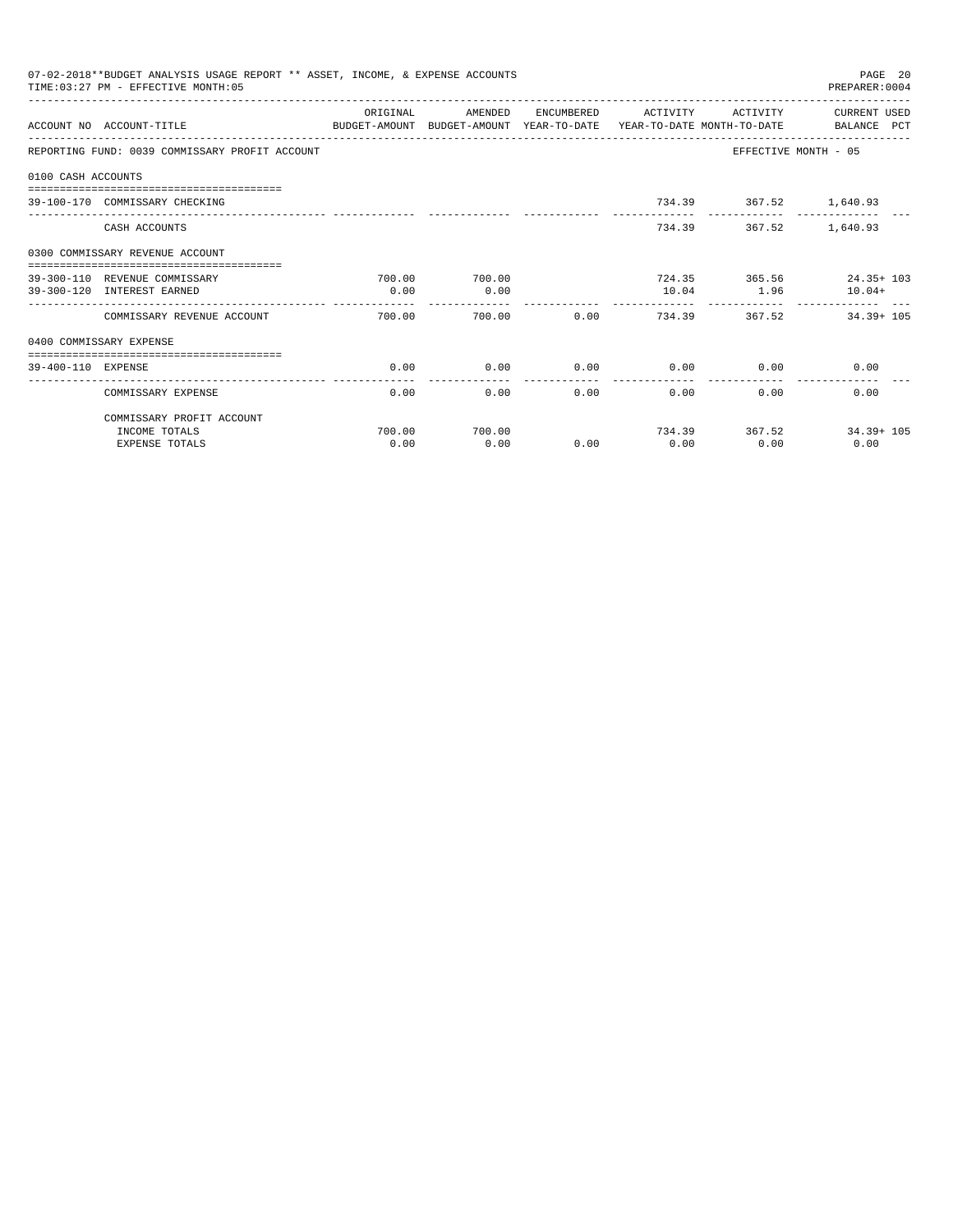|                       | 07-02-2018**BUDGET ANALYSIS USAGE REPORT ** ASSET, INCOME, & EXPENSE ACCOUNTS<br>TIME: 03:27 PM - EFFECTIVE MONTH: 05 |          |         |             |                                      |                                                  | PREPARER: 0004       | PAGE 21 |
|-----------------------|-----------------------------------------------------------------------------------------------------------------------|----------|---------|-------------|--------------------------------------|--------------------------------------------------|----------------------|---------|
|                       | ACCOUNT NO ACCOUNT-TITLE<br>BUDGET-AMOUNT BUDGET-AMOUNT YEAR-TO-DATE YEAR-TO-DATE MONTH-TO-DATE   BALANCE PCT         | ORIGINAL | AMENDED |             | ENCUMBERED ACTIVITY                  | ACTIVITY                                         | CURRENT USED         |         |
|                       | REPORTING FUND: 0040 ELECTION SERVICE CONTRACT FUND                                                                   |          |         |             |                                      |                                                  | EFFECTIVE MONTH - 05 |         |
| 0100 CASH ACCOUNTS    |                                                                                                                       |          |         |             |                                      |                                                  |                      |         |
|                       | 40-100-100 CFC: ELECTION SERVICES CONT FUND                                                                           |          |         |             |                                      | 324.51 0.00 629.73                               |                      |         |
|                       | CASH ACCOUNTS                                                                                                         |          |         |             |                                      | 324.51                                           | $0.00$ 629.73        |         |
| 0340 REVENUE ACCOUNTS |                                                                                                                       |          |         |             |                                      |                                                  |                      |         |
|                       | 40-340-180 INTEREST EARNED                                                                                            | 0.00     | 0.00    |             |                                      | $0.00$ $0.00$ $0.00$ $0.00$                      |                      |         |
|                       | 40-340-740 ELECTION SERVICE REVENUES                                                                                  | 800.00   | 800.00  |             |                                      | 324.51                                           | $0.00$ $475.49$ $41$ |         |
|                       | REVENUE ACCOUNTS                                                                                                      | 800.00   |         | 800.00 0.00 |                                      | 324.51                                           | 0.00<br>475.49       | -41     |
| 0740 EXPENSE ACCOUNTS |                                                                                                                       |          |         |             |                                      |                                                  |                      |         |
|                       | 40-740-740 ELECTION SERVICE EXPENSES                                                                                  | 800.00   | 800.00  |             |                                      | $0.00$ $0.00$ $0.00$ $0.00$ $0.00$ $0.00$ $0.00$ |                      |         |
|                       | EXPENSE ACCOUNTS                                                                                                      | 800.00   | 800.00  |             | ---------------<br>$0.00$ and $0.00$ | 0.00<br>$0.00 -$                                 | 800.00 00            |         |
|                       | ELECTION SERVICE CONTRACT FUND                                                                                        |          |         |             |                                      |                                                  |                      |         |
|                       | INCOME TOTALS                                                                                                         | 800.00   | 800.00  |             |                                      | 324.51                                           | $0.00$ 475.49        | 41      |
|                       | <b>EXPENSE TOTALS</b>                                                                                                 | 800.00   | 800.00  | 0.00        | 0.00                                 | 0.00                                             | 800.00               | 00      |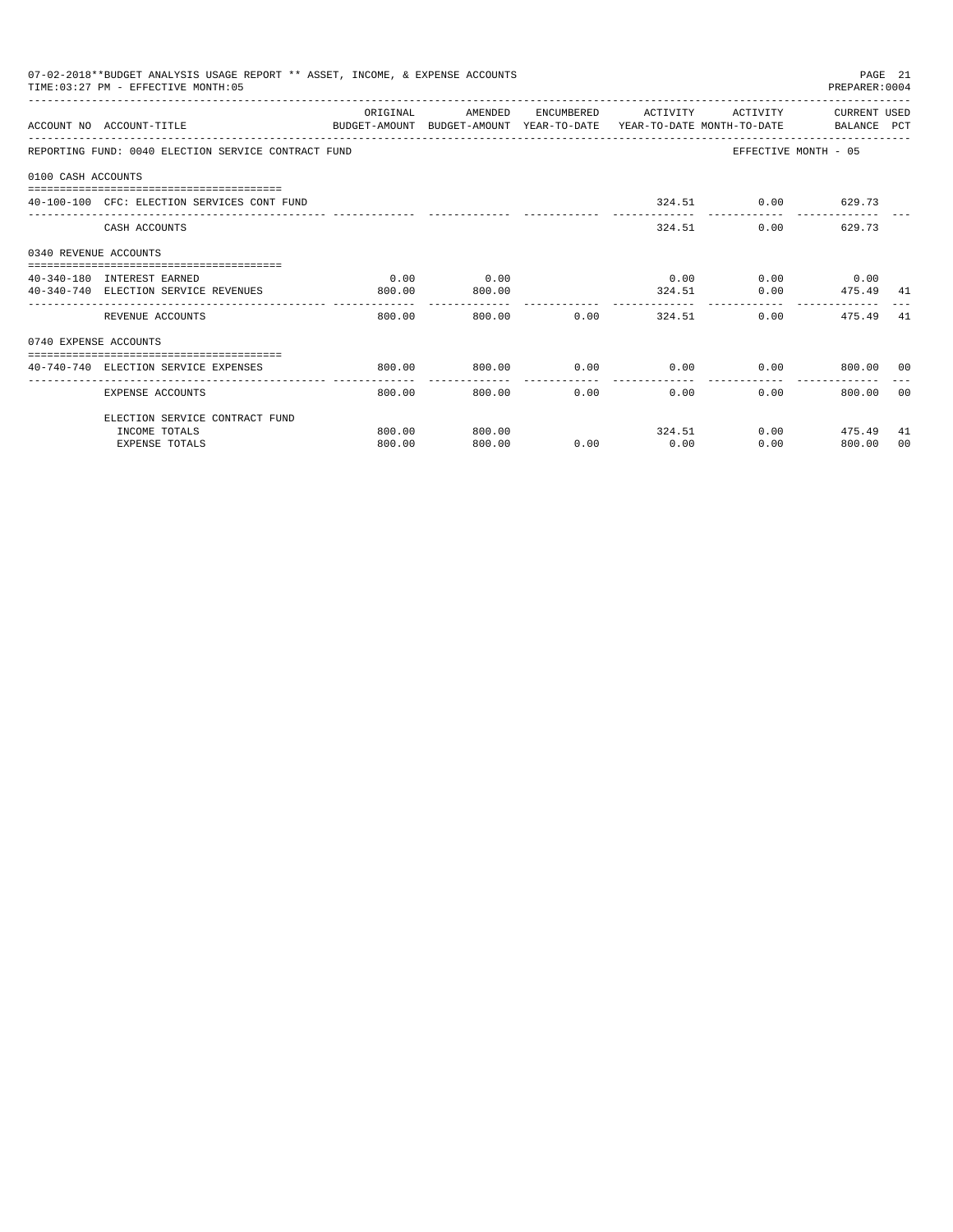|                       | 07-02-2018**BUDGET ANALYSIS USAGE REPORT ** ASSET, INCOME, & EXPENSE ACCOUNTS<br>PAGE 22<br>TIME: 03:27 PM - EFFECTIVE MONTH: 05<br>PREPARER: 0004 |          |           |                        |                       |                      |                             |  |  |  |
|-----------------------|----------------------------------------------------------------------------------------------------------------------------------------------------|----------|-----------|------------------------|-----------------------|----------------------|-----------------------------|--|--|--|
|                       | ACCOUNT NO ACCOUNT-TITLE<br>BUDGET-AMOUNT BUDGET-AMOUNT YEAR-TO-DATE YEAR-TO-DATE MONTH-TO-DATE                                                    | ORIGINAL | AMENDED   | ENCUMBERED             | ACTIVITY              | ACTIVITY             | CURRENT USED<br>BALANCE PCT |  |  |  |
|                       | REPORTING FUND: 0043 COUNTY ESCROW FUND                                                                                                            |          |           |                        |                       | EFFECTIVE MONTH - 05 |                             |  |  |  |
| 0100 CASH ACCOUNTS    |                                                                                                                                                    |          |           |                        |                       |                      |                             |  |  |  |
|                       | 43-100-100 CFC: COUNTY ESCROW FUND                                                                                                                 |          |           |                        | 0.00                  | $0.00$ 18,679.18     |                             |  |  |  |
|                       | CASH ACCOUNTS                                                                                                                                      |          |           |                        | 0.00                  |                      | $0.00$ 18,679.18            |  |  |  |
| 0343 REVENUE ACCOUNTS |                                                                                                                                                    |          |           |                        |                       |                      |                             |  |  |  |
|                       | 43-343-180 INTEREST EARNED                                                                                                                         | 0.00     | 0.00      |                        | 0.00                  | 0.00                 | 0.00                        |  |  |  |
|                       | 43-343-743 HOMELAND SECURITY INCOME                                                                                                                | 0.00     | 0.00      |                        | 0.00                  | 0.00                 | 0.00                        |  |  |  |
|                       | 43-343-744 CHAPTER 19 INCOME                                                                                                                       | 0.00     | 0.00      |                        | 0.00                  | 0.00                 | 0.00                        |  |  |  |
|                       | 43-343-745 EXTRADITION INCOME                                                                                                                      | 0.00     | 0.00      |                        | 0.00                  | 0.00                 | 0.00                        |  |  |  |
|                       | REVENUE ACCOUNTS                                                                                                                                   | 0.00     | 0.00      | 0.00                   | 0.00                  | 0.00                 | 0.00                        |  |  |  |
| 0743 EXPENSE ACCOUNTS |                                                                                                                                                    |          |           |                        |                       |                      |                             |  |  |  |
|                       | 43-743-743 HOMELAND SECURITY EXPENSES                                                                                                              | 0.00     | 0.00      | 0.00                   | 0.00                  | 0.00                 | 0.00                        |  |  |  |
|                       | 43-743-744 CHAPTER 19 EXPENSES                                                                                                                     | 0.00     | 0.00      | 0.00                   | 0.00                  | 0.00                 | 0.00                        |  |  |  |
|                       | 43-743-745 EXTRADITION EXPENSES                                                                                                                    | 0.00     | 0.00<br>. | 0.00<br>المامات ماليات | 0.00<br>$\frac{1}{2}$ | 0.00                 | 0.00                        |  |  |  |
|                       | EXPENSE ACCOUNTS                                                                                                                                   | 0.00     | 0.00      | 0.00                   | 0.00                  | 0.00                 | 0.00                        |  |  |  |
|                       | COUNTY ESCROW FUND                                                                                                                                 |          |           |                        |                       |                      |                             |  |  |  |
|                       | INCOME TOTALS                                                                                                                                      | 0.00     | 0.00      |                        | 0.00                  | 0.00                 | 0.00                        |  |  |  |
|                       | <b>EXPENSE TOTALS</b>                                                                                                                              | 0.00     | 0.00      | 0.00                   | 0.00                  | 0.00                 | 0.00                        |  |  |  |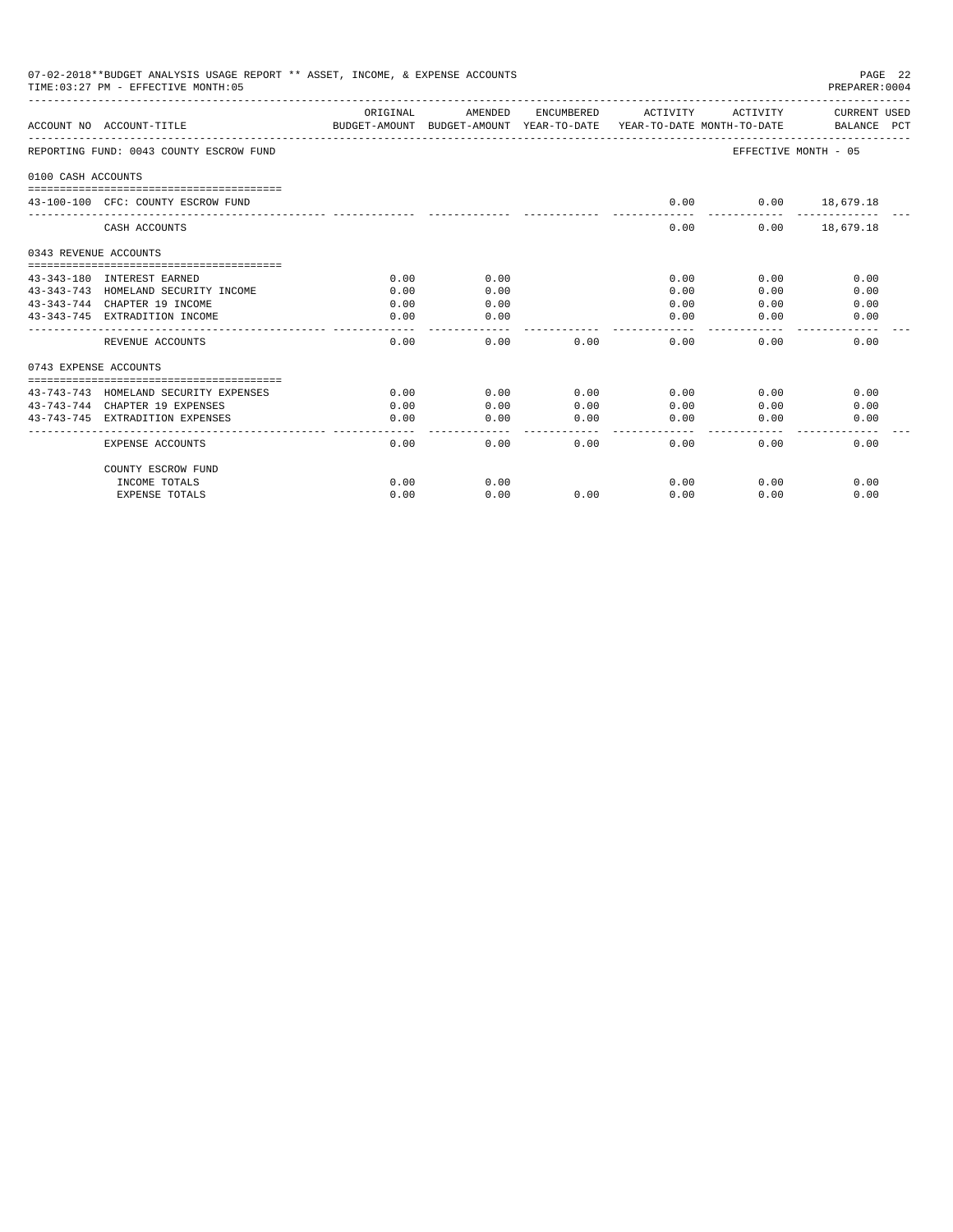|                       | 07-02-2018**BUDGET ANALYSIS USAGE REPORT ** ASSET, INCOME, & EXPENSE ACCOUNTS<br>TIME: 03:27 PM - EFFECTIVE MONTH: 05 |                                             |                     |                                                                     |                                    | PAGE 23<br>PREPARER:0004 |                |
|-----------------------|-----------------------------------------------------------------------------------------------------------------------|---------------------------------------------|---------------------|---------------------------------------------------------------------|------------------------------------|--------------------------|----------------|
|                       |                                                                                                                       | ORIGINAL                                    | AMENDED             | ENCUMBERED ACTIVITY                                                 |                                    | ACTIVITY CURRENT USED    |                |
|                       | ACCOUNT NO ACCOUNT-TITLE COMPUTE BUDGET-AMOUNT BUDGET-AMOUNT YEAR-TO-DATE YEAR-TO-DATE MONTH-TO-DATE BALANCE PCT      |                                             |                     |                                                                     |                                    |                          |                |
|                       | REPORTING FUND: 0050 COUNTY CLERK ARCHIVES FUND                                                                       |                                             |                     |                                                                     | EFFECTIVE MONTH - 05               |                          |                |
| 0100 CASH ACCOUNTS    |                                                                                                                       |                                             |                     |                                                                     |                                    |                          |                |
|                       | 50-100-100 CFC: COUNTY CLERK ARCHIVES FUND                                                                            |                                             |                     |                                                                     | 11,664.18    1,704.62    69,914.31 |                          |                |
|                       | CASH ACCOUNTS                                                                                                         |                                             |                     |                                                                     | 11,664.18 1,704.62 69,914.31       |                          |                |
| 0350 REVENUE ACCOUNTS |                                                                                                                       |                                             |                     |                                                                     |                                    |                          |                |
|                       | 50-350-180 INTEREST EARNED                                                                                            |                                             | $0.00$ 0.00         | $79.18$ $14.62$ $79.18+$                                            |                                    |                          |                |
|                       | 50-350-750 COUNTY CLERK ARCHIVE FEES 12,840.00 12,840.00                                                              |                                             |                     | $11,585.00$ $1,690.00$ $1,255.00$ 90                                |                                    |                          |                |
|                       | REVENUE ACCOUNTS                                                                                                      |                                             |                     | $12,840.00$ $12,840.00$ $0.00$ $11,664.18$ $1,704.62$ $1,175.82$ 91 |                                    |                          |                |
| 0750 EXPENSE ACCOUNTS |                                                                                                                       |                                             |                     |                                                                     |                                    |                          |                |
|                       | -----------------------------------<br>50-750-750 COUNTY CLERK ARCHIVE EXPENSES                                       | $52,000.00$ $52,000.00$ 0.00 0.00 0.00 0.00 |                     |                                                                     |                                    | 52,000.00 00             |                |
|                       | EXPENSE ACCOUNTS                                                                                                      |                                             | 52,000.00 52,000.00 | 0.00                                                                | 0.00<br>0.00                       | .<br>52,000.00           | 0 <sup>0</sup> |
|                       | COUNTY CLERK ARCHIVES FUND                                                                                            |                                             |                     |                                                                     |                                    |                          |                |
|                       | INCOME TOTALS                                                                                                         |                                             |                     | $12,840.00$ $12,840.00$ $11,664.18$ $1,704.62$ $1,175.82$           |                                    |                          | 91             |
|                       | <b>EXPENSE TOTALS</b>                                                                                                 | 52,000.00                                   | 52,000.00           | $0.00$ 0.00                                                         | 0.00                               | 52,000.00                | 00             |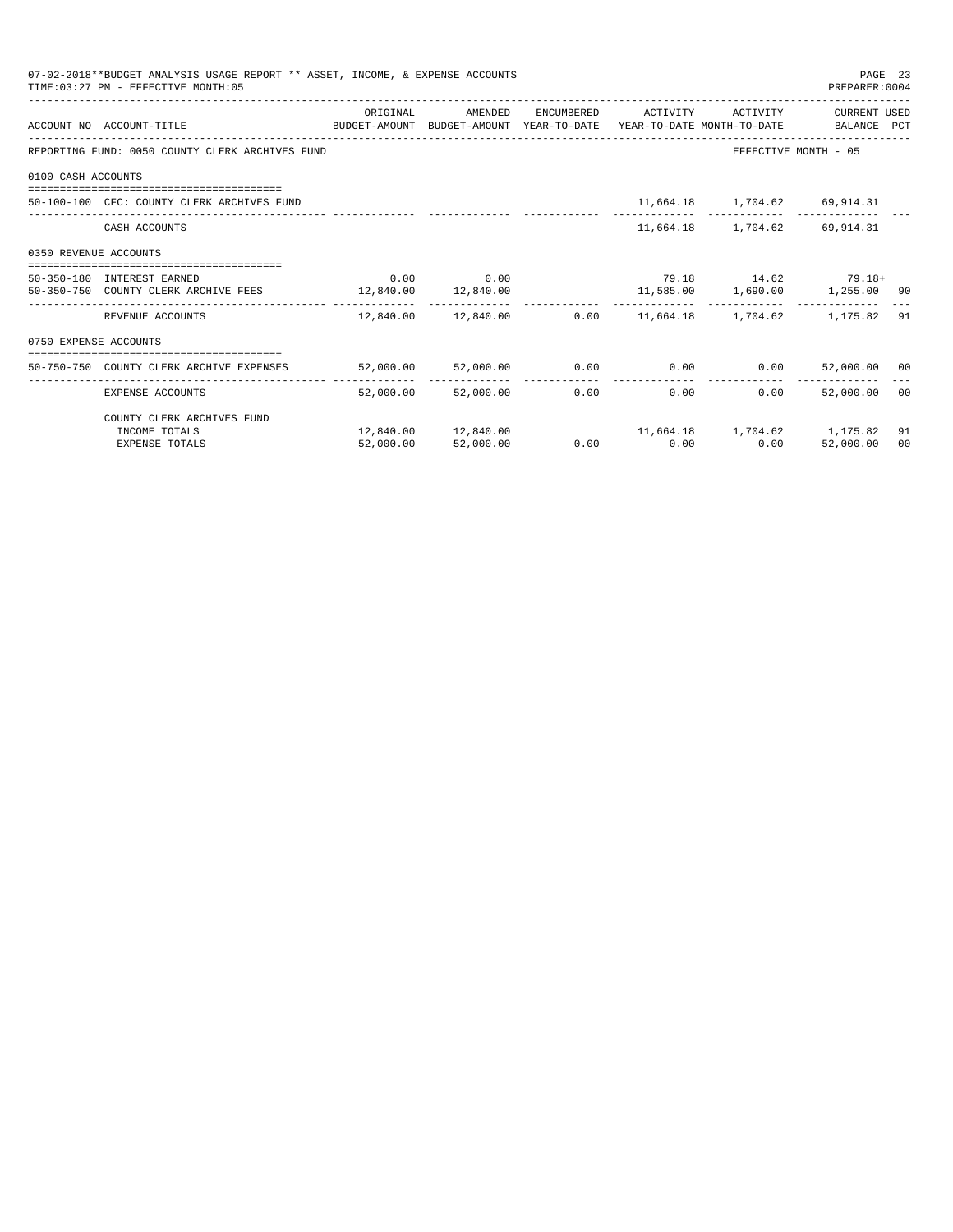|                       | 07-02-2018**BUDGET ANALYSIS USAGE REPORT ** ASSET, INCOME, & EXPENSE ACCOUNTS<br>TIME: 03:27 PM - EFFECTIVE MONTH: 05 |          |                         |                       |                          |          | PAGE 24<br>PREPARER: 0004                       |  |
|-----------------------|-----------------------------------------------------------------------------------------------------------------------|----------|-------------------------|-----------------------|--------------------------|----------|-------------------------------------------------|--|
|                       | ACCOUNT NO ACCOUNT-TITLE CONTROL SUDGET-AMOUNT BUDGET-AMOUNT YEAR-TO-DATE YEAR-TO-DATE MONTH-TO-DATE BALANCE PCT      | ORIGINAL | AMENDED                 |                       | ENCUMBERED ACTIVITY      | ACTIVITY | CURRENT USED                                    |  |
|                       | REPORTING FUND: 0053 JUDICIAL TRAINING FUND                                                                           |          |                         |                       |                          |          | EFFECTIVE MONTH - 05                            |  |
| 0100 CASH ACCOUNTS    |                                                                                                                       |          |                         |                       |                          |          |                                                 |  |
|                       | 53-100-100 JUDICIAL TRAINING FUND                                                                                     |          |                         |                       |                          |          | 90.00- 10.00 796.01                             |  |
|                       | CASH ACCOUNTS                                                                                                         |          |                         |                       | $90.00 -$                |          | _______________________________<br>10.00 796.01 |  |
| 0353 REVENUE ACCOUNTS | :================================                                                                                     |          |                         |                       |                          |          |                                                 |  |
|                       | 53-353-180 INTEREST EARNED                                                                                            | 0.00     | 0.00                    |                       | 0.00                     | 0.00     | 0.00                                            |  |
|                       | 53-353-753 JUDICIAL TRAINING FEES                                                                                     | 0.00     | 0.00                    |                       | 70.00                    | 10.00    | $70.00+$                                        |  |
|                       | REVENUE ACCOUNTS                                                                                                      | 0.00     | 0.00                    | 0.00                  | 70.00                    | 10.00    | $70.00+$                                        |  |
| 0753 EXPENSE ACCOUNTS |                                                                                                                       |          |                         |                       |                          |          |                                                 |  |
|                       | 53-753-753 JUDICIAL TRAINING EXPENSES                                                                                 | 0.00     | 160.00                  | 0.00                  | 160.00                   |          | $0.00$ and $0.00$<br>0.00 100                   |  |
|                       | EXPENSE ACCOUNTS                                                                                                      | 0.00     | -------------<br>160.00 | -------------<br>0.00 | --------------<br>160.00 | 0.00     | 0.00 100                                        |  |
|                       | JUDICIAL TRAINING FUND                                                                                                |          |                         |                       |                          |          |                                                 |  |
|                       | INCOME TOTALS                                                                                                         | 0.00     | 0.00                    |                       | 70.00                    | 10.00    | $70.00 +$                                       |  |
|                       | <b>EXPENSE TOTALS</b>                                                                                                 | 0.00     | 160.00                  | 0.00                  | 160.00                   | 0.00     | $0.00$ 100                                      |  |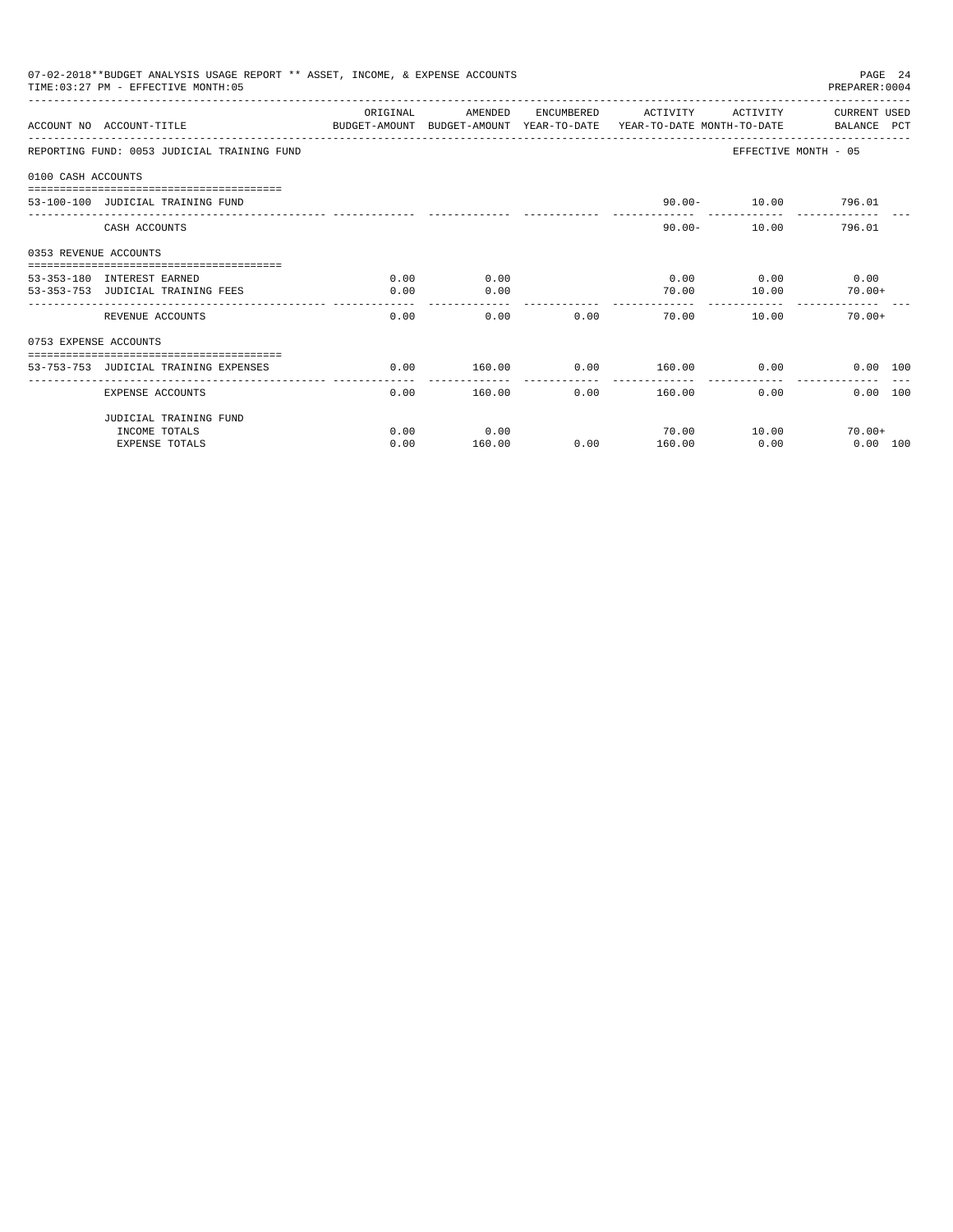| 07-02-2018**BUDGET ANALYSIS USAGE REPORT ** ASSET, INCOME, & EXPENSE ACCOUNTS<br>PAGE 25<br>TIME: 03:27 PM - EFFECTIVE MONTH: 05<br>PREPARER: 0004 |                                                                  |                         |                      |                      |                                                                                                        |                                 |                       |    |
|----------------------------------------------------------------------------------------------------------------------------------------------------|------------------------------------------------------------------|-------------------------|----------------------|----------------------|--------------------------------------------------------------------------------------------------------|---------------------------------|-----------------------|----|
|                                                                                                                                                    | ACCOUNT NO ACCOUNT-TITLE                                         | ORIGINAL                | AMENDED              |                      | ENCUMBERED ACTIVITY<br>BUDGET-AMOUNT BUDGET-AMOUNT YEAR-TO-DATE YEAR-TO-DATE MONTH-TO-DATE BALANCE PCT | ACTIVITY                        | CURRENT USED          |    |
|                                                                                                                                                    | REPORTING FUND: 0056 COUNTY CLERK PRESERVATION FUND              |                         |                      |                      |                                                                                                        | EFFECTIVE MONTH - 05            |                       |    |
| 0100 CASH ACCOUNTS                                                                                                                                 |                                                                  |                         |                      |                      |                                                                                                        |                                 |                       |    |
|                                                                                                                                                    |                                                                  |                         |                      |                      |                                                                                                        |                                 |                       |    |
|                                                                                                                                                    | 56-100-100 CFC: COUNTY CLERK PRESERVATION                        |                         |                      |                      |                                                                                                        | $120.21 - 1,449.17 - 28,082.21$ |                       |    |
|                                                                                                                                                    | CASH ACCOUNTS                                                    |                         |                      |                      |                                                                                                        | $120.21 - 1,449.17 - 28,082.21$ |                       |    |
| 0356 REVENUE ACCOUNTS                                                                                                                              |                                                                  |                         |                      |                      |                                                                                                        |                                 |                       |    |
|                                                                                                                                                    | 56-356-180 INTEREST EARNED                                       |                         | 40.00 40.00          |                      |                                                                                                        | 246.12 45.46 206.12+ 615        |                       |    |
|                                                                                                                                                    | 56-356-756 COUNTY CLERK PRESERVATION FEES 13,400.00 13,400.00    |                         |                      |                      |                                                                                                        | 9,638.17 1,529.00               | 3,761.83 72           |    |
|                                                                                                                                                    | 56-356-757 PRESERVATION VS HB 1744                               | 200.00                  | 200.00               |                      |                                                                                                        | 2,044.50 177.00 1,844.50+ 22    |                       |    |
|                                                                                                                                                    | REVENUE ACCOUNTS                                                 |                         |                      |                      | $13,640.00$ $13,640.00$ $0.00$ $11,928.79$ $1,751.46$ $1,711.21$ 87                                    |                                 |                       |    |
| 0756 EXPENSE ACCOUNTS                                                                                                                              |                                                                  |                         |                      |                      |                                                                                                        |                                 |                       |    |
|                                                                                                                                                    |                                                                  |                         |                      |                      |                                                                                                        |                                 |                       |    |
|                                                                                                                                                    | 56-756-110 COUNTY CLERK ADMIN ASSISTANT                          | $10,000.00$ $10,000.00$ |                      |                      | $0.00$ 4,468.75 666.00                                                                                 |                                 | 5,531.25              | 45 |
|                                                                                                                                                    | 56-756-200 FICA EXPENSE                                          | 700.00                  | 700.00               | 0.00                 | 334.42                                                                                                 | 49.88 365.58                    |                       | 48 |
|                                                                                                                                                    | 56-756-205 RETIREMENT EXPENSE                                    | 700.00                  | 700.00               | 0.00                 | 341.49 54.81 358.51                                                                                    |                                 |                       | 49 |
|                                                                                                                                                    | 56-756-756 COUNTY CLERK PRESERVATION EXPENSE 11,000.00 11,000.00 |                         |                      | 0.00                 | 6, 182.37 1, 972.58 4, 817.63                                                                          |                                 |                       | 56 |
|                                                                                                                                                    | 56-756-757 PRESERVATION VS HB 1744                               | 0.00                    | 0.00                 | 0.00<br>____________ | 0.00                                                                                                   | 0.00                            | 0.00                  |    |
|                                                                                                                                                    | EXPENSE ACCOUNTS                                                 |                         | 22.400.00 22.400.00  |                      | $0.00$ 11,327.03                                                                                       |                                 | 2,743.27 11,072.97 51 |    |
|                                                                                                                                                    | COUNTY CLERK PRESERVATION FUND                                   |                         |                      |                      |                                                                                                        |                                 |                       |    |
|                                                                                                                                                    | INCOME TOTALS                                                    |                         | 13,640.00  13,640.00 |                      | 11,928.79 1,751.46 1,711.21 87                                                                         |                                 |                       |    |
|                                                                                                                                                    | EXPENSE TOTALS                                                   | 22,400.00               | 22,400.00            |                      | $0.00$ 11,327.03                                                                                       | 2,743.27 11,072.97 51           |                       |    |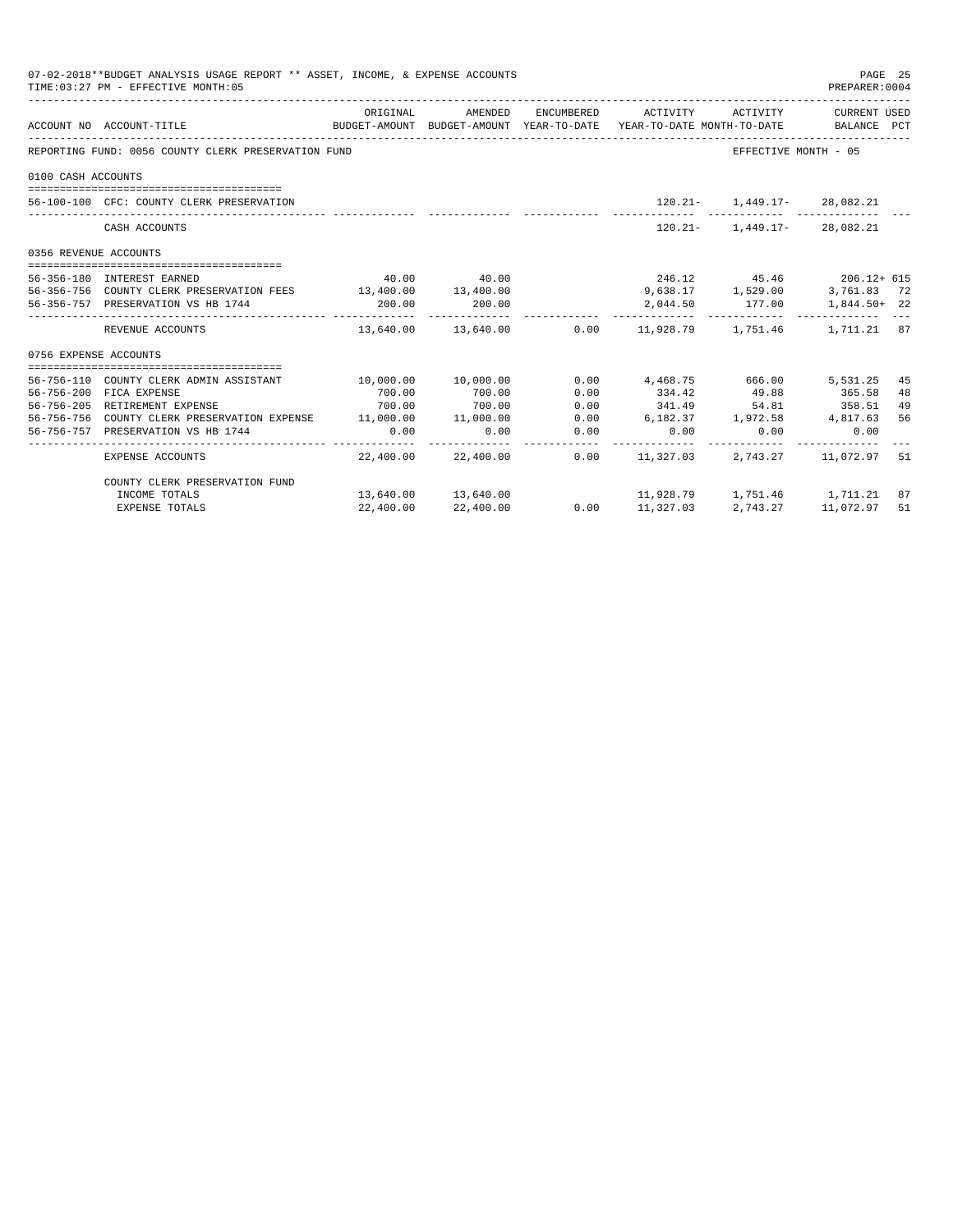|                       | 07-02-2018**BUDGET ANALYSIS USAGE REPORT ** ASSET, INCOME, & EXPENSE ACCOUNTS<br>TIME: 03:27 PM - EFFECTIVE MONTH: 05 |                       |                                                                 |                       |                                   | PREPARER: 0004       | PAGE 26 |
|-----------------------|-----------------------------------------------------------------------------------------------------------------------|-----------------------|-----------------------------------------------------------------|-----------------------|-----------------------------------|----------------------|---------|
|                       |                                                                                                                       | ORIGINAL              | AMENDED                                                         | ENCUMBERED ACTIVITY   | ACTIVITY                          | CURRENT USED         |         |
|                       | ACCOUNT NO ACCOUNT-TITLE CONTROL SUDGET-AMOUNT BUDGET-AMOUNT YEAR-TO-DATE YEAR-TO-DATE MONTH-TO-DATE BALANCE PCT      |                       |                                                                 |                       |                                   |                      |         |
|                       | REPORTING FUND: 0060 LAW LIBRARY FUND                                                                                 |                       |                                                                 |                       |                                   | EFFECTIVE MONTH - 05 |         |
| 0100 CASH ACCOUNTS    |                                                                                                                       |                       |                                                                 |                       |                                   |                      |         |
|                       | 60-100-100 CFC: LAW LIBRARY                                                                                           |                       |                                                                 |                       | 1,610.00 175.00 9,196.51          |                      |         |
|                       | CASH ACCOUNTS                                                                                                         |                       |                                                                 |                       | 1,610.00 175.00                   | 9,196.51             |         |
| 0360 REVENUE ACCOUNTS |                                                                                                                       |                       |                                                                 |                       |                                   |                      |         |
|                       | 60-360-180 INTEREST EARNED                                                                                            |                       | $0.00$ 0.00                                                     |                       | $0.00$ $0.00$ $0.00$ $0.00$       |                      |         |
|                       | 60-360-760 LAW LIBRARY FEES                                                                                           | $1,300.00$ $1,300.00$ |                                                                 |                       | 1,610.00    175.00    310.00+ 124 |                      |         |
|                       | REVENUE ACCOUNTS                                                                                                      |                       | $1,300.00$ $1,300.00$ $0.00$ $1,610.00$ $175.00$ $310.00 + 124$ |                       |                                   |                      |         |
| 0760 EXPENSE ACCOUNTS |                                                                                                                       |                       |                                                                 |                       |                                   |                      |         |
|                       | =================================<br>60-760-760 LAW LIBRARY EXPENSES                                                  |                       | $2,000.00$ $2,000.00$ $0.00$ $0.00$ $0.00$ $2,000.00$ $00$      |                       |                                   |                      |         |
|                       | EXPENSE ACCOUNTS                                                                                                      |                       | 2,000.00 2,000.00                                               | -------------<br>0.00 | 0.00<br>0.00                      | 2,000,00 00          |         |
|                       | LAW LIBRARY FUND                                                                                                      |                       |                                                                 |                       |                                   |                      |         |
|                       | INCOME TOTALS                                                                                                         |                       | $1,300.00$ $1,300.00$ $1,610.00$ $175.00$ $310.00 + 124$        |                       |                                   |                      |         |
|                       | <b>EXPENSE TOTALS</b>                                                                                                 | 2,000.00              | 2,000.00                                                        | $0.00$ 0.00           | 0.00                              | 2,000.00 00          |         |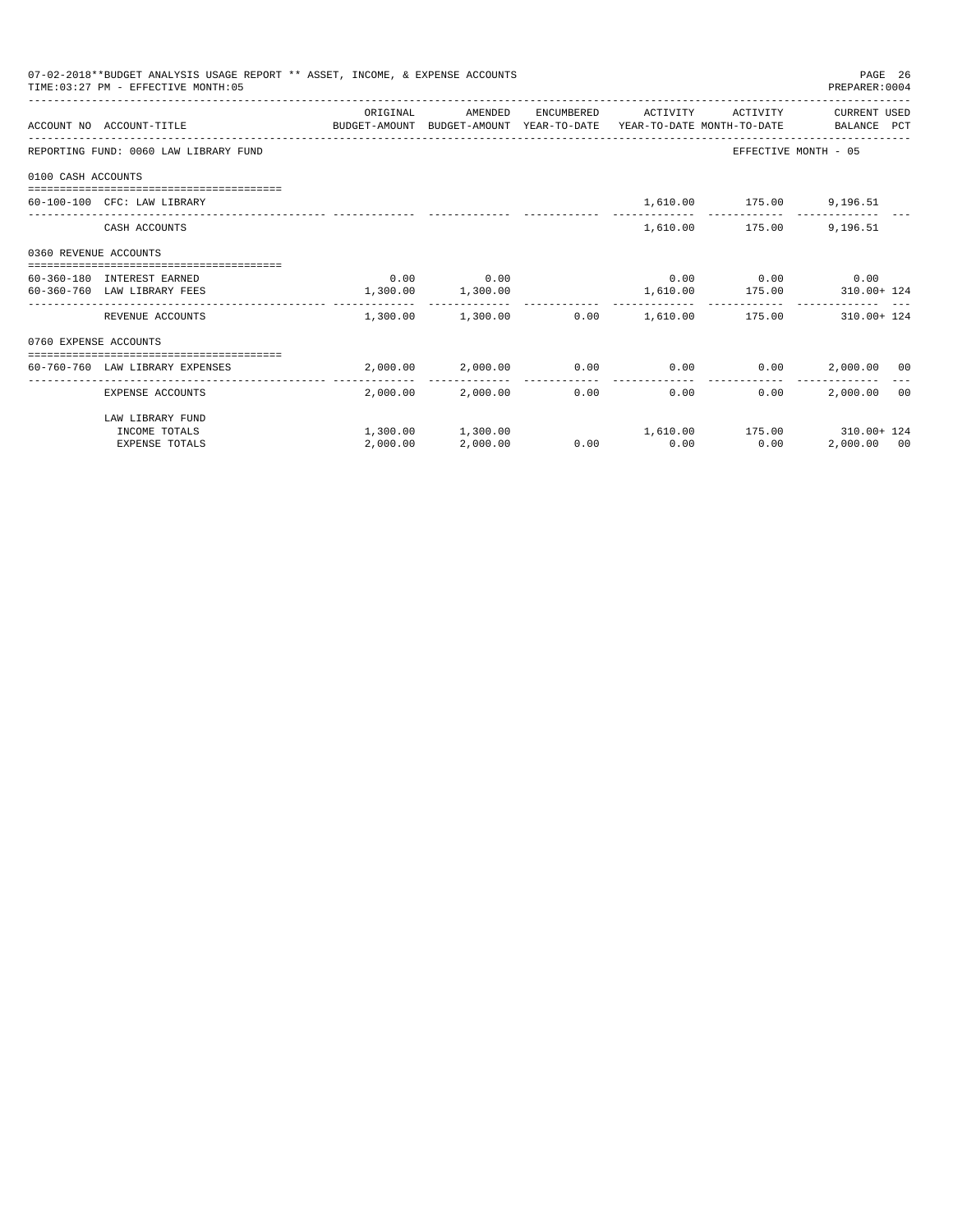|                       | 07-02-2018**BUDGET ANALYSIS USAGE REPORT ** ASSET, INCOME, & EXPENSE ACCOUNTS<br>TIME: 03:27 PM - EFFECTIVE MONTH: 05<br>PREPARER: 0004 |                         |              |                |                                                                     |                       |               |  |
|-----------------------|-----------------------------------------------------------------------------------------------------------------------------------------|-------------------------|--------------|----------------|---------------------------------------------------------------------|-----------------------|---------------|--|
|                       |                                                                                                                                         | ORIGINAL                | AMENDED      | ENCUMBERED     | ACTIVITY                                                            | ACTIVITY              | CURRENT USED  |  |
|                       | ACCOUNT NO ACCOUNT-TITLE                                                                                                                |                         |              |                | BUDGET-AMOUNT BUDGET-AMOUNT YEAR-TO-DATE YEAR-TO-DATE MONTH-TO-DATE |                       | BALANCE PCT   |  |
|                       | REPORTING FUND: 0063 DISTRICT CLERK PRESERVATION FUND                                                                                   |                         |              |                |                                                                     | EFFECTIVE MONTH - 05  |               |  |
| 0100 CASH ACCOUNTS    |                                                                                                                                         |                         |              |                |                                                                     |                       |               |  |
|                       | 63-100-100 CFC: DISTRICT CLERK PRESERVATION                                                                                             |                         |              |                |                                                                     | 286.56 35.99 1,180.06 |               |  |
|                       | CASH ACCOUNTS                                                                                                                           |                         |              |                |                                                                     | 286.56 35.99 1,180.06 |               |  |
| 0363 REVENUE ACCOUNTS |                                                                                                                                         |                         |              |                |                                                                     |                       |               |  |
|                       | . ==================================<br>63-363-180 INTEREST EARNED                                                                      | 6.00                    | 6.00         |                |                                                                     | 86.57 15.99           | $80.57 + 443$ |  |
|                       | 63-363-763 DIST CLERK PRESERVATION FEES                                                                                                 | 276.00                  | 276.00       |                | 199.99                                                              | 20.00                 | 76.01 72      |  |
|                       | 63-363-764 DIST CLERK CHILD SUPPORT                                                                                                     | 0.00                    | 0.00         |                | 0.00                                                                | 0.00                  | 0.00          |  |
|                       | 63-363-765 UNALLOCATED COURT COSTS BEFORE 03                                                                                            | 0.00                    | 0.00         |                | 0.00                                                                | 0.00                  | 0.00          |  |
|                       | _______________________________<br>REVENUE ACCOUNTS                                                                                     | -------------<br>282.00 |              | 0.00<br>282.00 | 286.56                                                              | 35.99                 | $4.56 + 102$  |  |
| 0763 EXPENSE ACCOUNTS |                                                                                                                                         |                         |              |                |                                                                     |                       |               |  |
|                       |                                                                                                                                         |                         |              |                |                                                                     |                       |               |  |
|                       | 63-763-763 DIST CLERK PRESERVATION EXPENSE                                                                                              | 0.00                    | 0.00         | 0.00           | 0.00                                                                | 0.00                  | 0.00          |  |
|                       | 63-763-764 DIST CLERK CHILD SUPPORT<br>63-763-765 UNALLOCATED COURT COSTS BEFORE 03                                                     | 0.00<br>0.00            | 0.00<br>0.00 | 0.00<br>0.00   | 0.00<br>0.00                                                        | 0.00<br>0.00          | 0.00<br>0.00  |  |
|                       |                                                                                                                                         |                         |              |                |                                                                     |                       |               |  |
|                       | <b>EXPENSE ACCOUNTS</b>                                                                                                                 | 0.00                    | 0.00         | 0.00           | 0.00                                                                | 0.00                  | 0.00          |  |
|                       | DISTRICT CLERK PRESERVATION FUND                                                                                                        |                         |              |                |                                                                     |                       |               |  |
|                       | INCOME TOTALS                                                                                                                           | 282.00                  | 282.00       |                |                                                                     | 286.56 35.99          | $4.56 + 102$  |  |
|                       | <b>EXPENSE TOTALS</b>                                                                                                                   | 0.00                    | 0.00         | 0.00           | 0.00                                                                | 0.00                  | 0.00          |  |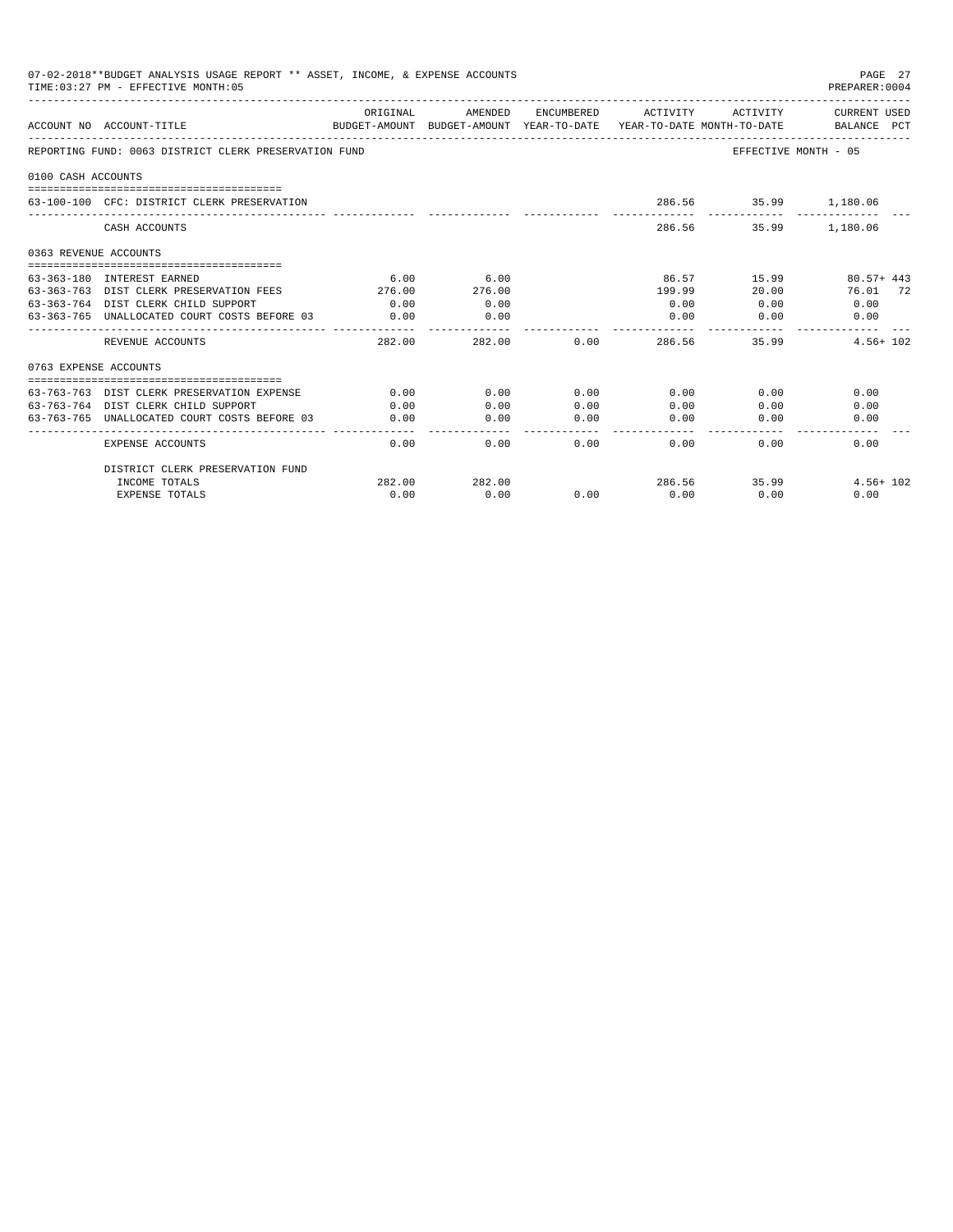|                       | 07-02-2018**BUDGET ANALYSIS USAGE REPORT ** ASSET, INCOME, & EXPENSE ACCOUNTS<br>TIME: 03:27 PM - EFFECTIVE MONTH: 05 |                                                |                       |                      |               |                                     | PAGE 28<br>PREPARER: 0004                         |    |
|-----------------------|-----------------------------------------------------------------------------------------------------------------------|------------------------------------------------|-----------------------|----------------------|---------------|-------------------------------------|---------------------------------------------------|----|
|                       |                                                                                                                       | ORIGINAL                                       | AMENDED               | ENCUMBERED           | ACTIVITY      | ACTIVITY                            | CURRENT USED                                      |    |
|                       | ACCOUNT NO ACCOUNT-TITLE<br>BUDGET-AMOUNT BUDGET-AMOUNT YEAR-TO-DATE YEAR-TO-DATE MONTH-TO-DATE BALANCE PCT           |                                                |                       |                      |               |                                     |                                                   |    |
|                       | REPORTING FUND: 0066 COURTHOUSE SECURITY FUND                                                                         |                                                |                       |                      |               |                                     | EFFECTIVE MONTH - 05                              |    |
| 0100 CASH ACCOUNTS    |                                                                                                                       |                                                |                       |                      |               |                                     |                                                   |    |
|                       | 66-100-100 CFC: COURTHOUSE SECURITY                                                                                   |                                                |                       |                      |               | 2,634.75 198.37 21,943.15           |                                                   |    |
|                       | CASH ACCOUNTS                                                                                                         |                                                |                       |                      |               | 2,634.75 198.37 21,943.15           |                                                   |    |
| 0366 REVENUE ACCOUNTS |                                                                                                                       |                                                |                       |                      |               |                                     |                                                   |    |
|                       | 66-366-180 INTEREST EARNED                                                                                            |                                                | $0.00$ 0.00           |                      |               | $0.00$ $0.00$ $0.00$ $0.00$         |                                                   |    |
|                       | 66-366-766 COURTHOUSE SECURITY FEES 2,460.00 2,460.00                                                                 |                                                |                       |                      |               |                                     | 3, 134. 75 398. 37 674. 75 + 127                  |    |
|                       | REVENUE ACCOUNTS                                                                                                      |                                                |                       |                      |               |                                     | 2.460.00 2.460.00 0.00 3.134.75 398.37 674.75 127 |    |
| 0766 EXPENSE ACCOUNTS |                                                                                                                       |                                                |                       |                      |               |                                     |                                                   |    |
|                       | 66-766-766 COURTHOUSE SECURITY EXPENSES                                                                               | $1,000.00$ $1,000.00$ $0.00$ $500.00$ $200.00$ |                       |                      |               |                                     | 500.00 50                                         |    |
|                       | EXPENSE ACCOUNTS                                                                                                      | .                                              | $1.000.00$ $1.000.00$ | ------------<br>0.00 |               | ---------------<br>200.00<br>500.00 | 500.00                                            | 50 |
|                       | COURTHOUSE SECURITY FUND                                                                                              |                                                |                       |                      |               |                                     |                                                   |    |
|                       | INCOME TOTALS                                                                                                         |                                                |                       |                      |               |                                     | 2,460.00 2,460.00 3,134.75 398.37 674.75 127      |    |
|                       | <b>EXPENSE TOTALS</b>                                                                                                 | 1,000.00                                       | 1,000.00              |                      | $0.00$ 500.00 | 200.00                              | 500.00 50                                         |    |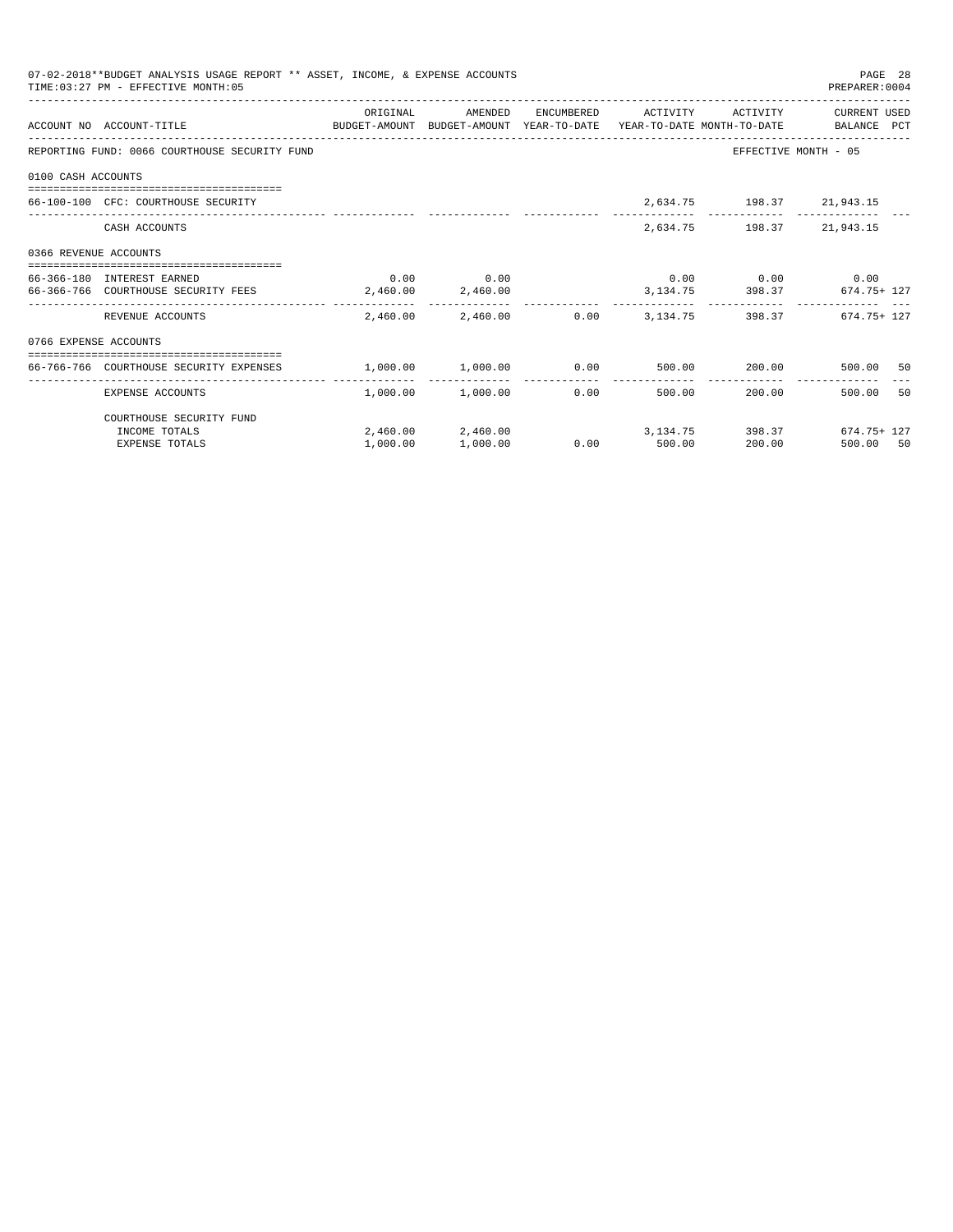|                       | 07-02-2018**BUDGET ANALYSIS USAGE REPORT ** ASSET, INCOME, & EXPENSE ACCOUNTS<br>TIME: 03:27 PM - EFFECTIVE MONTH: 05 |          |         |      |                       |                             | PAGE 29<br>PREPARER: 0004 |
|-----------------------|-----------------------------------------------------------------------------------------------------------------------|----------|---------|------|-----------------------|-----------------------------|---------------------------|
|                       | ACCOUNT NO ACCOUNT-TITLE<br>BUDGET-AMOUNT BUDGET-AMOUNT YEAR-TO-DATE YEAR-TO-DATE MONTH-TO-DATE BALANCE PCT           | ORIGINAL | AMENDED |      | ENCUMBERED ACTIVITY   | ACTIVITY                    | CURRENT USED              |
|                       | REPORTING FUND: 0068 COUNTY PRESERVATION FUND                                                                         |          |         |      |                       | EFFECTIVE MONTH - 05        |                           |
| 0100 CASH ACCOUNTS    |                                                                                                                       |          |         |      |                       |                             |                           |
|                       | 68-100-100 CFC: COUNTY PRESERVATION                                                                                   |          |         |      |                       | 772.96 36.97 2,614.11       |                           |
|                       | CASH ACCOUNTS                                                                                                         |          |         |      | 772.96                | 36.97                       | 2,614.11                  |
| 0368 REVENUE ACCOUNTS |                                                                                                                       |          |         |      |                       |                             |                           |
|                       | 68-368-180 INTEREST EARNED                                                                                            | 1.00     | 1.00    |      |                       |                             | 10.66 1.97 9.66+ 66       |
|                       | 68-368-768 COUNTY PRESERVATION FEES                                                                                   | 300.00   | 300.00  |      |                       |                             | 762.30 35.00 462.30+ 254  |
|                       | REVENUE ACCOUNTS                                                                                                      | 301.00   | 301.00  |      | $0.00$ 772.96         |                             | 36.97 471.96+257          |
| 0768 EXPENSE ACCOUNTS |                                                                                                                       |          |         |      |                       |                             |                           |
|                       | 68-768-768 COUNTY PRESERVATION EXPENSES                                                                               | 0.00     | 0.00    |      |                       | $0.00$ $0.00$ $0.00$ $0.00$ | 0.00                      |
|                       | EXPENSE ACCOUNTS                                                                                                      | 0.00     |         | 0.00 | -------------<br>0.00 | $0.00$ and $0.00$<br>0.00   | 0.00                      |
|                       | COUNTY PRESERVATION FUND                                                                                              |          |         |      |                       |                             |                           |
|                       | INCOME TOTALS                                                                                                         | 301.00   | 301.00  |      |                       |                             | 772.96 36.97 471.96+257   |
|                       | <b>EXPENSE TOTALS</b>                                                                                                 | 0.00     | 0.00    | 0.00 | 0.00                  | 0.00                        | 0.00                      |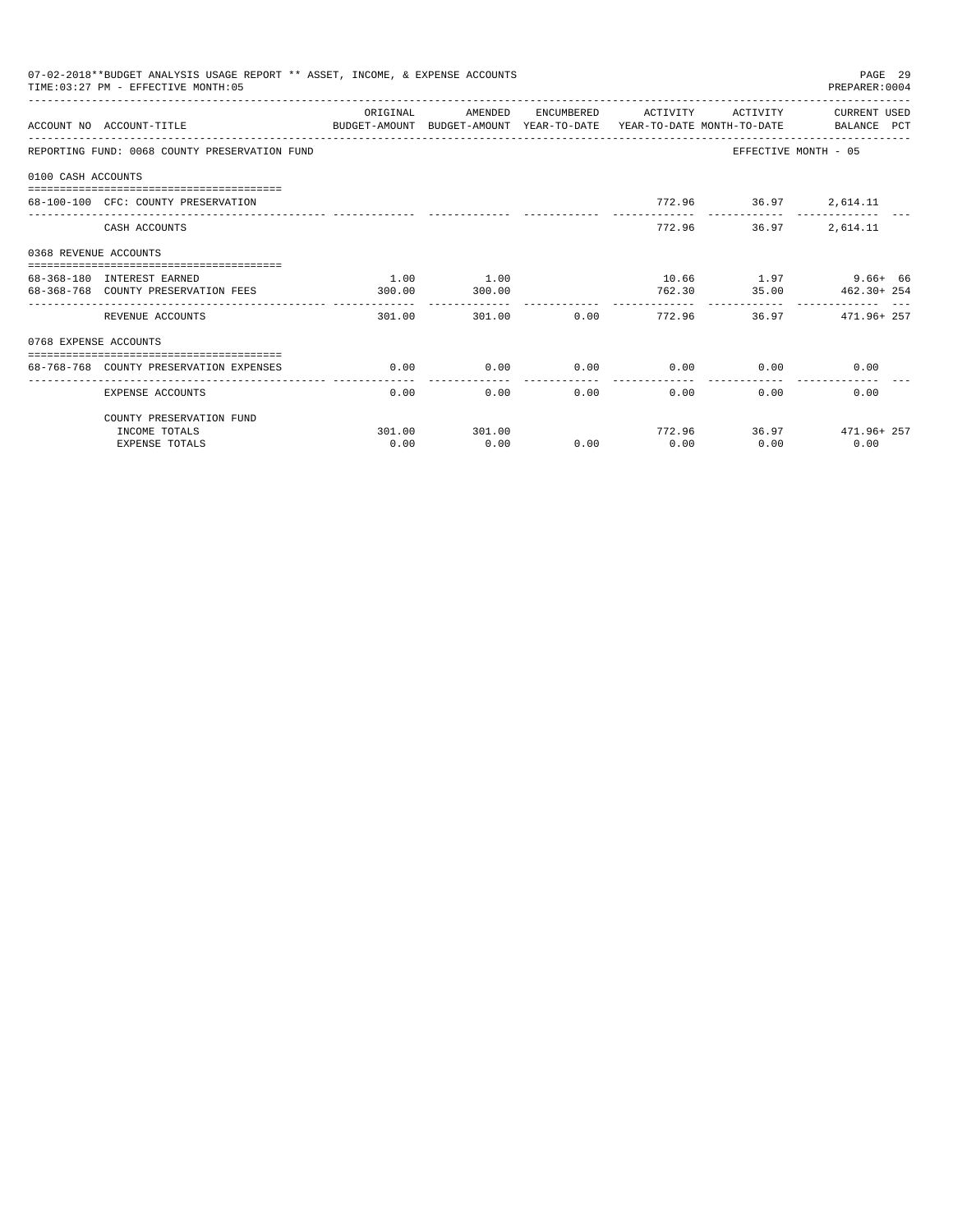|                       | 07-02-2018**BUDGET ANALYSIS USAGE REPORT ** ASSET, INCOME, & EXPENSE ACCOUNTS<br>TIME: 03:27 PM - EFFECTIVE MONTH: 05 |             |                                                  |                |                                                 | PAGE 30<br>PREPARER: 0004                 |
|-----------------------|-----------------------------------------------------------------------------------------------------------------------|-------------|--------------------------------------------------|----------------|-------------------------------------------------|-------------------------------------------|
|                       | ACCOUNT NO ACCOUNT-TITLE COMPUTE BUDGET-AMOUNT BUDGET-AMOUNT YEAR-TO-DATE YEAR-TO-DATE MONTH-TO-DATE BALANCE PCT      | ORIGINAL    | AMENDED                                          |                |                                                 | ENCUMBERED ACTIVITY ACTIVITY CURRENT USED |
|                       | REPORTING FUND: 0070 INMATE PHONE FUND                                                                                |             |                                                  |                |                                                 | EFFECTIVE MONTH - 05                      |
| 0100 CASH ACCOUNTS    |                                                                                                                       |             |                                                  |                |                                                 |                                           |
|                       | 70-100-100 CFC: INMATE PHONE FUND<br>70-100-110 INMATE PHONE CHECKING                                                 |             |                                                  |                | 465.24 0.00 5,008.18<br>154.76 952.13- 6,155.84 |                                           |
|                       | CASH ACCOUNTS                                                                                                         |             |                                                  |                | 620.00 952.13- 11.164.02                        |                                           |
| 0370 REVENUE ACCOUNTS |                                                                                                                       |             |                                                  |                |                                                 |                                           |
|                       | 70-370-180 INTEREST EARNED<br>70-370-770 INMATE PHONE REVENUES                                                        | $0.00$ 0.00 | 1,000.00 1,000.00                                |                | $0.00$ $0.00$ $0.00$ $0.00$<br>6,417.26 495.00  | 5,417.26+ 642                             |
|                       | REVENUE ACCOUNTS                                                                                                      |             | $1.000.00$ $1.000.00$ $0.00$ $6.417.26$ $495.00$ |                |                                                 | $5,417.26+642$                            |
| 0770 EXPENSE ACCOUNTS |                                                                                                                       |             |                                                  |                |                                                 |                                           |
|                       | 70-770-770 INMATE PHONE EXPENSES                                                                                      | 500.00      |                                                  |                |                                                 | $5,297.26 - 159$                          |
|                       | EXPENSE ACCOUNTS                                                                                                      | 500.00      |                                                  | 0.00<br>500.00 | 5,797,26 1,447,13                               | $5.297.26 - 159$                          |
|                       | INMATE PHONE FUND<br>INCOME TOTALS                                                                                    |             | $1,000.00$ $1,000.00$ $6,417.26$ $495.00$        |                |                                                 | $5.417.26 + 642$                          |
|                       | <b>EXPENSE TOTALS</b>                                                                                                 | 500.00      | 500.00                                           |                | $0.00$ $5.797.26$ $1.447.13$                    | $5,297.26 - 159$                          |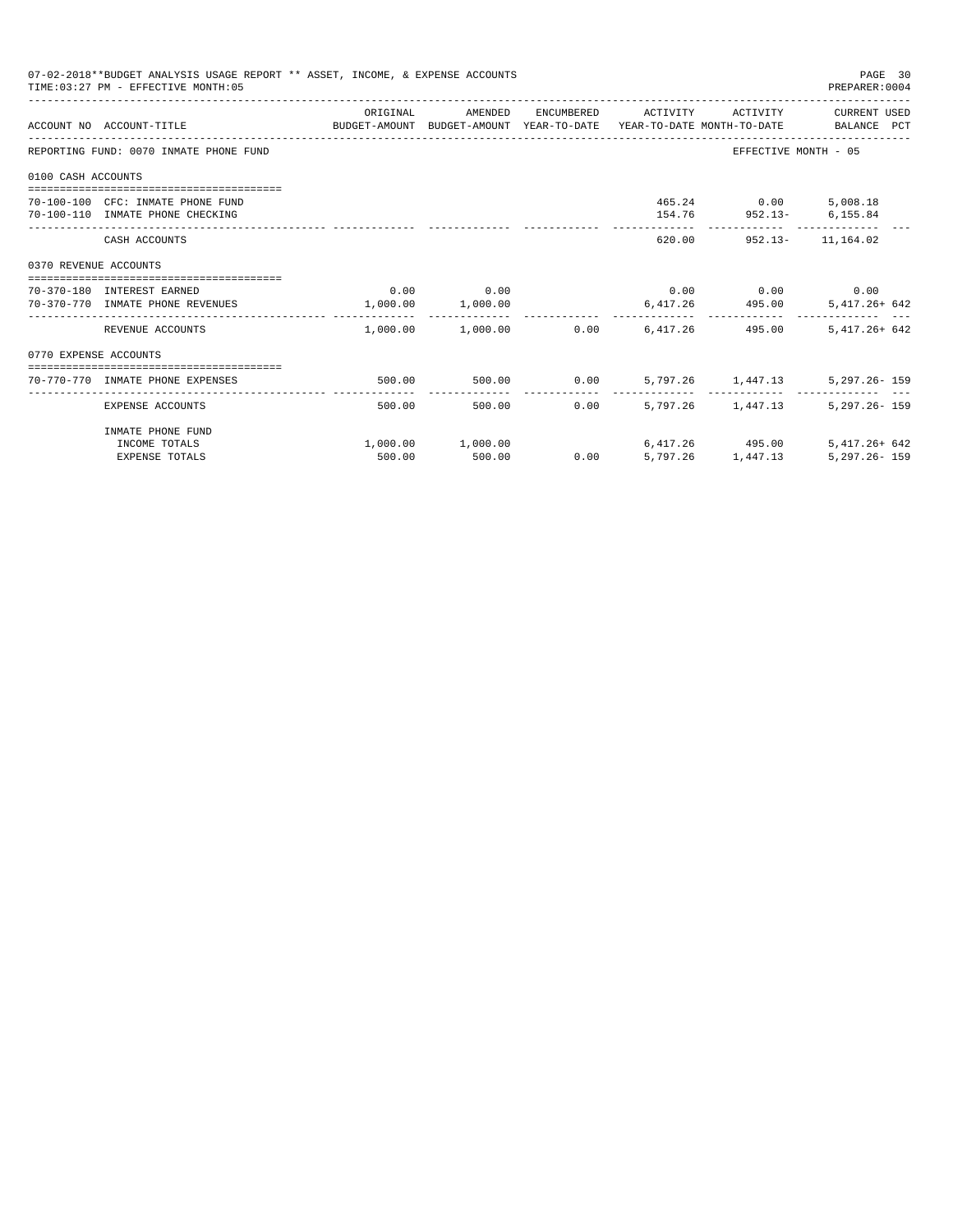|                       | 07-02-2018**BUDGET ANALYSIS USAGE REPORT ** ASSET, INCOME, & EXPENSE ACCOUNTS<br>TIME: 03:27 PM - EFFECTIVE MONTH: 05  |          |                                                    |                 |                                             | PAGE 31<br>PREPARER: 0004                                                            |
|-----------------------|------------------------------------------------------------------------------------------------------------------------|----------|----------------------------------------------------|-----------------|---------------------------------------------|--------------------------------------------------------------------------------------|
|                       | ACCOUNT NO ACCOUNT-TITLE COMMONICATION BUDGET-AMOUNT BUDGET-AMOUNT YEAR-TO-DATE YEAR-TO-DATE MONTH-TO-DATE BALANCE PCT |          | ORIGINAL AMENDED                                   |                 |                                             | ENCUMBERED ACTIVITY ACTIVITY CURRENT USED                                            |
|                       | REPORTING FUND: 0072 HOT CHECK FUND                                                                                    |          |                                                    |                 |                                             | EFFECTIVE MONTH - 05                                                                 |
| 0100 CASH ACCOUNTS    |                                                                                                                        |          |                                                    |                 |                                             |                                                                                      |
|                       | 72-100-100 CFC: HOT CHECK FUND<br>72-100-180 HOT CHECK CHECKING                                                        |          |                                                    |                 | 203.94- 53.47 3,289.48<br>20.00 20.00 20.00 |                                                                                      |
|                       | CASH ACCOUNTS                                                                                                          |          |                                                    |                 | 183.94- 73.47 3,309.48                      |                                                                                      |
| 0372 REVENUE ACCOUNTS |                                                                                                                        |          |                                                    |                 |                                             |                                                                                      |
|                       | 72-372-180 INTEREST EARNED<br>72-372-772 HOT CHECK REVENUES                                                            |          | 3.00 3.00<br>1,000.00 1,000.00                     |                 |                                             | $36.66$ $6.77$ $33.66+222$<br>1,477.58 1,241.13 477.58+148                           |
|                       | REVENUE ACCOUNTS                                                                                                       |          |                                                    |                 | .------------  -------------  --------      | $1,003.00$ $1,003.00$ $0.00$ $1,514.24$ $1,247.90$ $511.24+151$                      |
| 0772 EXPENSE ACCOUNTS |                                                                                                                        |          |                                                    |                 |                                             |                                                                                      |
|                       | 72-772-772 HOT CHECK EXPENSES                                                                                          |          |                                                    |                 |                                             | $1,000.00$ $1,000.00$ $0.00$ $1,698.18$ $1,174.43$ $698.18$ 170                      |
|                       | EXPENSE ACCOUNTS                                                                                                       |          | $1.000.00$ $1.000.00$ $0.00$ $1.698.18$ $1.174.43$ |                 |                                             | 698.18-170                                                                           |
|                       | HOT CHECK FUND                                                                                                         |          |                                                    |                 |                                             |                                                                                      |
|                       | INCOME TOTALS<br><b>EXPENSE TOTALS</b>                                                                                 | 1,000.00 | 1,000.00                                           | $0.00$ 1,698.18 |                                             | $1,003.00$ $1,003.00$ $1,514.24$ $1,247.90$ $511.24+151$<br>1, 174. 43 698. 18 - 170 |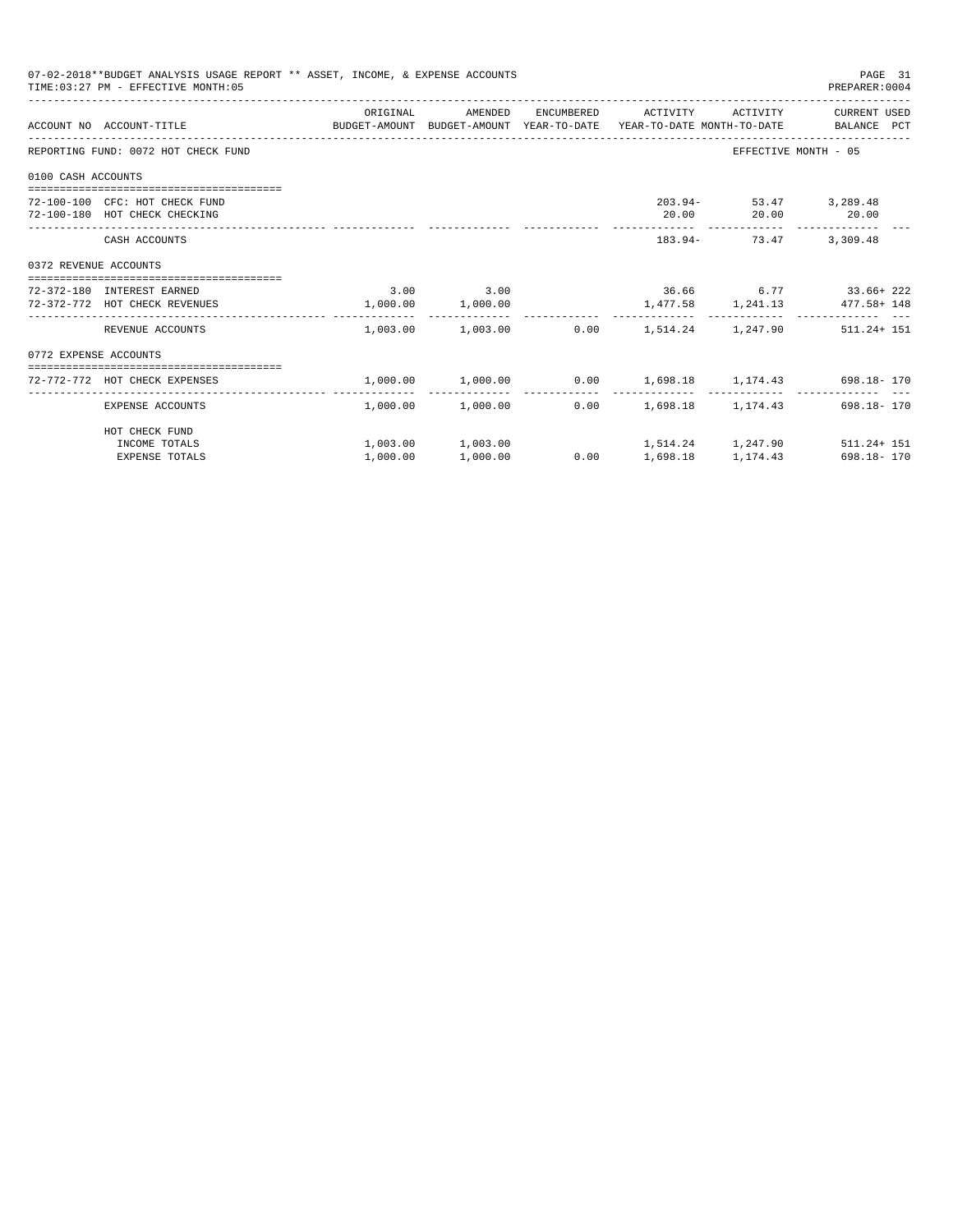|                       | 07-02-2018**BUDGET ANALYSIS USAGE REPORT ** ASSET, INCOME, & EXPENSE ACCOUNTS<br>TIME: 03:27 PM - EFFECTIVE MONTH: 05 |          |                                         |                       |                        |                                         | PAGE 32<br>PREPARER: 0004                          |  |
|-----------------------|-----------------------------------------------------------------------------------------------------------------------|----------|-----------------------------------------|-----------------------|------------------------|-----------------------------------------|----------------------------------------------------|--|
|                       | BUDGET-AMOUNT BUDGET-AMOUNT YEAR-TO-DATE YEAR-TO-DATE MONTH-TO-DATE BALANCE PCT<br>ACCOUNT NO ACCOUNT-TITLE           | ORIGINAL | AMENDED                                 |                       |                        |                                         | ENCUMBERED ACTIVITY ACTIVITY CURRENT USED          |  |
|                       | REPORTING FUND: 0074 BAIL BOND FUND                                                                                   |          |                                         |                       |                        | EFFECTIVE MONTH - 05                    |                                                    |  |
| 0100 CASH ACCOUNTS    |                                                                                                                       |          |                                         |                       |                        |                                         |                                                    |  |
|                       | 74-100-100 CFC: BAIL BOND FUND                                                                                        |          |                                         |                       |                        | 1,648.00 2,530.00 35,377.88             |                                                    |  |
|                       | CASH ACCOUNTS                                                                                                         |          |                                         |                       | 1,648.00               |                                         | 2,530.00 35,377.88                                 |  |
| 0374 REVENUE ACCOUNTS |                                                                                                                       |          |                                         |                       |                        |                                         |                                                    |  |
|                       | 74-374-180 INTEREST EARNED                                                                                            | 0.00     | 0.00                                    |                       | 0.00                   | 0.00                                    | 0.00                                               |  |
|                       | 74-374-774 BAIL BOND FEES                                                                                             | 3,400.00 | 3,400.00                                |                       | 565.00                 |                                         | 30.00 2,835.00 17                                  |  |
|                       | 74-374-775 SALE OF ESTRAY                                                                                             | 0.00     | 0.00                                    |                       |                        | $0.00$ 0.00                             | 0.00                                               |  |
|                       | 74-374-776 CASH BAIL BOND'S                                                                                           | 0.00     | 0.00                                    |                       |                        | 4,400.00 2,500.00                       | $4,400.00+$                                        |  |
|                       | REVENUE ACCOUNTS                                                                                                      |          | $3.400.00$ $3.400.00$ $0.00$ $4.965.00$ |                       |                        |                                         | 2,530.00 1,565.00+146                              |  |
| 0774 EXPENSE ACCOUNTS |                                                                                                                       |          |                                         |                       |                        |                                         |                                                    |  |
|                       |                                                                                                                       |          |                                         |                       |                        |                                         |                                                    |  |
|                       | 74-774-774 BAIL BOND EXPENSES                                                                                         |          | 3,000.00 3,000.00                       |                       | $0.00$ 567.00          |                                         | $0.00$ 2,433.00 19                                 |  |
|                       | 74-774-775 SALE OF ESTRAY                                                                                             | 0.00     | 0.00<br>--------------                  | 0.00<br>------------- | 0.00<br>-------------- | 0.00<br>_______________________________ | 0.00                                               |  |
|                       | EXPENSE ACCOUNTS                                                                                                      |          | 3,000.00 3,000.00                       |                       | 0.00                   | 0.00<br>567.00                          | 2,433.00 19                                        |  |
|                       | BAIL BOND FUND                                                                                                        |          |                                         |                       |                        |                                         |                                                    |  |
|                       | INCOME TOTALS                                                                                                         |          |                                         |                       |                        |                                         | 3,400.00 3,400.00 4,965.00 2,530.00 1,565.00 + 146 |  |
|                       | <b>EXPENSE TOTALS</b>                                                                                                 | 3.000.00 | 3,000.00                                |                       | $0.00$ 567.00          | 0.00                                    | 2,433,00 19                                        |  |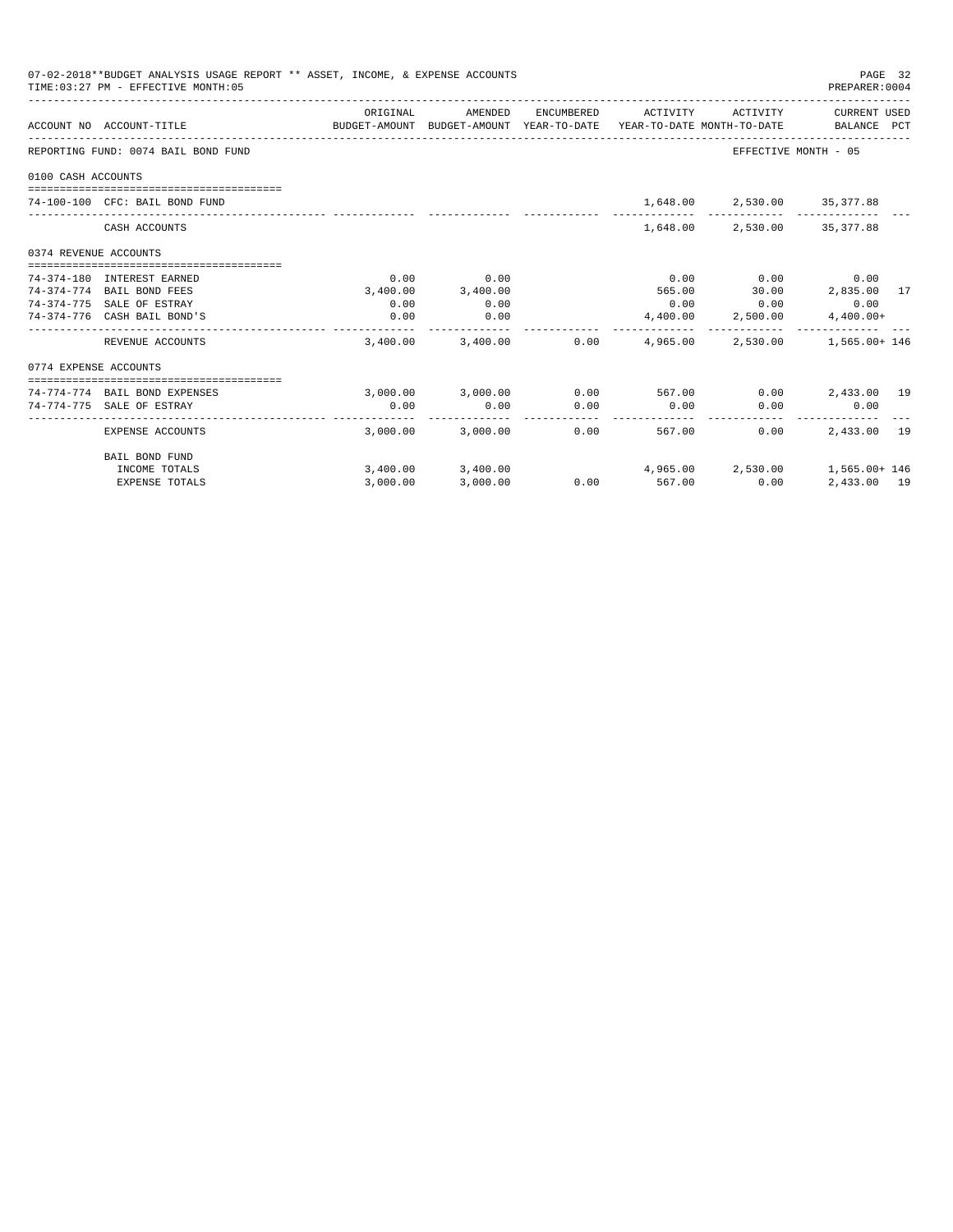| 07-02-2018**BUDGET ANALYSIS USAGE REPORT ** ASSET, INCOME, & EXPENSE ACCOUNTS<br>TIME: 03:27 PM - EFFECTIVE MONTH: 05<br>PREPARER: 0004 |                                                       |           |                          |      |                                                                                                                                                                                                                                |                                       |                     |    |
|-----------------------------------------------------------------------------------------------------------------------------------------|-------------------------------------------------------|-----------|--------------------------|------|--------------------------------------------------------------------------------------------------------------------------------------------------------------------------------------------------------------------------------|---------------------------------------|---------------------|----|
|                                                                                                                                         | ACCOUNT NO ACCOUNT-TITLE                              | ORIGINAL  | AMENDED                  |      | ENCUMBERED ACTIVITY ACTIVITY CURRENT USED<br>BUDGET-AMOUNT BUDGET-AMOUNT YEAR-TO-DATE YEAR-TO-DATE MONTH-TO-DATE BALANCE PCT                                                                                                   |                                       |                     |    |
|                                                                                                                                         | REPORTING FUND: 0076 STATE CRIMINAL & CIVIL FEES FUND |           |                          |      |                                                                                                                                                                                                                                | EFFECTIVE MONTH - 05                  |                     |    |
| 0100 CASH ACCOUNTS                                                                                                                      |                                                       |           |                          |      |                                                                                                                                                                                                                                |                                       |                     |    |
|                                                                                                                                         | 76-100-100 CFC: STATE CRIMINAL & CIVIL FEES           |           |                          |      |                                                                                                                                                                                                                                | 64,921.01 5,642.61 9,483.44           |                     |    |
|                                                                                                                                         | CASH ACCOUNTS                                         |           |                          |      |                                                                                                                                                                                                                                | 64,921.01 5,642.61 9,483.44           |                     |    |
| 0376 REVENUE ACCOUNTS                                                                                                                   |                                                       |           |                          |      |                                                                                                                                                                                                                                |                                       |                     |    |
|                                                                                                                                         | 76-376-180 INTEREST EARNED                            | 0.00      | 0.00                     |      | 0.00                                                                                                                                                                                                                           | 0.00                                  | 0.00                |    |
|                                                                                                                                         | 76-376-701 DELINQUENT CASES                           | 0.00      | 0.00                     |      | 0.00                                                                                                                                                                                                                           | 0.00                                  | 0.00                |    |
|                                                                                                                                         | 76-376-702 GUARDIANSHIP                               | 320.00    | 320.00                   |      | 320.00                                                                                                                                                                                                                         | 60.00                                 | $0.00$ 100          |    |
|                                                                                                                                         | 76-376-703 DC-CAR-BVS TO TX VITAL STATISTICS          |           | $6.00$ $6.00$            |      |                                                                                                                                                                                                                                | $0.00$ 0.00                           | 6.00 00             |    |
|                                                                                                                                         | 76-376-704 PARKS & WILDLIFE                           |           | 2,000.00 2,000.00        |      |                                                                                                                                                                                                                                | 15.69   0.00   1,984.31   01          |                     |    |
|                                                                                                                                         | 76-376-776 STATE FEE CRIMINAL & CIVIL                 |           | 45,000.00  45,000.00     |      |                                                                                                                                                                                                                                | 47, 433.24 5, 633.59                  | 2,433.24+ 105       |    |
|                                                                                                                                         | REVENUE ACCOUNTS                                      |           |                          |      | $47,326.00$ $47,326.00$ $0.00$ $47,768.93$                                                                                                                                                                                     |                                       | 5,693.59 442.93+101 |    |
| 0776 EXPENSE ACCOUNTS                                                                                                                   |                                                       |           |                          |      |                                                                                                                                                                                                                                |                                       |                     |    |
|                                                                                                                                         | 76-776-701 DELINQUENT CASES                           |           |                          |      | $1,000.00$ $1,000.00$ $0.00$ $0.00$ $0.00$ $1,000.00$                                                                                                                                                                          |                                       |                     | 00 |
|                                                                                                                                         | 76-776-703 DC-CAR-BVS TO TX VITAL STATISTICS          | 75.00     | 75.00                    | 0.00 |                                                                                                                                                                                                                                | $71.37$ 10.98                         | 3.63                | 95 |
|                                                                                                                                         | 76-776-704 PARKS & WILDLIFE                           |           | $2,700.00$ $2,700.00$    | 0.00 | 0.00                                                                                                                                                                                                                           | 0.00                                  | 2,700.00            | 00 |
|                                                                                                                                         | 76-776-776 STATE FEE CRIMINAL & CIVIL                 |           | 38,819.00 38,819.00      |      | $0.00$ $0.00$ $0.00$ $0.00$ $0.00$ $0.00$ $0.00$ $0.00$ $0.00$ $0.00$ $0.00$ $0.00$ $0.00$ $0.00$ $0.00$ $0.00$ $0.00$ $0.00$ $0.00$ $0.00$ $0.00$ $0.00$ $0.00$ $0.00$ $0.00$ $0.00$ $0.00$ $0.00$ $0.00$ $0.00$ $0.00$ $0.0$ |                                       | 1,751.43            | 95 |
|                                                                                                                                         | EXPENSE ACCOUNTS                                      |           | 42.594.00 42.594.00 0.00 |      | 37, 138, 94                                                                                                                                                                                                                    | ------------ ------------- -<br>50.98 | .<br>5,455.06 87    |    |
|                                                                                                                                         | STATE CRIMINAL & CIVIL FEES FUND                      |           |                          |      |                                                                                                                                                                                                                                |                                       |                     |    |
|                                                                                                                                         | INCOME TOTALS                                         |           | 47,326,00 47,326,00      | 0.00 |                                                                                                                                                                                                                                | $47,768.93$ 5,693.59 $442.93 + 101$   |                     |    |
|                                                                                                                                         | <b>EXPENSE TOTALS</b>                                 | 42,594.00 | 42,594.00                |      | $0.00$ $37.138.94$                                                                                                                                                                                                             | 50.98                                 | 5,455,06 87         |    |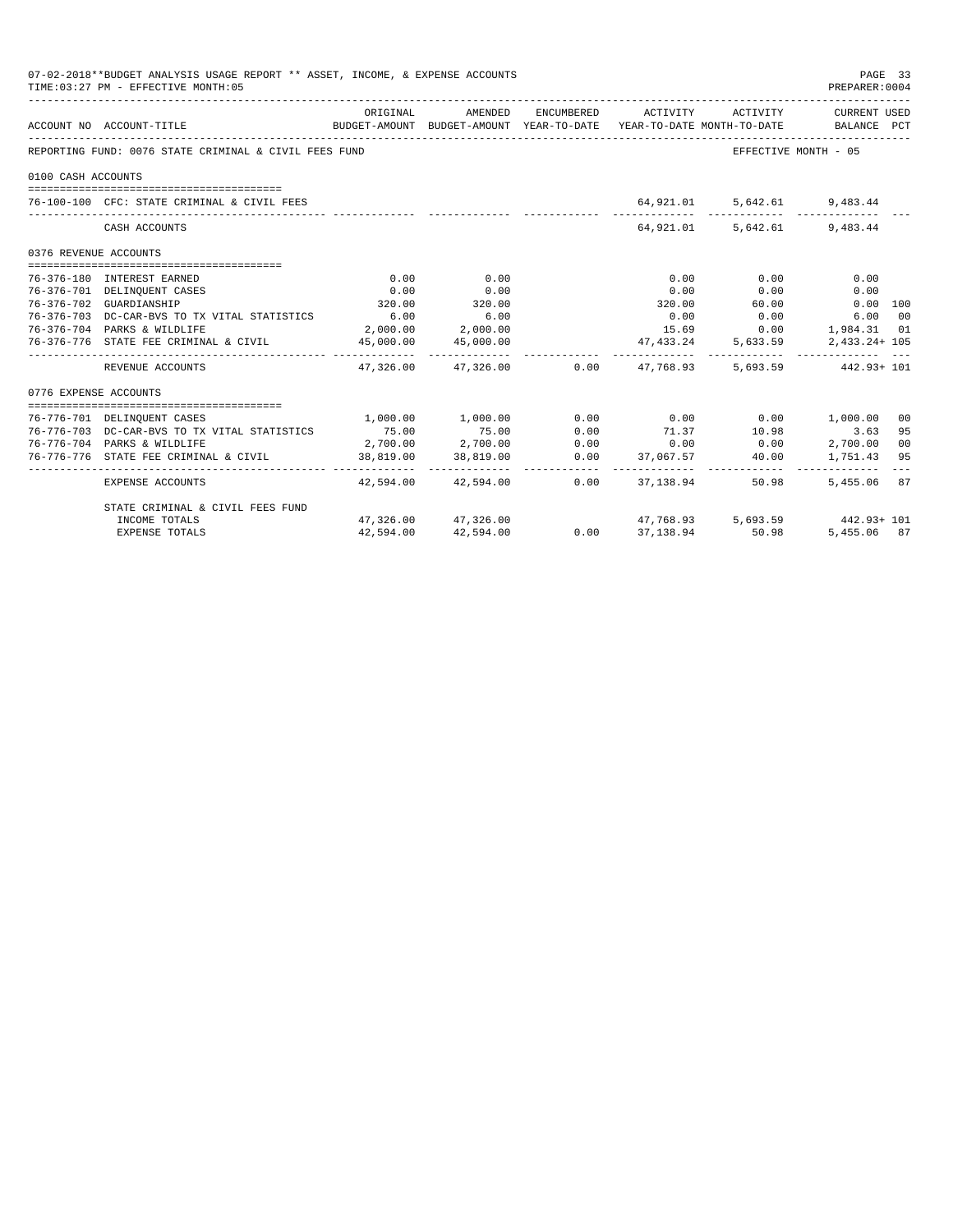|                       | 07-02-2018**BUDGET ANALYSIS USAGE REPORT ** ASSET, INCOME, & EXPENSE ACCOUNTS<br>TIME: 03:27 PM - EFFECTIVE MONTH: 05 |                         |                           |            |                                                                                 |                                                    | PAGE 34<br>PREPARER: 0004          |               |
|-----------------------|-----------------------------------------------------------------------------------------------------------------------|-------------------------|---------------------------|------------|---------------------------------------------------------------------------------|----------------------------------------------------|------------------------------------|---------------|
|                       | _________________________________<br>ACCOUNT NO ACCOUNT-TITLE                                                         | ORIGINAL                | AMENDED                   | ENCUMBERED | ACTIVITY<br>BUDGET-AMOUNT BUDGET-AMOUNT YEAR-TO-DATE YEAR-TO-DATE MONTH-TO-DATE | ACTIVITY                                           | <b>CURRENT USED</b><br>BALANCE PCT |               |
|                       | REPORTING FUND: 0078 SENIOR CITIZENS FUND                                                                             |                         |                           |            |                                                                                 | EFFECTIVE MONTH - 05                               |                                    |               |
| 0100 CASH ACCOUNTS    |                                                                                                                       |                         |                           |            |                                                                                 |                                                    |                                    |               |
|                       |                                                                                                                       |                         |                           |            |                                                                                 |                                                    |                                    |               |
|                       | 78-100-100 CFC: SENIOR CITIZENS<br>------------------------------                                                     |                         |                           |            | 32,987.74-                                                                      | $5,404.75-$<br>----------- ------------ ---------- | 91,997.65-                         |               |
|                       | CASH ACCOUNTS                                                                                                         |                         |                           |            | 32,987.74-                                                                      | 5,404.75-                                          | $91,997.65 -$                      |               |
| 0378 REVENUE ACCOUNTS |                                                                                                                       |                         |                           |            |                                                                                 |                                                    |                                    |               |
|                       |                                                                                                                       |                         |                           |            |                                                                                 |                                                    |                                    |               |
|                       | 78-378-160 SALE OF FIXED ASSETS                                                                                       | 0.00                    | 0.00                      |            | 0.00                                                                            | 0.00                                               | 0.00                               |               |
|                       | 78-378-180 INTEREST EARNED                                                                                            | 0.00                    | 0.00                      |            | 0.00                                                                            | 0.00                                               | 0.00                               |               |
|                       | 78-378-710 WCTCOG PROGRAM                                                                                             | 22,000.00               | 22,000.00                 |            | 14,104.05                                                                       | $672.28$<br>$0.00$                                 | 7,895.95                           | 64            |
|                       | 78-378-711 DEPT OF HUMAN RESOURCES                                                                                    | 0.00                    | 0.00                      |            | 0.00                                                                            |                                                    | 0.00                               |               |
|                       | 78-378-712 FOOD DONATIONS                                                                                             | 10,000.00               | 10,000.00                 |            | 8,043.93                                                                        | 837.11                                             | 1,956.07                           | 80            |
|                       | 78-378-713 BUILDING RENT                                                                                              | 400.00                  | 400.00                    |            | 0.00                                                                            | 0.00                                               | 400.00                             | 00            |
|                       | 78-378-714 DEPT OF AGING & DISABILITY                                                                                 | 20,000.00               | 20,000.00                 |            | 15,690.28                                                                       | 1,509.75 4,309.72                                  |                                    | 78            |
|                       | 78-378-815 INCOME FROM OTHER FUNDS                                                                                    | 36,000.00<br>---------- | 36,000.00<br>------------ |            | 4,450.00<br>--------------                                                      | 0.00                                               | 31,550.00                          | 12            |
|                       | REVENUE ACCOUNTS                                                                                                      | 88,400.00               | 88,400.00                 | 0.00       | 42,288.26                                                                       | 3,019.14                                           | 46,111.74                          | 48            |
| 0778 EXPENSE ACCOUNTS |                                                                                                                       |                         |                           |            |                                                                                 |                                                    |                                    |               |
|                       |                                                                                                                       |                         |                           |            |                                                                                 |                                                    |                                    |               |
|                       | 78-778-100 SALARY - GENERAL PAYROLL                                                                                   | 20,869.00               | 20,869.00                 | 0.00       | 13,644.54                                                                       | 1,605.24                                           | 7,224.46                           | 65            |
|                       | 78-778-105 LONGEVITY PAY                                                                                              | 0.00                    | 0.00                      | 0.00       | 0.00                                                                            | 0.00                                               | 0.00                               |               |
|                       | 78-778-110 SALARY - FULL TIME (PART TIME)                                                                             | 33,813.00               | 33,813.00                 | 0.00       | 21,099.97                                                                       | 2,488.81                                           | 12,713.03                          | 62            |
|                       | 78-778-200 FICA EXPENSE                                                                                               | 4,184.00                | 4,184.00                  | 0.00       | 2,657.97                                                                        | 313.20                                             | 1,526.03                           | 64            |
|                       | 78-778-205 RETIREMENT                                                                                                 | 4,501.00                | 4,501.00                  | 0.00       | 2,816.56                                                                        | 324.14                                             | 1,684.44                           | 63            |
| 78-778-300 TRAVEL     |                                                                                                                       | 1,500.00                | 1,500.00                  | 0.00       | 597.81                                                                          | 70.62                                              | 902.19                             | 40            |
| 78-778-305 SUPPLIES   |                                                                                                                       | 2,000.00                | 2,000.00                  | 0.00       | 1,009.29                                                                        | 46.16                                              | 990.71                             | 50            |
|                       | 78-778-310 COMMUNICATIONS                                                                                             | 960.00                  | 960.00                    | 0.00       | 687.89                                                                          | 98.37                                              | 272.11                             | 72            |
|                       | 78-778-320 REPAIRS & MAINTENANCE 2,000.00                                                                             |                         | 2,000.00                  | 0.00       | 1,157.55                                                                        | 274.00                                             | 842.45                             | 58            |
| 78-778-380 UTILITIES  |                                                                                                                       | 6,500.00                | 6,500.00                  | 0.00       | 4,305.50                                                                        | 584.60                                             | 2,194.50                           | 66            |
|                       | 78-778-400 NEW EQUIPMENT                                                                                              | 1,000.00                | 5,450.00                  | 0.00       | 36.66                                                                           | 0.00                                               | 5,413.34                           | 01            |
|                       | 78-778-680 VAN EXPENSE                                                                                                | 4,500.00                | 4,500.00                  | 0.00       | 2,453.52                                                                        | 469.25                                             | 2,046.48                           | 55            |
|                       | 78-778-690 EDIBLE GOODS                                                                                               | 25,000.00               | 25,000.00                 | 1,059.35   |                                                                                 | 21, 184.54 2, 247.64                               | 2,756.11                           | 89            |
|                       | 78-778-692 PAPER GOODS                                                                                                | 7,900.00                | 7,900.00                  | 300.62     | 3,735.84 396.15                                                                 |                                                    | 3,863.54                           | 51<br>$- - -$ |
|                       | EXPENSE ACCOUNTS                                                                                                      | 114,727.00              | 119,177.00 1,359.97       |            | 75,387.64                                                                       | 8,918.18                                           | 42,429.39                          | 64            |
|                       | SENIOR CITIZENS FUND                                                                                                  |                         |                           |            |                                                                                 |                                                    |                                    |               |
|                       | INCOME TOTALS                                                                                                         | 88,400.00               | 88,400.00                 |            | 42,288.26                                                                       |                                                    | 3,019.14 46,111.74                 | 48            |
|                       | EXPENSE TOTALS                                                                                                        | 114,727.00              | 119,177.00                | 1,359.97   | 75,387.64                                                                       | 8,918.18                                           | 42,429.39                          | 64            |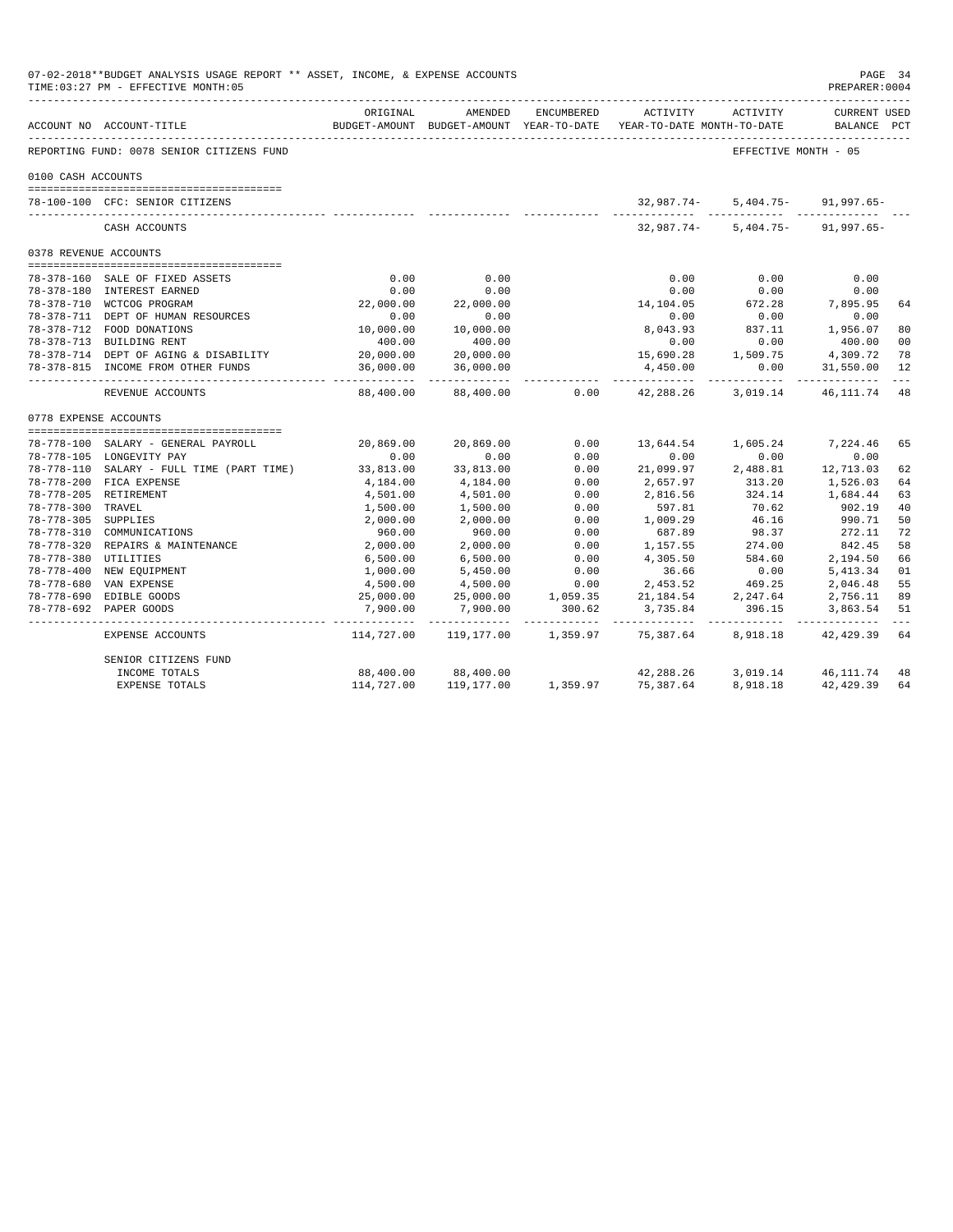|                       | 07-02-2018**BUDGET ANALYSIS USAGE REPORT ** ASSET, INCOME, & EXPENSE ACCOUNTS<br>TIME: 03:27 PM - EFFECTIVE MONTH: 05 |                       |                                                |      |                     |                     | PAGE 35<br>PREPARER: 0004   |  |
|-----------------------|-----------------------------------------------------------------------------------------------------------------------|-----------------------|------------------------------------------------|------|---------------------|---------------------|-----------------------------|--|
|                       |                                                                                                                       | ORIGINAL              | AMENDED                                        |      | ENCUMBERED ACTIVITY | ACTIVITY            | CURRENT USED                |  |
|                       | ACCOUNT NO ACCOUNT-TITLE CONTROL SUDGET-AMOUNT BUDGET-AMOUNT YEAR-TO-DATE YEAR-TO-DATE MONTH-TO-DATE BALANCE PCT      |                       |                                                |      |                     |                     |                             |  |
|                       | REPORTING FUND: 0080 LEOSE GRANT FUND                                                                                 |                       |                                                |      |                     |                     | EFFECTIVE MONTH - 05        |  |
| 0100 CASH ACCOUNTS    |                                                                                                                       |                       |                                                |      |                     |                     |                             |  |
|                       | 80-100-100 CFC: LEOSE GRANT CHECKING                                                                                  |                       |                                                |      |                     | 94.45 0.00 3,479.85 |                             |  |
|                       | CASH ACCOUNTS                                                                                                         |                       |                                                |      |                     | 94.45<br>0.00       | 3,479.85                    |  |
| 0380 REVENUE ACCOUNTS |                                                                                                                       |                       |                                                |      |                     |                     |                             |  |
|                       | 80-380-180 INTEREST EARNED                                                                                            |                       | $0.00$ 0.00                                    |      |                     | $0.00$ 0.00 0.00    |                             |  |
|                       | 80-380-800 LEOSE GRANT REVENUES                                                                                       | $1,400.00$ $1,400.00$ |                                                |      |                     |                     | $1,494.45$ 0.00 94.45 + 107 |  |
|                       | REVENUE ACCOUNTS                                                                                                      |                       | $1,400.00$ $1,400.00$ $0.00$ $1,494.45$        |      |                     |                     | $0.00$ 94.45+107            |  |
| 0800 EXPENSE ACCOUNTS |                                                                                                                       |                       |                                                |      |                     |                     |                             |  |
|                       | -----------------------------------<br>80-800-800 LEOSE GRANT EXPENSES                                                |                       | $1.400.00$ $1.400.00$ $0.00$ $1.400.00$ $0.00$ |      |                     |                     | 0.00 100                    |  |
|                       | EXPENSE ACCOUNTS                                                                                                      |                       | 1,400.00 1,400.00                              |      | $0.00$ 1,400.00     | 0.00                | 0.00 100                    |  |
|                       | LEOSE GRANT FUND                                                                                                      |                       |                                                |      |                     |                     |                             |  |
|                       | INCOME TOTALS                                                                                                         |                       | $1,400.00$ $1,400.00$ $1,494.45$               |      |                     |                     | 0.00<br>$94.45 + 107$       |  |
|                       | <b>EXPENSE TOTALS</b>                                                                                                 | 1,400.00              | 1,400.00                                       | 0.00 | 1,400.00            | 0.00                | $0.00$ 100                  |  |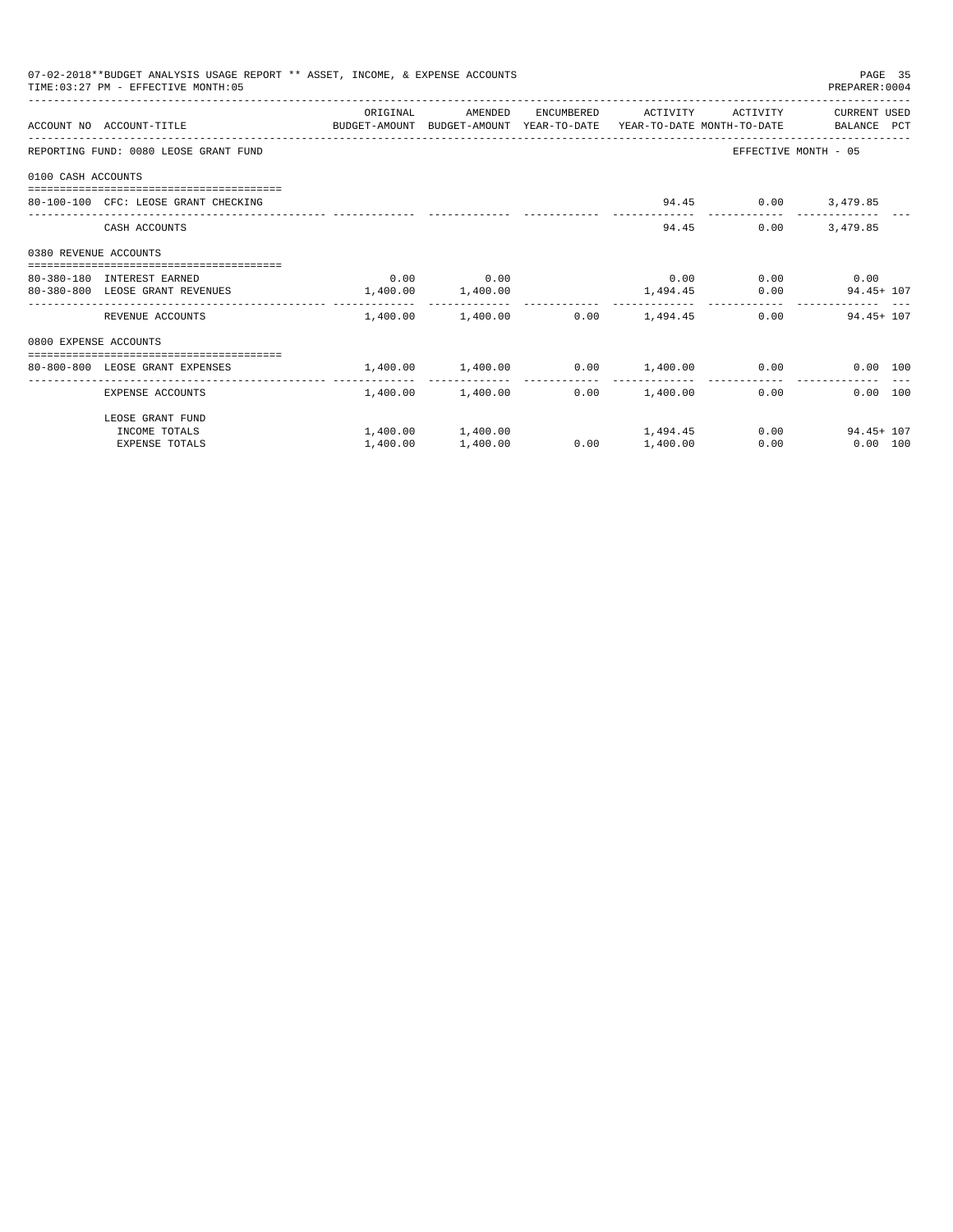| 07-02-2018**BUDGET ANALYSIS USAGE REPORT ** ASSET, INCOME, & EXPENSE ACCOUNTS<br>PAGE 36<br>TIME: 03:27 PM - EFFECTIVE MONTH: 05<br>PREPARER: 0004 |                                                                                                                   |                   |                                                  |               |                   |                                    |                                           |     |  |
|----------------------------------------------------------------------------------------------------------------------------------------------------|-------------------------------------------------------------------------------------------------------------------|-------------------|--------------------------------------------------|---------------|-------------------|------------------------------------|-------------------------------------------|-----|--|
|                                                                                                                                                    | ACCOUNT NO ACCOUNT-TITLE CONTROL PROTECT-AMOUNT BUDGET-AMOUNT YEAR-TO-DATE YEAR-TO-DATE MONTH-TO-DATE BALANCE PCT | ORIGINAL          | AMENDED                                          |               |                   |                                    | ENCUMBERED ACTIVITY ACTIVITY CURRENT USED |     |  |
|                                                                                                                                                    | REPORTING FUND: 0082 JUSTICE COURT TECHNOLOGY FUND                                                                |                   |                                                  |               |                   |                                    | EFFECTIVE MONTH - 05                      |     |  |
| 0100 CASH ACCOUNTS                                                                                                                                 |                                                                                                                   |                   |                                                  |               |                   |                                    |                                           |     |  |
|                                                                                                                                                    | 82-100-100 CFC: JUSTICE COURT TECH CHECKING                                                                       |                   |                                                  |               |                   | 1,766.89 216.90 6,098.54           |                                           |     |  |
|                                                                                                                                                    | CASH ACCOUNTS                                                                                                     |                   |                                                  |               |                   | 1,766.89 216.90                    | 6,098.54                                  |     |  |
| 0380 REVENUE ACCOUNTS                                                                                                                              |                                                                                                                   |                   |                                                  |               |                   |                                    |                                           |     |  |
|                                                                                                                                                    |                                                                                                                   |                   |                                                  |               |                   |                                    |                                           |     |  |
|                                                                                                                                                    | 82-380-180 INTEREST EARNED                                                                                        |                   | 2.00 2.00                                        |               |                   |                                    | $11.34$ $2.09$ $9.34+567$                 |     |  |
|                                                                                                                                                    | 82-380-820 JUSTICE COURT TECH FEES                                                                                | 1,800.00 1,800.00 |                                                  |               |                   | 1,755.55 214.81                    | 44.45 98<br>$- - - -$                     |     |  |
|                                                                                                                                                    | REVENUE ACCOUNTS                                                                                                  |                   | $1.802.00$ $1.802.00$ $0.00$ $1.766.89$ $216.90$ |               |                   |                                    | 35.11                                     | -98 |  |
| 0820 EXPENSE ACCOUNTS                                                                                                                              |                                                                                                                   |                   |                                                  |               |                   |                                    |                                           |     |  |
|                                                                                                                                                    |                                                                                                                   |                   |                                                  |               |                   |                                    |                                           |     |  |
|                                                                                                                                                    | 82-820-820 JUSTICE COURT TECH EXPENSES                                                                            | 0.00              |                                                  | ------------- |                   | $0.00$ $0.00$ $0.00$ $0.00$ $0.00$ | 0.00                                      |     |  |
|                                                                                                                                                    | EXPENSE ACCOUNTS                                                                                                  | 0.00              |                                                  | 0.00          | $0.00$ and $0.00$ | $0.00$ and $0.00$                  | 0.00<br>0.00                              |     |  |
|                                                                                                                                                    | JUSTICE COURT TECHNOLOGY FUND                                                                                     |                   |                                                  |               |                   |                                    |                                           |     |  |
|                                                                                                                                                    | INCOME TOTALS                                                                                                     |                   | $1,802.00$ $1,802.00$ $1,766.89$ $216.90$        |               |                   |                                    | 35.11                                     | -98 |  |
|                                                                                                                                                    | <b>EXPENSE TOTALS</b>                                                                                             | 0.00              | 0.00                                             |               | $0.00$ 0.00       | 0.00                               | 0.00                                      |     |  |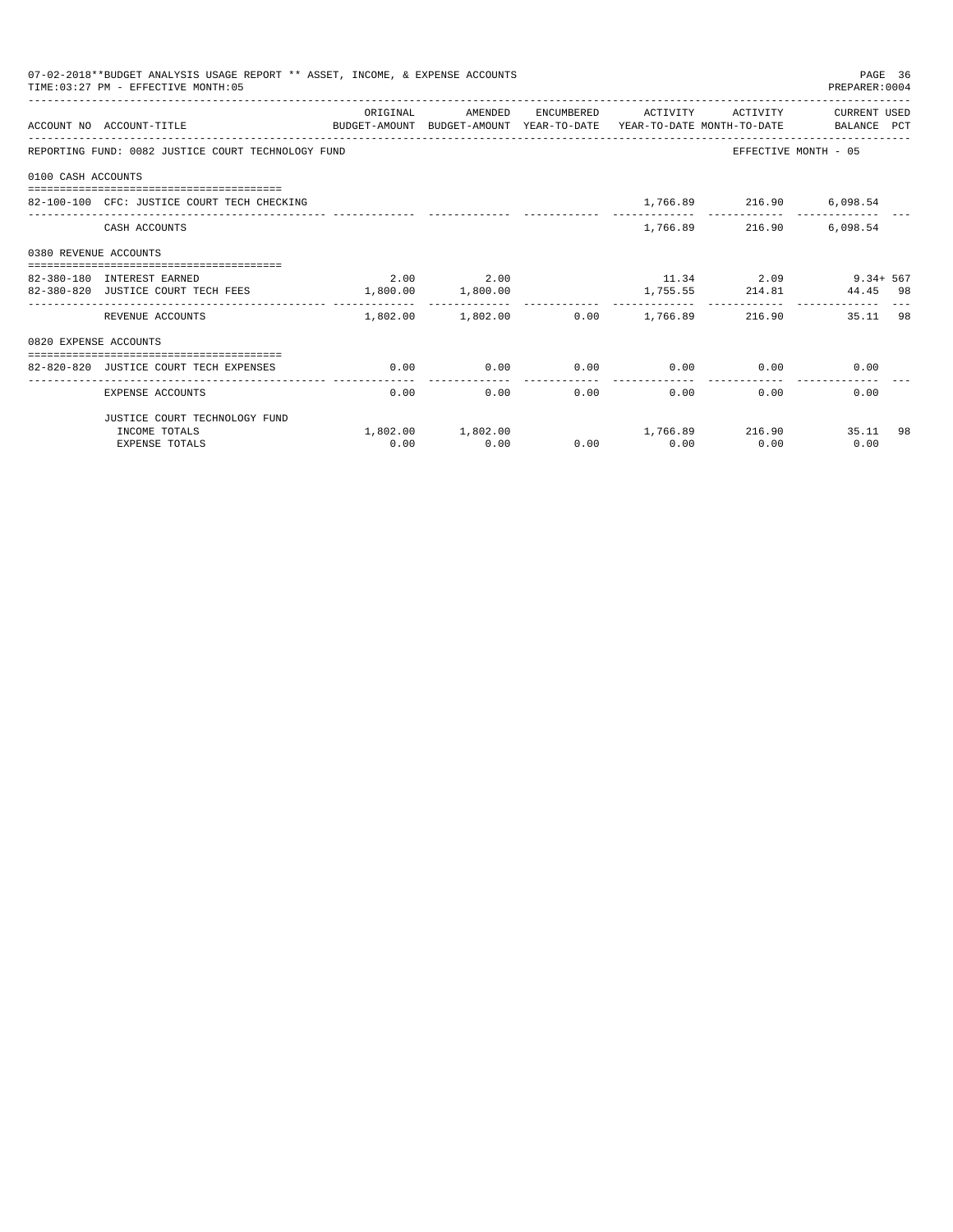| 07-02-2018**BUDGET ANALYSIS USAGE REPORT ** ASSET, INCOME, & EXPENSE ACCOUNTS<br>TIME: 03:27 PM - EFFECTIVE MONTH: 05 |                                                            |           |           |      |                                                                                            |                                   |                             | PAGE 37<br>PREPARER: 0004 |
|-----------------------------------------------------------------------------------------------------------------------|------------------------------------------------------------|-----------|-----------|------|--------------------------------------------------------------------------------------------|-----------------------------------|-----------------------------|---------------------------|
|                                                                                                                       | ACCOUNT NO ACCOUNT-TITLE                                   | ORIGINAL  | AMENDED   |      | ENCUMBERED ACTIVITY<br>BUDGET-AMOUNT BUDGET-AMOUNT YEAR-TO-DATE YEAR-TO-DATE MONTH-TO-DATE | ACTIVITY                          | CURRENT USED<br>BALANCE PCT |                           |
|                                                                                                                       | REPORTING FUND: 0084 FC DRUG FORFEITURE FUND               |           |           |      |                                                                                            | EFFECTIVE MONTH - 05              |                             |                           |
| 0100 CASH ACCOUNTS                                                                                                    |                                                            |           |           |      |                                                                                            |                                   |                             |                           |
|                                                                                                                       | 84-100-100 CFC: FC DRUG FORFEITURE CHECKING                |           |           |      |                                                                                            | 1,478.40   0.00   4,981.53-       |                             |                           |
|                                                                                                                       | 84-100-150 CFC: FC DRUG FORFEITURE CHECKING                |           |           |      |                                                                                            | 12,063.44-2,962.02 56,658.21      |                             |                           |
|                                                                                                                       | CASH ACCOUNTS                                              |           |           |      |                                                                                            | 10,585.04-2,962.02 51,676.68      |                             |                           |
| 0384 REVENUE ACCOUNTS                                                                                                 |                                                            |           |           |      |                                                                                            |                                   |                             |                           |
|                                                                                                                       | 84-384-180 INTEREST EARNED                                 | 0.00      | 0.00      |      | $454.26$ $64.62$ $454.26+$                                                                 |                                   |                             |                           |
|                                                                                                                       | 84-384-840 FC DRUG FORFEITURE REVENUES                     | 0.00      | 0.00      |      |                                                                                            | $3,060.00$ $3,060.00$ $3,060.00+$ |                             |                           |
|                                                                                                                       | --------------------------------------<br>REVENUE ACCOUNTS | 0.00      | 0.00      |      | $0.00$ $3.514.26$                                                                          |                                   | 3.124.62 3.514.26+          |                           |
| 0840 EXPENSE ACCOUNTS                                                                                                 |                                                            |           |           |      |                                                                                            |                                   |                             |                           |
|                                                                                                                       | 84-840-110 ADMIN ASSISTANT - SUPPLEMENT                    | 0.00      | 0.00      |      | $0.00$ $2.275.00  0.00$ $2.275.00$                                                         |                                   |                             |                           |
|                                                                                                                       | 84-840-200 FICA EXPENSE                                    | 0.00      | 0.00      | 0.00 | $174.01-$                                                                                  | 0.00                              | 174.01                      |                           |
|                                                                                                                       | 84-840-205 RETIREMENT EXPENSE                              | 0.00      | 0.00      | 0.00 | $164.00 -$                                                                                 | 0.00                              | 164.00                      |                           |
|                                                                                                                       | 84-840-210 MEDICAL INSURANCE                               | 0.00      | 0.00      | 0.00 |                                                                                            | $0.00$ 0.00                       | 0.00                        |                           |
|                                                                                                                       | 84-840-840 FC DRUG FORFEITURE EXPENSES                     | 62,000.00 | 62,000.00 | 0.00 |                                                                                            | 16,720.65 162.60                  | 45,279.35                   | 27                        |
|                                                                                                                       | <b>EXPENSE ACCOUNTS</b>                                    | --------  |           |      | $62,000.00$ $62,000.00$ $0.00$ $14,107.64$ $162,60$ $47,892.36$                            |                                   |                             | 23                        |
|                                                                                                                       | FC DRUG FORFEITURE FUND                                    |           |           |      |                                                                                            |                                   |                             |                           |
|                                                                                                                       | INCOME TOTALS                                              | 0.00      | 0.00      |      | $3,514.26$ $3,124.62$ $3,514.26+$                                                          |                                   |                             |                           |
|                                                                                                                       | <b>EXPENSE TOTALS</b>                                      | 62,000.00 | 62,000.00 |      | $0.00$ 14,107.64 162.60                                                                    |                                   | 47,892.36 23                |                           |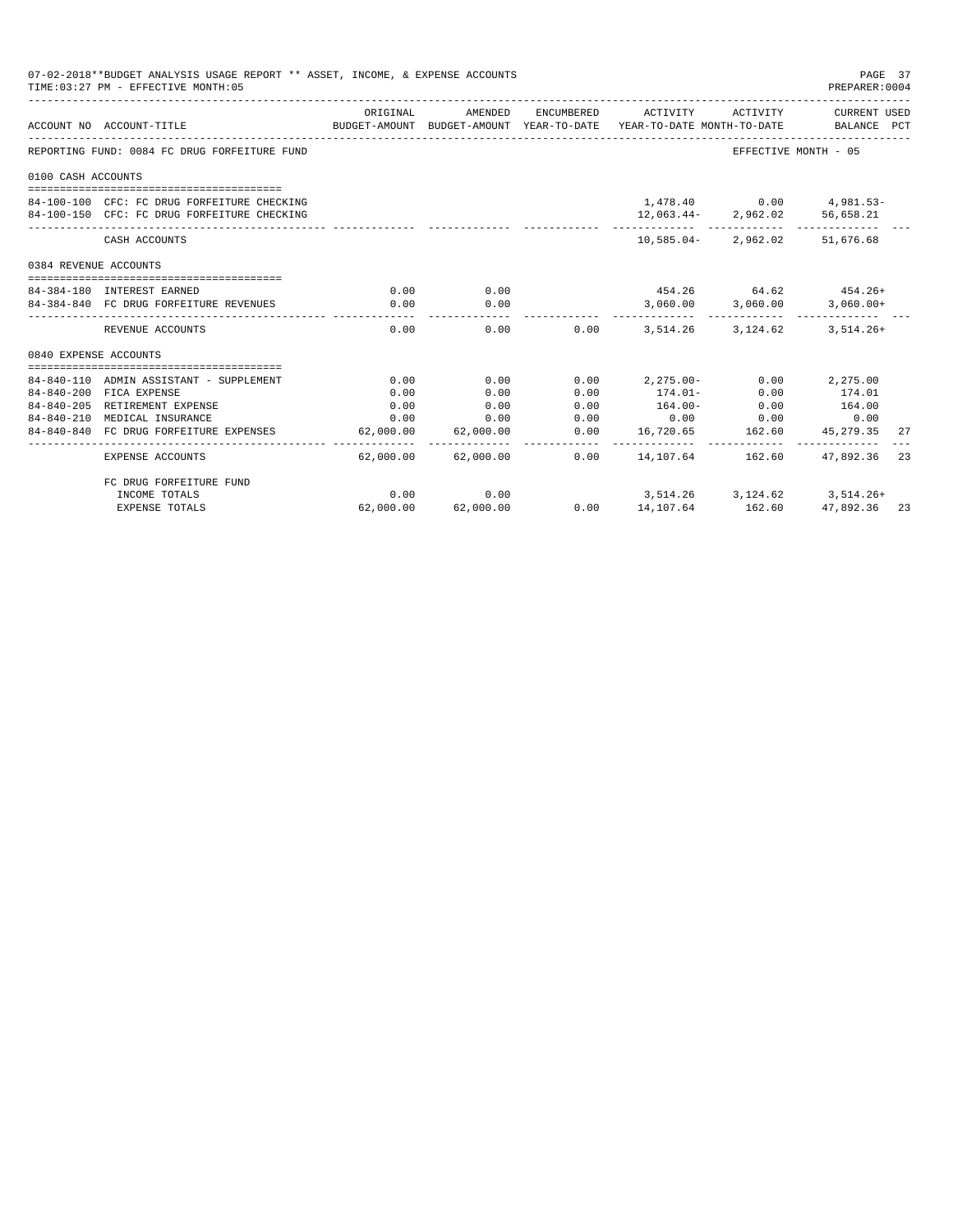|                       | 07-02-2018**BUDGET ANALYSIS USAGE REPORT ** ASSET, INCOME, & EXPENSE ACCOUNTS<br>TIME: 03:27 PM - EFFECTIVE MONTH: 05 |          |         |      |                     |                    | PAGE 38<br>PREPARER: 0004 |
|-----------------------|-----------------------------------------------------------------------------------------------------------------------|----------|---------|------|---------------------|--------------------|---------------------------|
|                       | ACCOUNT NO ACCOUNT-TITLE CONTROL SUDGET-AMOUNT BUDGET-AMOUNT YEAR-TO-DATE YEAR-TO-DATE MONTH-TO-DATE BALANCE PCT      | ORIGINAL | AMENDED |      | ENCUMBERED ACTIVITY | ACTIVITY           | CURRENT USED              |
|                       |                                                                                                                       |          |         |      |                     |                    |                           |
|                       | REPORTING FUND: 0086 CETRZ GRANT FUND                                                                                 |          |         |      |                     |                    | EFFECTIVE MONTH - 05      |
| 0100 CASH ACCOUNTS    |                                                                                                                       |          |         |      |                     |                    |                           |
|                       | $86 - 100 - 100$ CFC - CETRZ GRANT                                                                                    |          |         |      |                     | $34,068.28 - 0.00$ | 0.00                      |
|                       | CASH ACCOUNTS                                                                                                         |          |         |      | $34,068.28-$        | 0.00               | 0.00                      |
| 0380 REVENUE ACCOUNTS |                                                                                                                       |          |         |      |                     |                    |                           |
|                       | 86-380-180 INTEREST EARNED                                                                                            | 0.00     | 0.00    |      |                     | 0.00               | 0.00<br>0.00              |
|                       | 86-380-800 CETRZ GRANT REVENUES                                                                                       | 0.00     | 0.00    |      | 0.00                | 0.00               | 0.00                      |
|                       | REVENUE ACCOUNTS                                                                                                      | 0.00     | 0.00    | 0.00 | 0.00                | 0.00               | 0.00                      |
| 0800 EXPENSE ACCOUNTS |                                                                                                                       |          |         |      |                     |                    |                           |
|                       | ==============================                                                                                        |          |         |      |                     |                    |                           |
|                       | 86-800-800 CETRZ GRANT EXPENSE ACCOUNTS                                                                               | 0.00     | 0.00    | 0.00 | 0.00<br>-------     | 0.00               | 0.00                      |
|                       | EXPENSE ACCOUNTS                                                                                                      | 0.00     | 0.00    | 0.00 | 0.00                | 0.00               | 0.00                      |
|                       | CETRZ GRANT FUND                                                                                                      |          |         |      |                     |                    |                           |
|                       | INCOME TOTALS                                                                                                         | 0.00     | 0.00    |      | 0.00                | 0.00               | 0.00                      |
|                       | <b>EXPENSE TOTALS</b>                                                                                                 | 0.00     | 0.00    | 0.00 | 0.00                | 0.00               | 0.00                      |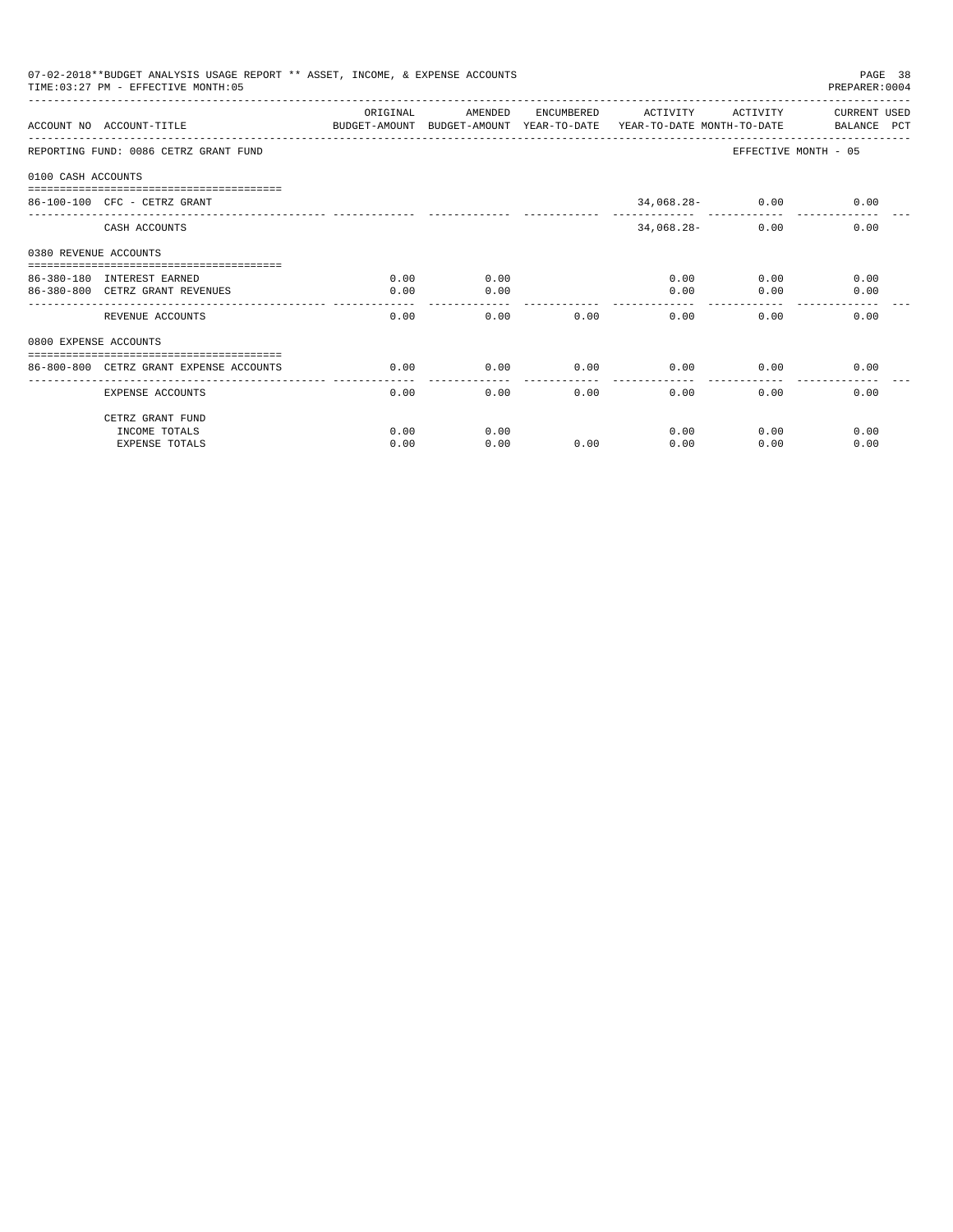| 07-02-2018**BUDGET ANALYSIS USAGE REPORT ** ASSET, INCOME, & EXPENSE ACCOUNTS<br>TIME: 03:27 PM - EFFECTIVE MONTH: 05 |                                        |                                                                                             |                   |      |                                           |                             |             |    |
|-----------------------------------------------------------------------------------------------------------------------|----------------------------------------|---------------------------------------------------------------------------------------------|-------------------|------|-------------------------------------------|-----------------------------|-------------|----|
|                                                                                                                       | ACCOUNT NO ACCOUNT-TITLE               | ORIGINAL<br>BUDGET-AMOUNT BUDGET-AMOUNT YEAR-TO-DATE YEAR-TO-DATE MONTH-TO-DATE BALANCE PCT | AMENDED           |      | ENCUMBERED ACTIVITY ACTIVITY CURRENT USED |                             |             |    |
|                                                                                                                       | REPORTING FUND: 0088 AIRPORT FUND      |                                                                                             |                   |      |                                           | EFFECTIVE MONTH - 05        |             |    |
| 0100 CASH ACCOUNTS                                                                                                    |                                        |                                                                                             |                   |      |                                           |                             |             |    |
|                                                                                                                       | 88-100-100 CFC - AIRPORT FUND          |                                                                                             |                   |      |                                           | 1,456.50 120.00 13,680.23   |             |    |
|                                                                                                                       | CASH ACCOUNTS                          |                                                                                             |                   |      |                                           | 1,456.50 120.00 13,680.23   |             |    |
| 0380 REVENUE ACCOUNTS                                                                                                 |                                        |                                                                                             |                   |      |                                           |                             |             |    |
|                                                                                                                       | 88-380-180 INTEREST EARNED             | 0.00                                                                                        | 0.00              |      |                                           | $0.00$ $0.00$ $0.00$ $0.00$ |             |    |
|                                                                                                                       | 88-380-810 AIRPORT REVENUES            |                                                                                             | 6,000.00 6,000.00 |      |                                           | 3,280.00 280.00             | 2,720.00 55 |    |
|                                                                                                                       | REVENUE ACCOUNTS                       |                                                                                             |                   |      | $6.000.00$ $6.000.00$ $0.00$ $3.280.00$   | 280.00                      | 2,720.00 55 |    |
| 0800 EXPENSE ACCOUNTS                                                                                                 |                                        |                                                                                             |                   |      |                                           |                             |             |    |
|                                                                                                                       |                                        |                                                                                             |                   |      |                                           |                             |             |    |
|                                                                                                                       | 88-800-120 PART TIME SALARY            | 0.00                                                                                        | 0.00              | 0.00 | 0.00                                      | 0.00                        | 0.00        |    |
|                                                                                                                       | 88-800-200 FICA - EMPLOYER MATCH       | 0.00                                                                                        | 0.00              | 0.00 | 0.00                                      | 0.00                        | 0.00        |    |
|                                                                                                                       | 88-800-205 RETIREMENT - EMPLOYER MATCH | 0.00                                                                                        | 0.00              | 0.00 | $0.00$ 0.00<br>$0.00$ 1,823.50 160.00     |                             | 0.00        |    |
|                                                                                                                       | 88-800-810 AIRPORT EXPENSES            | 5,000.00                                                                                    | 5,000.00          |      |                                           |                             | 3,176.50 36 |    |
|                                                                                                                       | <b>EXPENSE ACCOUNTS</b>                | 5,000.00                                                                                    | 5,000.00          | 0.00 | 1,823.50                                  | 160.00                      | 3,176,50 36 |    |
|                                                                                                                       | AIRPORT FUND                           |                                                                                             |                   |      |                                           |                             |             |    |
|                                                                                                                       | INCOME TOTALS                          |                                                                                             | 6,000.00 6,000.00 |      |                                           | 3,280.00 280.00             | 2,720.00    | 55 |
|                                                                                                                       | <b>EXPENSE TOTALS</b>                  | 5,000.00                                                                                    | 5,000.00          |      | $0.00$ 1,823.50 160.00                    |                             | 3,176.50    | 36 |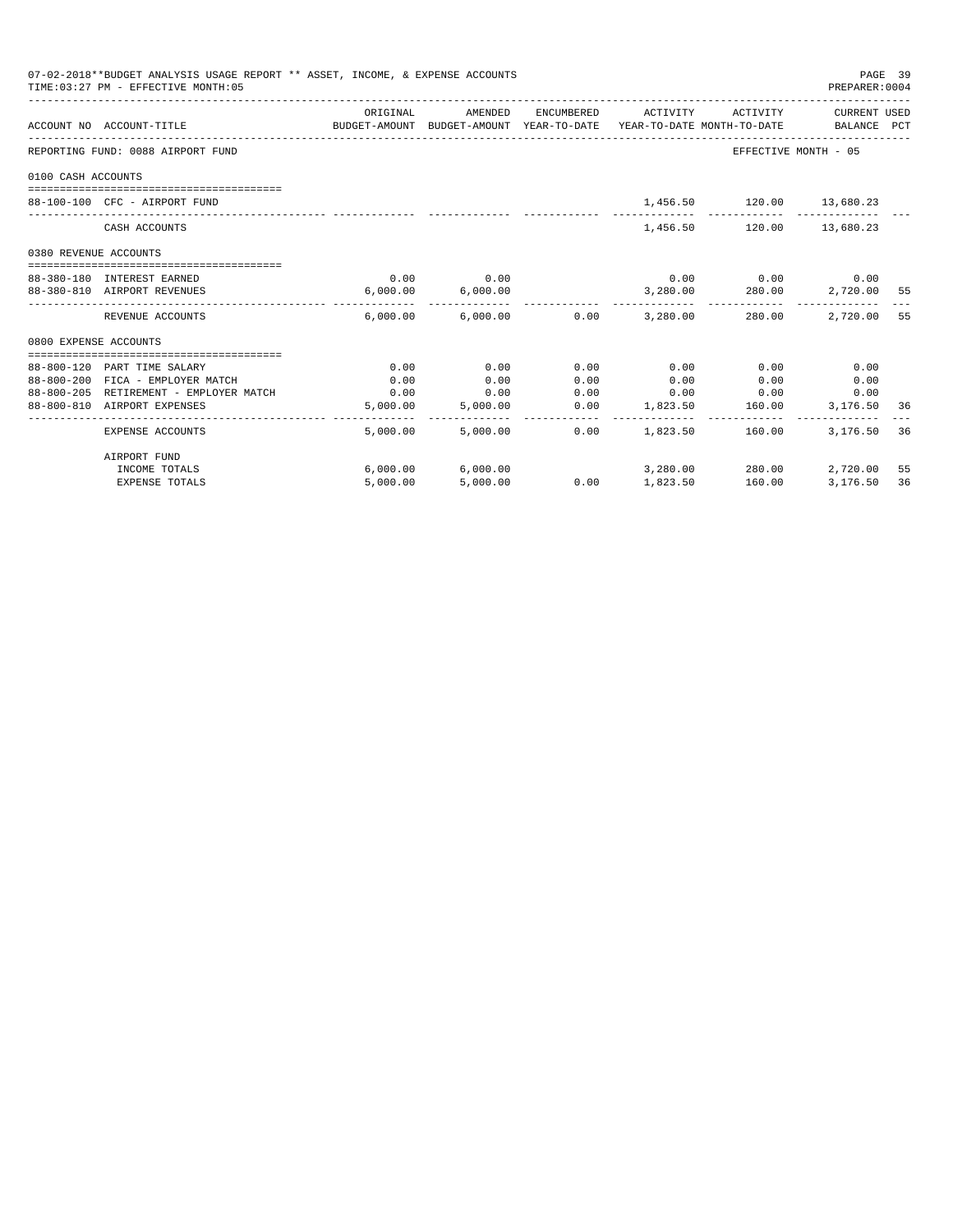| 07-02-2018**BUDGET ANALYSIS USAGE REPORT ** ASSET, INCOME, & EXPENSE ACCOUNTS<br>TIME: 03:27 PM - EFFECTIVE MONTH: 05<br>PREPARER: 0004 |                                                                       |              |                                                                                |            |              |              |                                    |  |
|-----------------------------------------------------------------------------------------------------------------------------------------|-----------------------------------------------------------------------|--------------|--------------------------------------------------------------------------------|------------|--------------|--------------|------------------------------------|--|
|                                                                                                                                         | ACCOUNT NO ACCOUNT-TITLE                                              | ORIGINAL     | AMENDED<br>BUDGET-AMOUNT BUDGET-AMOUNT YEAR-TO-DATE YEAR-TO-DATE MONTH-TO-DATE | ENCUMBERED | ACTIVITY     | ACTIVITY     | <b>CURRENT USED</b><br>BALANCE PCT |  |
|                                                                                                                                         | REPORTING FUND: 0090 COURT REPORTER SERVICE FUND                      |              |                                                                                |            |              |              | EFFECTIVE MONTH - 05               |  |
| 0100 CASH ACCOUNT                                                                                                                       | 90-100-100 COURT REPORTER SERVICE FUND                                |              |                                                                                |            | 0.00         | 0.00         | 0.00                               |  |
|                                                                                                                                         | CASH ACCOUNT                                                          |              |                                                                                |            | 0.00         | 0.00         | 0.00                               |  |
| 0390 REVENUE ACCOUNTS                                                                                                                   | 90-390-190 INTEREST EARNED                                            |              |                                                                                |            | 0.00         | 0.00         | 0.00                               |  |
| 90-390-910 REVENUE                                                                                                                      |                                                                       |              |                                                                                |            | 0.00         | 0.00         | 0.00                               |  |
|                                                                                                                                         | REVENUE ACCOUNTS                                                      |              |                                                                                |            | 0.00         | 0.00         | 0.00                               |  |
|                                                                                                                                         | COURT REPORTER SERVICE FUND<br>INCOME TOTALS<br><b>EXPENSE TOTALS</b> | 0.00<br>0.00 | 0.00<br>0.00                                                                   | 0.00       | 0.00<br>0.00 | 0.00<br>0.00 | 0.00<br>0.00                       |  |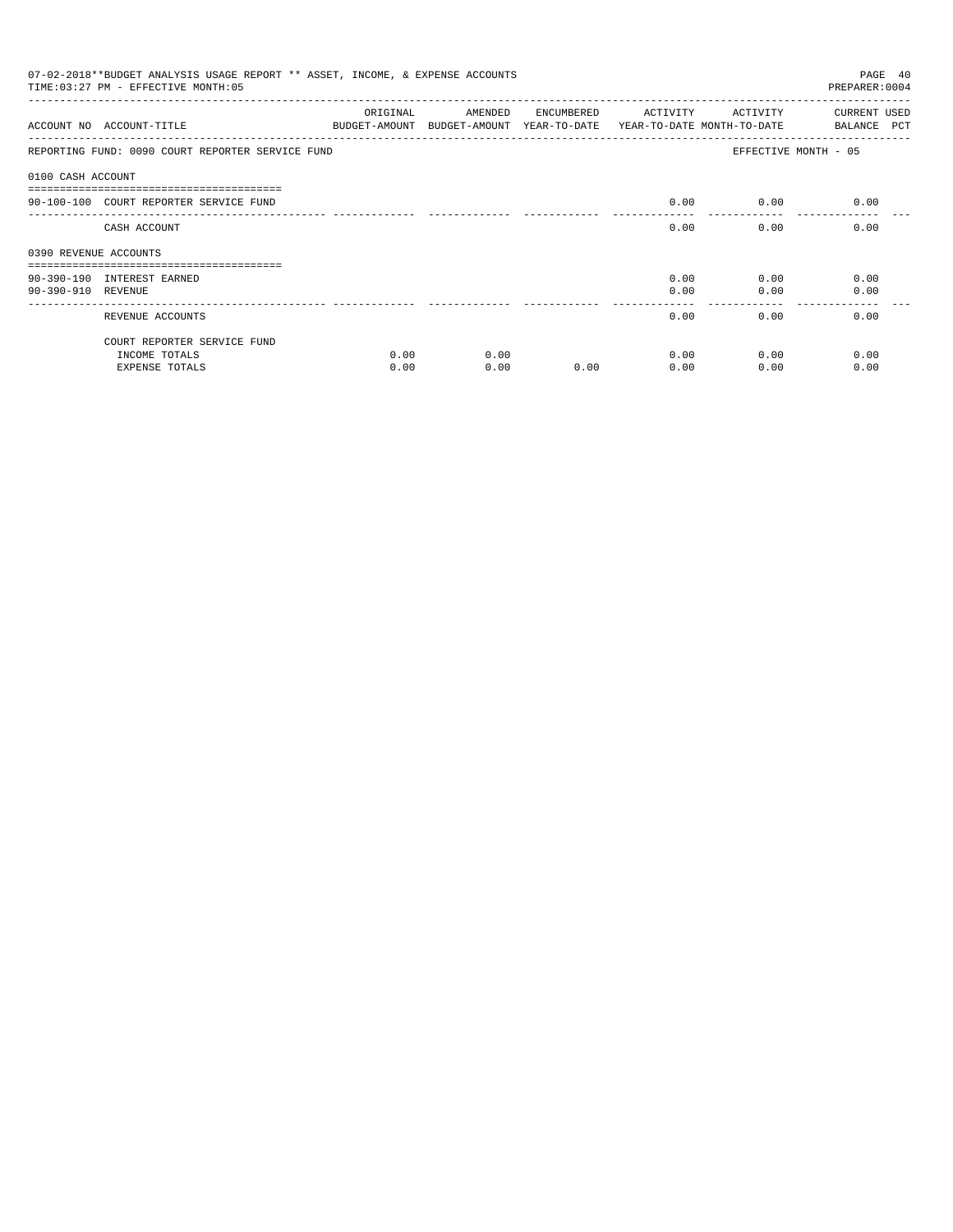|                       | 07-02-2018**BUDGET ANALYSIS USAGE REPORT ** ASSET, INCOME, & EXPENSE ACCOUNTS<br>TIME: 03:27 PM - EFFECTIVE MONTH: 05 |                     |              |              |                                   |                                                    | PAGE 41<br>PREPARER: 0004 |
|-----------------------|-----------------------------------------------------------------------------------------------------------------------|---------------------|--------------|--------------|-----------------------------------|----------------------------------------------------|---------------------------|
|                       | ACCOUNT NO ACCOUNT-TITLE COMPUTE THE BUDGET-AMOUNT BUDGET-AMOUNT YEAR-TO-DATE YEAR-TO-DATE MONTH-TO-DATE BALANCE PCT  | ORIGINAL            | AMENDED      | ENCUMBERED   | ACTIVITY                          | ACTIVITY                                           | CURRENT USED              |
|                       | REPORTING FUND: 0092 PRE-TRIAL DIVERSION PROGRAM                                                                      |                     |              |              |                                   | EFFECTIVE MONTH - 05                               |                           |
| 0100 CASH ACCOUNTS    |                                                                                                                       |                     |              |              |                                   |                                                    |                           |
|                       | 92-100-100 PRE-TRIAL CHECKING<br>92-100-222 PRE-TRIAL CHECKING                                                        |                     |              |              |                                   | $0.00$ $0.00$ $0.00$<br>3,180.00 2,000.00 3,180.00 |                           |
|                       | CASH ACCOUNTS                                                                                                         |                     |              |              | 3,180.00                          |                                                    | 2,000.00 3,180.00         |
| 0399 REVENUE ACCOUNTS |                                                                                                                       |                     |              |              |                                   |                                                    |                           |
|                       | 92-399-180 INTEREST EARNED<br>92-399-920 PRE-TRIAL FEES                                                               | 0.00<br>0.00        | 0.00<br>0.00 |              | $0.00$ $0.00$ $0.00$ $0.00$       | 3,180.00 2,000.00 3,180.00+                        |                           |
|                       | REVENUE ACCOUNTS                                                                                                      | $- - - - -$<br>0.00 |              | 0.00<br>0.00 | 3,180.00                          | ________________________<br>2,000.00               | $3,180.00+$               |
| 0929 EXPENSE ACCOUNT  |                                                                                                                       |                     |              |              |                                   |                                                    |                           |
|                       | 92-929-929 PRE-TRIAL EXPENSE                                                                                          | 0.00                | 0.00         | 0.00         | 0.00                              | 0.00                                               | 0.00                      |
|                       | EXPENSE ACCOUNT                                                                                                       | 0.00                | 0.00         | 0.00         | 0.00                              | 0.00                                               | 0.00                      |
|                       | PRE-TRIAL DIVERSION PROGRAM                                                                                           |                     |              |              |                                   |                                                    |                           |
|                       | INCOME TOTALS                                                                                                         | 0.00                | 0.00         |              | $3,180.00$ $2,000.00$ $3,180.00+$ |                                                    |                           |
|                       | <b>EXPENSE TOTALS</b>                                                                                                 | 0.00                | 0.00         | 0.00         | 0.00                              | 0.00                                               | 0.00                      |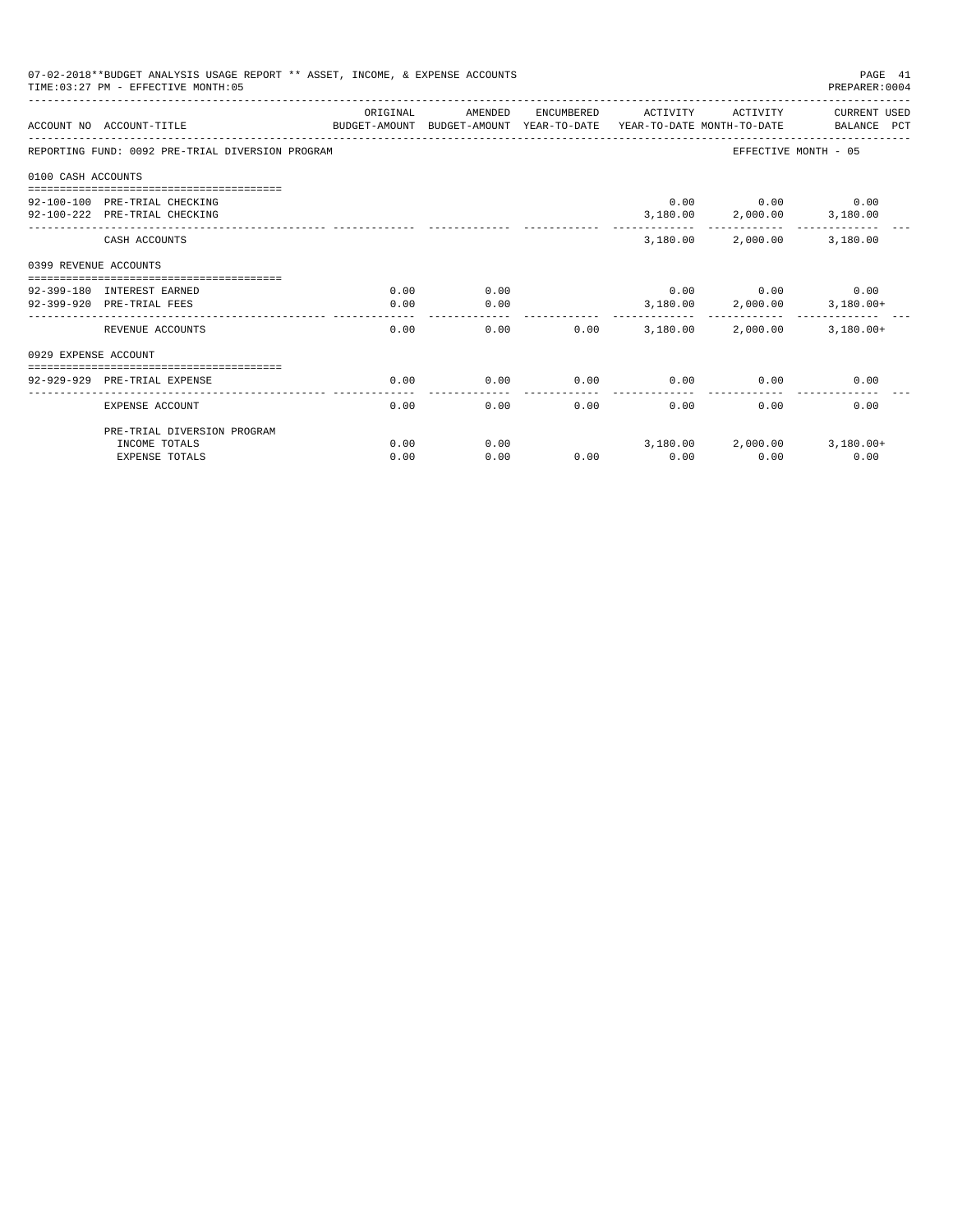| 07-02-2018**BUDGET ANALYSIS USAGE REPORT ** ASSET, INCOME, & EXPENSE ACCOUNTS<br>TIME: 03:27 PM - EFFECTIVE MONTH: 05<br>PREPARER: 0004 |                                                      |          |                                                                                |            |          |          |                             |  |
|-----------------------------------------------------------------------------------------------------------------------------------------|------------------------------------------------------|----------|--------------------------------------------------------------------------------|------------|----------|----------|-----------------------------|--|
|                                                                                                                                         | ACCOUNT NO ACCOUNT-TITLE                             | ORIGINAL | AMENDED<br>BUDGET-AMOUNT BUDGET-AMOUNT YEAR-TO-DATE YEAR-TO-DATE MONTH-TO-DATE | ENCUMBERED | ACTIVITY | ACTIVITY | CURRENT USED<br>BALANCE PCT |  |
|                                                                                                                                         | REPORTING FUND: 0098 TAX-COLL-MOTOR VEHICLE DIVISION |          |                                                                                |            |          |          | EFFECTIVE MONTH - 05        |  |
| 0100 CASH ACCOUNT                                                                                                                       |                                                      |          |                                                                                |            |          |          |                             |  |
|                                                                                                                                         |                                                      |          |                                                                                |            |          |          |                             |  |
|                                                                                                                                         | 98-100-100 TAX COLL-MOTOR VEHICLE DIVISION           |          |                                                                                |            | 0.00     | 0.00     | 0.00                        |  |
| 98-100-101                                                                                                                              | TAX COLL-SALES TAX, MOTOR VEH D                      |          |                                                                                |            | 0.00     | 0.00     | 0.00                        |  |
| $98 - 100 - 102$                                                                                                                        | FISHER COUNTY INMATE PHONE                           |          |                                                                                |            | 0.00     | 0.00     | 0.00                        |  |
| $98 - 100 - 103$                                                                                                                        | FISHER COUNTY WELFARE                                |          |                                                                                |            | 0.00     | 0.00     | 0.00                        |  |
| $98 - 100 - 104$                                                                                                                        | DIST CLERK REGISTRY ACCT                             |          |                                                                                |            | 0.00     | 0.00     | 0.00                        |  |
|                                                                                                                                         | 98-100-105 32ND DISTRICT COURT RECEIVERSHIP          |          |                                                                                |            | 0.00     | 0.00     | 0.00                        |  |
|                                                                                                                                         | CASH ACCOUNT                                         |          |                                                                                |            | 0.00     | 0.00     | 0.00                        |  |
|                                                                                                                                         | TAX-COLL-MOTOR VEHICLE DIVISION                      |          |                                                                                |            |          |          |                             |  |
|                                                                                                                                         | INCOME TOTALS                                        | 0.00     | 0.00                                                                           |            | 0.00     | 0.00     | 0.00                        |  |
|                                                                                                                                         | <b>EXPENSE TOTALS</b>                                | 0.00     | 0.00                                                                           | 0.00       | 0.00     | 0.00     | 0.00                        |  |